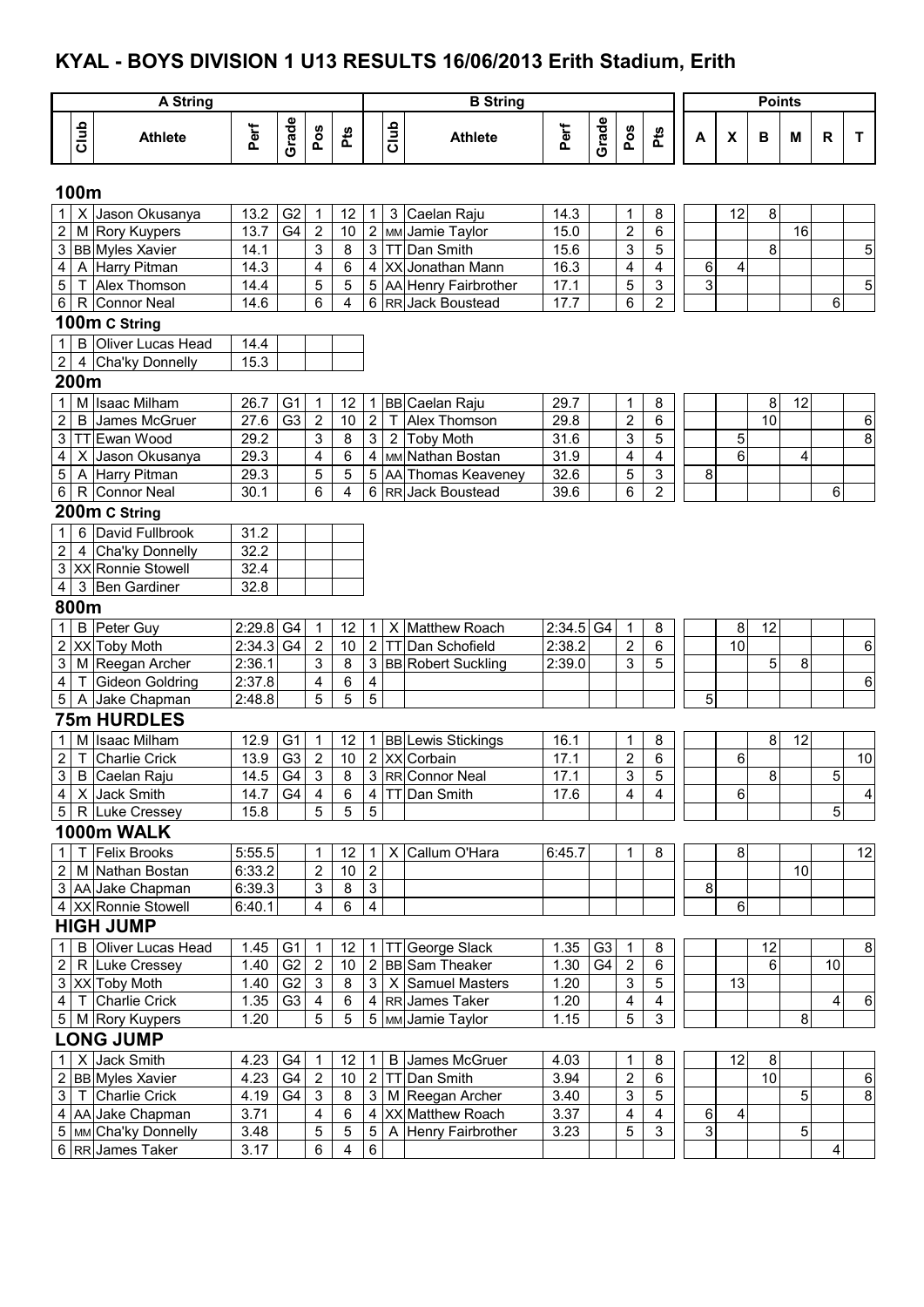# **KYAL - BOYS DIVISION 1 U13 RESULTS 16/06/2013 Erith Stadium, Erith**

|                         |                | <b>A String</b>              |       |                 |                |                |                         |              | <b>B</b> String                                                |       |       |                |                |   |    | <b>Points</b> |                |              |                |
|-------------------------|----------------|------------------------------|-------|-----------------|----------------|----------------|-------------------------|--------------|----------------------------------------------------------------|-------|-------|----------------|----------------|---|----|---------------|----------------|--------------|----------------|
|                         | Club           | <b>Athlete</b>               | Perf  | Grade           | Pos            | Pts            |                         | Club         | <b>Athlete</b>                                                 | Perf  | Grade | Pos            | Pts            | A | X  | в             | М              | $\mathsf{R}$ | т              |
|                         | <b>SHOT</b>    |                              |       |                 |                |                |                         |              |                                                                |       |       |                |                |   |    |               |                |              |                |
|                         |                | 1 XX Jason Okusanya          | 10.02 | G <sub>1</sub>  | $\mathbf{1}$   | 12             | $\mathbf{1}$            |              | <b>B</b> Dominic Mulhall                                       | 6.34  |       | 1              | 8              |   | 12 | 8             |                |              |                |
|                         |                | 2 BB Henri James Cowie       | 8.70  | G <sub>3</sub>  | $\overline{2}$ | 10             | $\overline{2}$          | $\mathsf{X}$ | <b>Samuel Masters</b>                                          | 5.66  |       | $\overline{2}$ | 6              |   | 6  | 10            |                |              |                |
| 3                       |                | M Isaac Milham               | 8.46  | $\overline{G3}$ | $\overline{3}$ | 8              | $\overline{3}$          | $\mathsf{T}$ | Alex Thomson                                                   | 4.46  |       | 3              | $\overline{5}$ |   |    |               | 8              |              | 5              |
| $\overline{\mathbf{4}}$ | R              | James Taker                  | 6.48  |                 | 4              | 6              | $\overline{4}$          |              | MM Nathan Bostan                                               | 3.84  |       | 4              | 4              |   |    |               | 4              | 6            |                |
| $\mathbf 5$             |                | <b>TT David Fullbrook</b>    | 6.36  |                 | 5              | 5              | 5                       |              |                                                                |       |       |                |                |   |    |               |                |              | 5              |
| 6                       | A              | Thomas Keaveney              | 5.55  |                 | 6              | 4              | 6                       |              |                                                                |       |       |                |                | 4 |    |               |                |              |                |
|                         |                | <b>DISCUS</b>                |       |                 |                |                |                         |              |                                                                |       |       |                |                |   |    |               |                |              |                |
| 1                       | B              | Dominic Mulhall              | 15.71 |                 | 1              | 12             |                         |              | 1 BB Charlie Short                                             | 15.53 |       | 1              | $\bf 8$        |   |    | 20            |                |              |                |
| $\overline{2}$          |                | M Reegan Archer              | 14.50 |                 | $\overline{2}$ | 10             | $\overline{2}$          |              | TT George Slack                                                | 12.77 |       | $\overline{2}$ | 6              |   |    |               | 10             |              | 6              |
| 3                       |                | Gideon Goldring              | 14.46 |                 | 3              | 8              | $\overline{3}$          |              | X Callum O'Hara                                                | 6.44  |       | 3              | 5              |   | 5  |               |                |              | $\overline{8}$ |
|                         |                | 4 XX Jack Smith              | 13.03 |                 | 4              | 6              | $\overline{\mathbf{4}}$ |              |                                                                |       |       |                |                |   | 6  |               |                |              |                |
| 5 <sup>1</sup>          | R              | Cameron Colyer               | 9.17  |                 | 5              | 5              | 5                       |              |                                                                |       |       |                |                |   |    |               |                | 5            |                |
|                         |                | <b>JAVELIN</b>               |       |                 |                |                |                         |              |                                                                |       |       |                |                |   |    |               |                |              |                |
| 1 <sup>1</sup>          |                | Gideon Goldring              | 21.86 | G4              | 1              | 12             |                         |              | 1   TT David Fullbrook                                         | 15.22 |       | 1              | 8              |   |    |               |                |              | 20             |
| $\overline{2}$          | R              | Luke Cressey                 | 20.50 |                 | $\overline{2}$ | 10             |                         |              | 2 RR Jack Boustead                                             | 10.69 |       | $\overline{2}$ | 6              |   |    |               |                | 16           |                |
| 3                       | B              | James McGruer                | 18.96 |                 | 3              | 8              | 3                       |              | <b>BB</b> Ben Gardiner                                         | 8.89  |       | 3              | 5              |   |    | 13            |                |              |                |
| 4                       | X              | <b>Matthew Roach</b>         | 17.07 |                 | 4              | 6              | 4                       |              | M Rory Kuypers                                                 | 8.20  |       | 4              | 4              |   | 6  |               | 4              |              |                |
| 5                       |                | MM Jamie Taylor              | 16.33 |                 | 5              | $\overline{5}$ | $\overline{5}$          |              | XX Samuel Masters                                              | 7.90  |       | 5              | $\overline{3}$ |   | 3  |               | $\overline{5}$ |              |                |
| 6                       | $\overline{A}$ | Thomas Keaveney              | 12.23 |                 | 6              | 4              |                         |              | 6 AA Harry Pitman                                              | ndr   |       |                |                | 4 |    |               |                |              |                |
|                         |                | 4x100m RELAYS                |       |                 |                |                |                         |              |                                                                |       |       |                |                |   |    |               |                |              |                |
| $\mathbf{1}$            |                | M MED & MAID AC              |       |                 |                |                |                         |              | Nathan Bostan, Isaac Milham, Jamie Taylor, Rory Kuypers        | 55.5  |       | 1              | 12             |   |    |               | 12             |              |                |
| 2                       | B              | <b>BLACK &amp; BROM H AC</b> |       |                 |                |                |                         |              | Robert Suckling, Caelan Raju, Lewis Stickings, Myles Xavier    | 56.8  |       | $\overline{2}$ | 10             |   |    | 10            |                |              |                |
| 3                       |                | X BEXLEY AC                  |       |                 |                |                |                         |              | Toby Moth, Jack Smith, Jason Okusanya, Ronnie Stowell          | 58.1  |       | 3              | 8              |   | 8  |               |                |              |                |
| 4                       |                | <b>TONBRIDGE AC 1</b>        |       |                 |                |                |                         |              | David Fullbrook, Ewan Wood, Gideon Goldring, Charlie Crick     | 58.1  |       | 4              | 6              |   |    |               |                |              | 6              |
| 5                       |                | A ASHFORD AC 1               |       |                 |                |                |                         |              | Thomas Keaveney, Harry Pitman, Henry Fairbrother, Jake Chapman | 63.0  |       | 5              | $\overline{5}$ | 5 |    |               |                |              |                |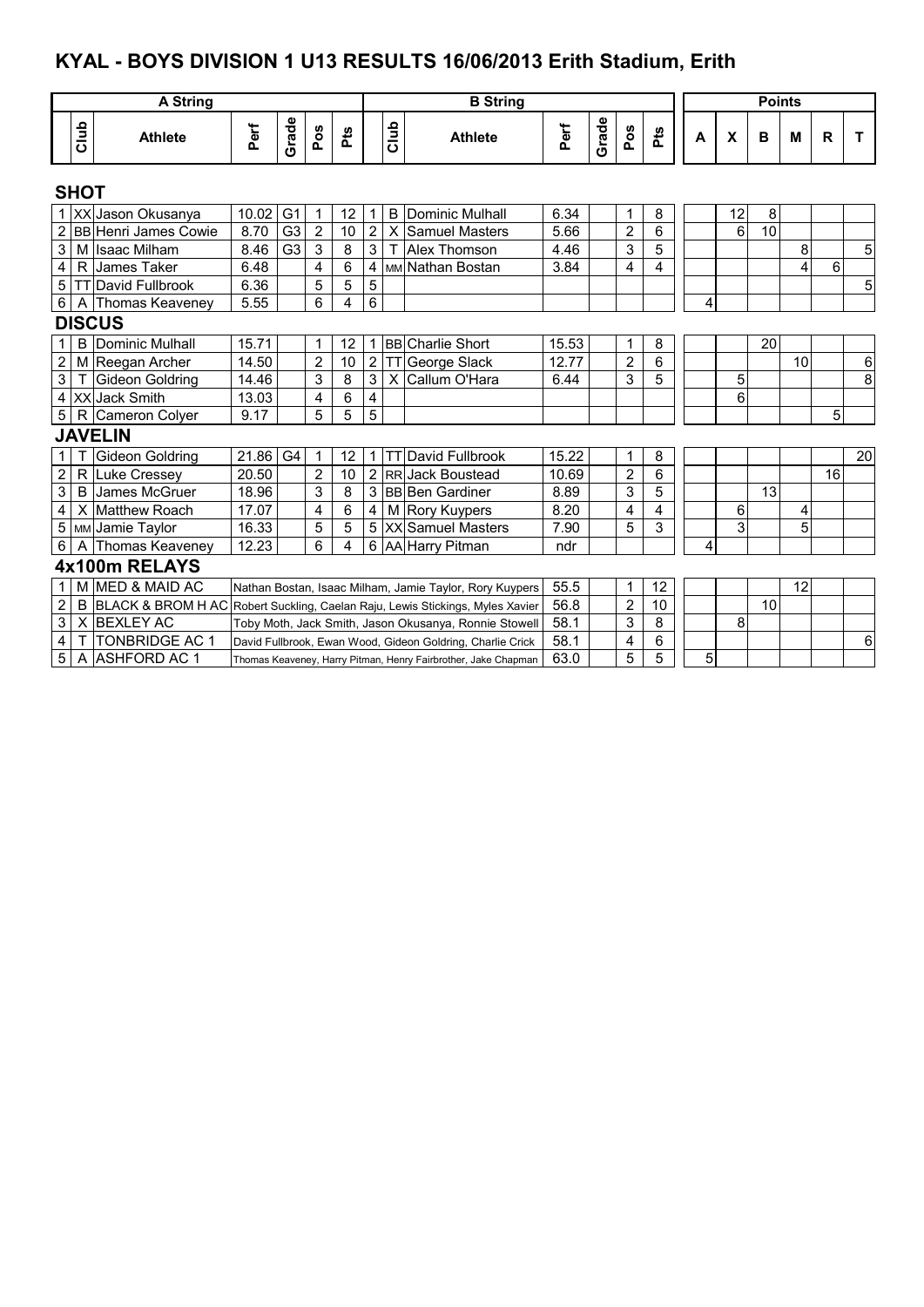### **KYAL - BOYS DIVISION 1 U15 RESULTS 16/06/2013 Erith Stadium, Erith**

|                         |              | <b>A String</b>                                |                    |                |                           |                         |                              |            | <b>B</b> String                                   |              |                |                |                  |     |    | <b>Points</b> |    |                         |                |
|-------------------------|--------------|------------------------------------------------|--------------------|----------------|---------------------------|-------------------------|------------------------------|------------|---------------------------------------------------|--------------|----------------|----------------|------------------|-----|----|---------------|----|-------------------------|----------------|
|                         | Club         | <b>Athlete</b>                                 | Perf               | Grade          | Pos                       | Pts                     |                              | Club       | <b>Athlete</b>                                    | Perf         | Grade          | Pos            | Pts              | A   | X  | B             | M  | $\mathsf{R}$            | T              |
|                         | 100m         |                                                |                    |                |                           |                         |                              |            |                                                   |              |                |                |                  |     |    |               |    |                         |                |
| 1 <sup>1</sup>          |              | X Cameron Lyttle                               | 11.6               | G <sub>1</sub> | 1                         | 12                      | $\mathbf{1}$                 | 2          | Ethan Akanni                                      | 11.8         | G <sub>2</sub> | 1              | 8                |     | 20 |               |    |                         |                |
| $\overline{2}$          |              | <b>B</b> Ryan Poyroo                           | 12.2               | G4             | $\mathbf 2$               | 10                      | $\overline{2}$               |            | <b>BB</b> Adefela Lipede                          | 12.5         | G4             | $\mathbf 2$    | 6                |     |    | 16            |    |                         |                |
| 3                       |              | M William Milham                               | 12.3               | G4             | $\ensuremath{\mathsf{3}}$ | 8                       |                              |            | 3 MM Matthew Venning                              | 12.6         |                | 3              | 5                |     |    |               | 13 |                         |                |
| 4                       |              | R Philipos Stamatiou                           | 12.7               |                | 4                         | 6                       | $\overline{4}$               |            | <b>TT</b> Scott Thomson                           | 13.5         |                | 4              | 4                |     |    |               |    | 6                       | 4              |
| $5\,$                   |              | Jackson Moffatt                                | 12.8               |                | 5                         | 5                       |                              |            | 5 AA Ellis Bennett                                | 13.8         |                | 5              | 3                | 3   |    |               |    |                         | $\overline{5}$ |
| $6\phantom{.}6$         |              | A Alex Hardy                                   | 12.9               |                | 6                         | 4                       |                              |            | 6 RR Jack Shale                                   | 16.1         |                | 6              | $\overline{2}$   | 4   |    |               |    | $\overline{\mathbf{c}}$ |                |
|                         |              | 100m C String                                  |                    |                |                           |                         |                              |            |                                                   |              |                |                |                  |     |    |               |    |                         |                |
|                         |              | 1 XX Ayomikin Olagbaiye<br><b>Elliott Rudd</b> | 13.0<br>14.8       |                |                           |                         |                              |            |                                                   |              |                |                |                  |     |    |               |    |                         |                |
| $\mathbf{2}$            | 1<br>200m    |                                                |                    |                |                           |                         |                              |            |                                                   |              |                |                |                  |     |    |               |    |                         |                |
| 1 <sup>1</sup>          |              | X Moses Aregbesola                             | 25.1               | G4             | 1                         | 12                      | $\mathbf{1}$                 |            | TT Sam Day                                        | 26.7         |                | 1              | 8                |     | 12 |               |    |                         | 8              |
| $\overline{a}$          |              | M William Milham                               | 25.4               | G4             | $\overline{2}$            | 10                      |                              |            | 2 MM Matthew Venning                              | 27.0         |                | $\overline{2}$ | 6                |     |    |               | 16 |                         |                |
| $\overline{3}$          | $\mathsf{T}$ | Jackson Moffatt                                | 25.8               |                | 3                         | 8                       |                              |            | 3 AA Alex Hardy                                   | 27.2         |                | 3              | $4.\overline{5}$ | 4.5 |    |               |    |                         | 8              |
| $\overline{\mathbf{4}}$ |              | R Philipos Stamatiou                           | 25.9               |                | $\overline{\mathbf{4}}$   | 6                       |                              |            | 4 BB Korede Osinibi                               | 27.2         |                | 3              | $4.\overline{5}$ |     |    | 4.5           |    | 6                       |                |
| 5                       |              | <b>B</b> Harry Taylor                          | 26.3               |                | 5                         | 5                       | $\overline{5}$               |            | 2 James O'Hara                                    | 27.7         |                | 5              | $\mathfrak{S}$   |     | 3  | 5             |    |                         |                |
|                         |              | 6   A George Maher                             | 27.1               |                | 6                         | 4                       |                              |            | 6 RR Linden Dixon                                 | 29.7         |                | 6              | $\overline{2}$   | 4   |    |               |    | $\overline{2}$          |                |
|                         |              | 200m C String                                  |                    |                |                           |                         |                              |            |                                                   |              |                |                |                  |     |    |               |    |                         |                |
|                         |              | 1 XX Ryan Woodbridge                           | 28.6               |                |                           |                         |                              |            |                                                   |              |                |                |                  |     |    |               |    |                         |                |
|                         | 800m         |                                                |                    |                |                           |                         |                              |            |                                                   |              |                |                |                  |     |    |               |    |                         |                |
| $\mathbf{1}$            |              | <b>B</b> Jake Potter                           | 2:14.3             | G4             | $\mathbf{1}$              | 12                      |                              |            | 1 MM Lewis Hayward                                | 2:22.9       |                | 1              | 8                |     |    | 12            | 8  |                         |                |
| $\overline{c}$          |              | <b>Scott Rowatt</b>                            | 2:15.2             | G <sub>4</sub> | $\overline{2}$            | 10                      | 2 <sup>1</sup>               | <b>TTI</b> | Hamish Johnstone                                  | 2:25.4       |                | 2              | 6                |     |    |               |    |                         | 16             |
| $\overline{3}$          |              | M Jacques Cunningham Marsh 2:20.5              |                    |                | 3                         | 8                       |                              |            | 3 BB Josuha Davidson                              | 2:33.6       |                | 3              | 5                |     |    | 5             | 8  |                         |                |
| $\overline{\mathbf{4}}$ |              | X Okiki Olugunna                               | 2:21.5             |                | 4                         | 6                       | $\overline{4}$               |            | <b>XX</b> Robert Lawrence                         | 2:45.5       |                | 4              | 4                |     | 10 |               |    |                         |                |
| 5                       |              | AA Marshall Smith                              | 2:38.9             |                | 5                         | 5                       | 5                            |            | A Ellis Bennett                                   | 2:49.6       |                | 5              | 3                | 8   |    |               |    |                         |                |
| 6                       |              | R Jack Shale                                   | 3:09.0             |                | 6                         | 4                       | 6                            |            |                                                   |              |                |                |                  |     |    |               |    | 4                       |                |
|                         |              | 80m HURDLES                                    |                    |                |                           |                         |                              |            |                                                   |              |                |                |                  |     |    |               |    |                         |                |
| 1                       | X            | Ethan Akanni                                   | 12.0               | G <sub>1</sub> | $\mathbf{1}$              | 12                      |                              |            | 1 TT Sam Day                                      | 14.6         |                | 1              | 8                |     | 12 |               |    |                         | 8              |
| $\overline{2}$          |              | M Joseph Thurgood                              | 12.2               | G <sub>2</sub> | $\overline{2}$            | 10                      |                              |            | 2 MM Connor McCormick                             | 16.5         |                | 2              | 6                |     |    |               | 16 |                         |                |
| $\mathbf{3}$            |              | A Jake Timmins                                 | 13.6               |                | 3                         | 8                       |                              |            | 3 AA Kian Crawford                                | 17.3         |                | 3              | 5                | 13  |    |               |    |                         |                |
| 4                       |              | B Femi Sofolarin                               | 16.7               |                | $\overline{4}$            | 6                       | 4                            |            | <b>BB</b> Scott Bulmer                            | 18.3         |                | 4              | 4                |     |    | 10            |    |                         |                |
|                         |              | 2000m Walk                                     |                    |                |                           |                         |                              |            |                                                   |              |                |                |                  |     |    |               |    |                         |                |
|                         |              | 1 AA Ellis Bennett                             | 12:51.3            |                | 1                         | 12                      |                              |            | 1 A Marshall Smith                                | 13:04.3      |                | 1              | 8                | 20  |    |               |    |                         |                |
| $2 \mid$                |              | <b>B</b> Scott Bulmer<br>3   M   Flynn Hope    | 13:39.4<br>14:18.7 |                | 2<br>$\mathfrak{S}$       | 10<br>8                 | $\sqrt{2}$<br>$\overline{3}$ |            |                                                   |              |                |                |                  |     |    | 10            | 8  |                         |                |
|                         |              | <b>HIGH JUMP</b>                               |                    |                |                           |                         |                              |            |                                                   |              |                |                |                  |     |    |               |    |                         |                |
| 1 <sup>1</sup>          |              | M Joseph Thurgood                              | 1.76               | G <sub>1</sub> | 1                         | 12                      |                              |            | 1 MM Connor McCormick                             | 1.55         | G4             | 1              | 8                |     |    |               | 20 |                         |                |
| 2                       |              | X Ethan Akanni                                 | 1.65               | G <sub>3</sub> | $\overline{2}$            | 10                      |                              |            | 2 AA Elliott Rudd                                 | 1.40         |                | 2              | 6                | 6   | 10 |               |    |                         |                |
| $\mathbf{3}$            |              | Willem Kleinsmiede                             | 1.55               | G4             | 3                         | 8                       |                              |            | 3 TT Sam Day                                      | 1.35         |                | 3              | 5                |     |    |               |    |                         | 13             |
| $4 \mid$                |              | <b>B</b> Asa Andrew                            | 1.50               |                | 4                         | 6                       | $\overline{\mathbf{4}}$      |            |                                                   |              |                |                |                  |     |    | 6             |    |                         |                |
|                         |              | 5 A Jake Timmins                               | 1.45               |                | 5                         | $\overline{5}$          | $\overline{5}$               |            |                                                   |              |                |                |                  | 5   |    |               |    |                         |                |
|                         |              | <b>LONG JUMP</b>                               |                    |                |                           |                         |                              |            |                                                   |              |                |                |                  |     |    |               |    |                         |                |
| 1                       |              | Jackson Moffatt                                | 5.12               | G4             | $\mathbf 1$               | 12                      |                              |            | 1 AA Jake Timmins                                 | 4.35         |                | 1              | 8                | 8   |    |               |    |                         | 12             |
|                         |              | 2 XX Okiki Olugunna                            | 4.79               |                | $\boldsymbol{2}$          | 10                      |                              |            | 2 BB Adefela Lipede                               | 4.27         |                | 2              | 6                |     | 10 | 6             |    |                         |                |
|                         |              | 3 MM Joseph Thurgood                           | 4.79               |                | 3                         | 8                       |                              |            | 3 M William Milham                                | 4.08         |                | 3              | 5                |     |    |               | 13 |                         |                |
|                         |              | 4 A George Maher                               | 4.77               |                | 4                         | 6                       | 4 <sup>1</sup>               |            | X Robert Lawrence                                 | 3.88         |                | 4              | 4                | 6   | 4  |               |    |                         |                |
|                         |              | 5 RR Linden Dixon                              | 4.32               |                | 5                         | 5                       | 5 <sup>1</sup>               |            | R Philipos Stamatiou                              | njr          |                |                |                  |     |    |               |    | 5                       |                |
|                         |              | 6 B Harry Taylor                               | 4.28               |                | 6                         | $\overline{\mathbf{4}}$ | $\,6\,$                      |            |                                                   |              |                |                |                  |     |    | 4             |    |                         |                |
|                         | <b>SHOT</b>  |                                                |                    |                |                           |                         |                              |            |                                                   |              |                |                |                  |     |    |               |    |                         |                |
| 1                       |              | TBen De Sousa                                  | 11.30              | G <sub>3</sub> | $\mathbf{1}$              | 12                      |                              | $1 \mid T$ | <b>Alfie Scopes</b>                               | 11.15        | G <sub>3</sub> | $\mathbf{1}$   | 8                |     |    |               |    |                         | 20             |
| $2 \mid$                |              | R Adam Jaques                                  | 10.40              | G4             | $\overline{2}$            | 10                      |                              |            | 2 RR James Anderson                               | 10.30        | G4             | 2              | 6                |     |    |               |    | 16                      |                |
| 3 <sup>1</sup>          |              | <b>B</b> Edward Adams<br>A Edward Miller       | 10.02              |                | 3                         | 8                       |                              |            | 3 BB Adefela Lipede                               | 8.91         |                | 3              | 5<br>4           |     |    | 13            |    |                         |                |
| 4 <sup>1</sup>          |              | 5   мм Flynn Hope                              | 8.71<br>5.90       |                | 4<br>5                    | 6<br>5                  |                              |            | 4 AA George Maher<br>5 M Jacques Cunningham Marsh | 8.26<br>5.86 |                | 4<br>5         | 3                | 10  |    |               | 8  |                         |                |
|                         |              | 6 X James O'Hara                               | 5.90               |                | 6                         | 4                       |                              |            | 6 XX Joshua Masters                               | 5.37         |                | 6              | $\overline{2}$   |     | 6  |               |    |                         |                |
|                         |              |                                                |                    |                |                           |                         |                              |            |                                                   |              |                |                |                  |     |    |               |    |                         |                |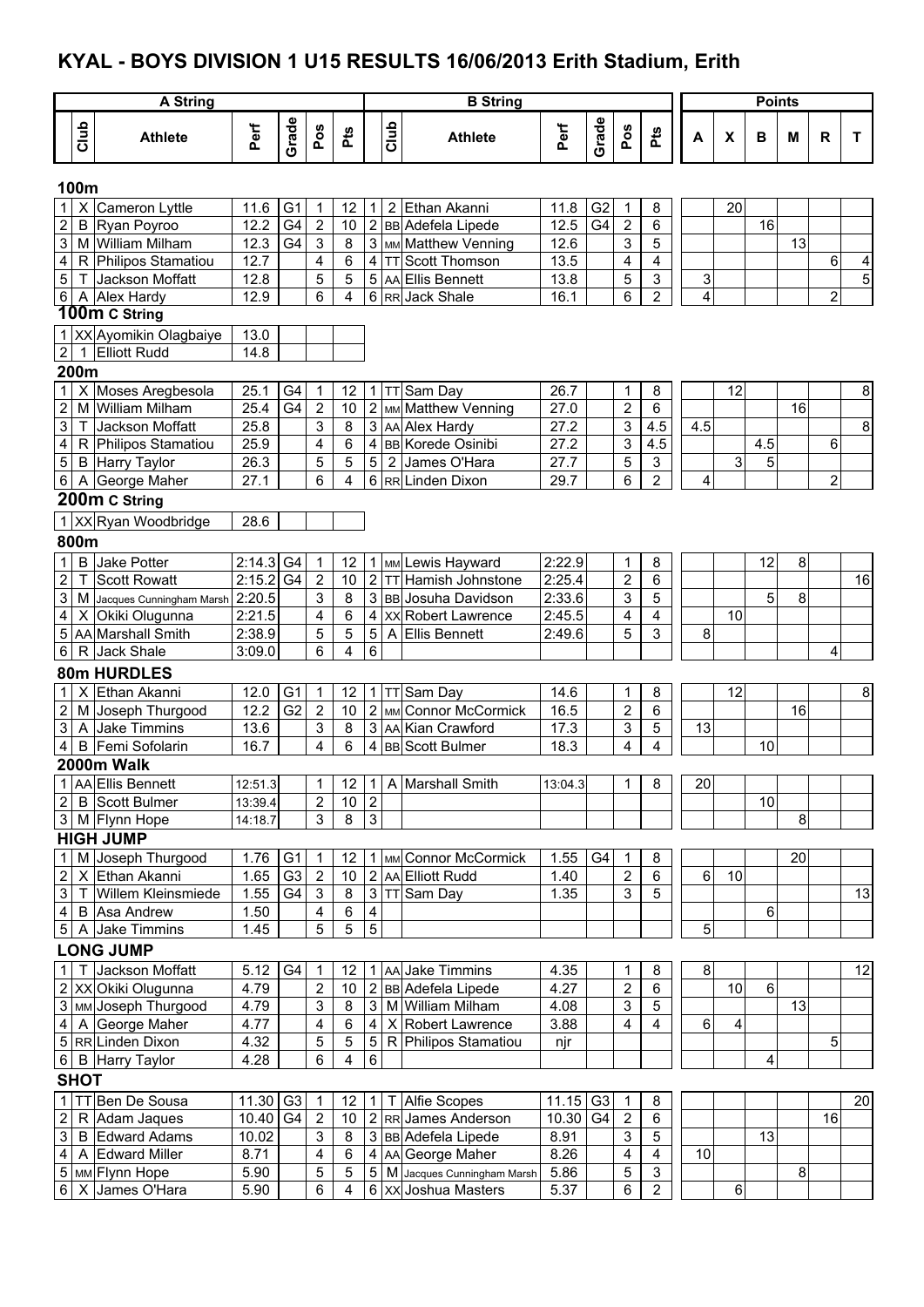## **KYAL - BOYS DIVISION 1 U15 RESULTS 16/06/2013 Erith Stadium, Erith**

|                |                                                                                     | <b>A String</b>                | <b>B</b> String                                                |                |                |     |                |      |                                                                          | <b>Points</b> |                |                |                |    |                           |    |    |              |    |
|----------------|-------------------------------------------------------------------------------------|--------------------------------|----------------------------------------------------------------|----------------|----------------|-----|----------------|------|--------------------------------------------------------------------------|---------------|----------------|----------------|----------------|----|---------------------------|----|----|--------------|----|
|                | Club                                                                                | <b>Athlete</b>                 | Perf                                                           | Grade          | Pos            | Pts |                | Club | <b>Athlete</b>                                                           | Perf          | Grade          | Pos            | Pts            | A  | $\boldsymbol{\mathsf{x}}$ | B  | M  | $\mathsf{R}$ | T  |
|                |                                                                                     | <b>DISCUS</b>                  |                                                                |                |                |     |                |      |                                                                          |               |                |                |                |    |                           |    |    |              |    |
|                |                                                                                     | <b>Alfie Scopes</b>            | 38.82                                                          | G <sub>1</sub> | 1              | 12  | $\mathbf{1}$   |      | <b>TT Ben De Sousa</b>                                                   | 33.51         | G <sub>2</sub> | 1              | 8              |    |                           |    |    |              | 20 |
| $\overline{c}$ |                                                                                     | R James Anderson               | 37.63                                                          | G <sub>1</sub> | $\overline{c}$ | 10  | $\overline{2}$ |      | RR Adam Jaques                                                           | 22.72         |                | 2              | 6              |    |                           |    |    | 16           |    |
| 3              |                                                                                     | A Edward Miller                | 27.03                                                          | G4             | 3              | 8   |                |      | 3 BB Jem Seelan                                                          | 20.43         |                | 3              | 5              | 8  |                           | 5  |    |              |    |
| 4              |                                                                                     | <b>B</b> Edward Adams          | 23.43                                                          |                | $\overline{4}$ | 6   | $\overline{4}$ |      | AA Kian Crawford                                                         | 18.84         |                | 4              | 4              | 4  |                           | 6  |    |              |    |
| 5 <sup>1</sup> |                                                                                     | X Joshua Masters               | 19.72                                                          |                | 5              | 5   | 5              |      | M Lewis Hayward                                                          | 15.06         |                | 5              | 3              |    | 5                         |    | 3  |              |    |
|                |                                                                                     | 6   MM Matthew Venning         | 16.54                                                          |                | 6              | 4   | 6              |      |                                                                          |               |                |                |                |    |                           |    | 4  |              |    |
|                |                                                                                     | <b>JAVELIN</b>                 |                                                                |                |                |     |                |      |                                                                          |               |                |                |                |    |                           |    |    |              |    |
| 1 I            |                                                                                     | A Edward Miller                | 36.17                                                          | G <sub>4</sub> | 1              | 12  |                |      | 1 RR Adam Jaques                                                         | 25.30         |                | 1              | 8              | 12 |                           |    |    | 8            |    |
| $\overline{c}$ |                                                                                     | R James Anderson               | 33.84                                                          | G <sub>4</sub> | $\overline{2}$ | 10  |                |      | 2 BB Korede Osinibi                                                      | 22.76         |                | $\overline{c}$ | 6              |    |                           | 6  |    | 10           |    |
| $\overline{3}$ |                                                                                     | B Femi Sofolarin               | 28.89                                                          |                | 3              | 8   |                |      | 3 AA Kian Crawford                                                       | 21.18         |                | 3              | 5              | 5  |                           | 8  |    |              |    |
|                | 6<br>21.36<br>$\overline{\mathbf{4}}$<br>4 XX Okiki Olugunna<br>4<br>T Scott Rowatt |                                |                                                                |                |                |     |                |      |                                                                          |               |                | 4              | 4              |    | 6                         |    |    |              | 4  |
|                | 5<br>5<br>5<br>5 TT Hamish Johnstone<br>20.35<br>X Joshua Masters                   |                                |                                                                |                |                |     |                |      |                                                                          |               |                | 5              | 3              |    | 3                         |    |    |              | 5  |
|                |                                                                                     | 6   мм Connor McCormick        | 18.21                                                          |                | 6              | 4   | 6              |      | M Jacques Cunningham Marsh                                               | ndr           |                |                |                |    |                           |    | 4  |              |    |
|                |                                                                                     | <b>RELAYS</b>                  |                                                                |                |                |     |                |      |                                                                          |               |                |                |                |    |                           |    |    |              |    |
|                |                                                                                     | 4x100m                         |                                                                |                |                |     |                |      |                                                                          |               |                |                |                |    |                           |    |    |              |    |
| 11             |                                                                                     | X BEXLEY AC                    |                                                                |                |                |     |                |      | Moses Aregbesola, Ethan Akanni, Ayomikin Olagbaiye, Cameron Lyttle       | 47.1          |                | 1              | 12             |    | 12                        |    |    |              |    |
| $\overline{a}$ |                                                                                     | B BLACK & BROM H AC            |                                                                |                |                |     |                |      | Adefela Lipede, Korede Osinibi, Harry Taylor, Edward Adams               | 49.0          |                | 2              | 10             |    |                           | 10 |    |              |    |
| 3              |                                                                                     | R THANET AC                    |                                                                |                |                |     |                |      | Linden Dixon, James Anderson, Adam Jacques, Philipos Stamatiou           | 52.5          |                | 3              | 8              |    |                           |    |    | 8            |    |
| 4              | т                                                                                   | <b>TONBRIDGE AC 1</b>          |                                                                |                |                |     |                |      | Jackson Moffatt, Scott Rowatt, Hamish Johnstone, Willem Kleinsmiede      | 53.4          |                | 4              | $\overline{6}$ |    |                           |    |    |              | 6  |
| 5              | A                                                                                   | <b>ASHFORD AC 1</b>            |                                                                |                |                |     |                |      | Edward Miller, Elliott Rudd, Kian Crawford, Alex Hardy                   | 55.1          |                | 5              | $\overline{5}$ | 5  |                           |    |    |              |    |
| 6              |                                                                                     | M MED & MAID AC                |                                                                |                |                |     |                |      | Flynn Hope, Connor McCormick, Matthew Venning, Lewis Hayward             | 55.6          |                | 6              | 4              |    |                           |    | 4  |              |    |
|                |                                                                                     | 4x300m                         |                                                                |                |                |     |                |      |                                                                          |               |                |                |                |    |                           |    |    |              |    |
| 1 <sup>1</sup> |                                                                                     | M MED & MAID AC                |                                                                |                |                |     |                |      | Joseph Thurgood, William Milham, Lewis Hayward, Jacques Cunningham Marsh | 2:48.9        |                | 1              | 12             |    |                           |    | 12 |              |    |
| $\overline{2}$ |                                                                                     | <b>B BLACK &amp; BROM H AC</b> |                                                                |                |                |     |                |      | Jake Potter, Edward Adams, Josuha Davidson, Harry Taylor 2:53.8          |               |                | 2              | 10             |    |                           | 10 |    |              |    |
| 3              | T                                                                                   | <b>TONBRIDGE AC 1</b>          |                                                                |                |                |     |                |      | Scott Rowatt, Willem Kleinsmiede, Hamish Johnstone, Sam Day              | 2:55.1        |                | 3              | 8              |    |                           |    |    |              | 8  |
| 4              |                                                                                     | X BEXLEY AC                    | Okiki Olugunna, Robert Lawrence, James O'Hara, Ryan Woodbridge | 3:06.4         |                | 4   | 6<br>5         |      | 6                                                                        |               |                |                |                |    |                           |    |    |              |    |
| 5              | Α                                                                                   | <b>ASHFORD AC 1</b>            | Marshall Smith, Ellis Bennett, George Maher, Alex Hardy        |                |                |     |                |      |                                                                          |               |                |                |                | 5  |                           |    |    |              |    |
|                |                                                                                     |                                |                                                                |                |                |     |                |      |                                                                          |               |                |                |                |    |                           |    |    |              |    |
|                |                                                                                     |                                |                                                                |                |                |     |                |      |                                                                          |               |                |                |                | A  | X                         | в  | M  | R            | T. |

**TOTAL U15's POINTS** 

**OVERALL TOTAL POINTS** 

**TOTAL U13's POINTS** 52 146 164 123 67 140  $(6) (2) (1) (4) (5) (3)$ 

|  | 130.5 119 136.5 137 |  | -83L 137 |
|--|---------------------|--|----------|
|  | $(5)$ $(3)$         |  |          |

|  | 182.5 265 300.5 260 150 277       |  |  |
|--|-----------------------------------|--|--|
|  | (5)   (3)   (1)   (4)   (6)   (2) |  |  |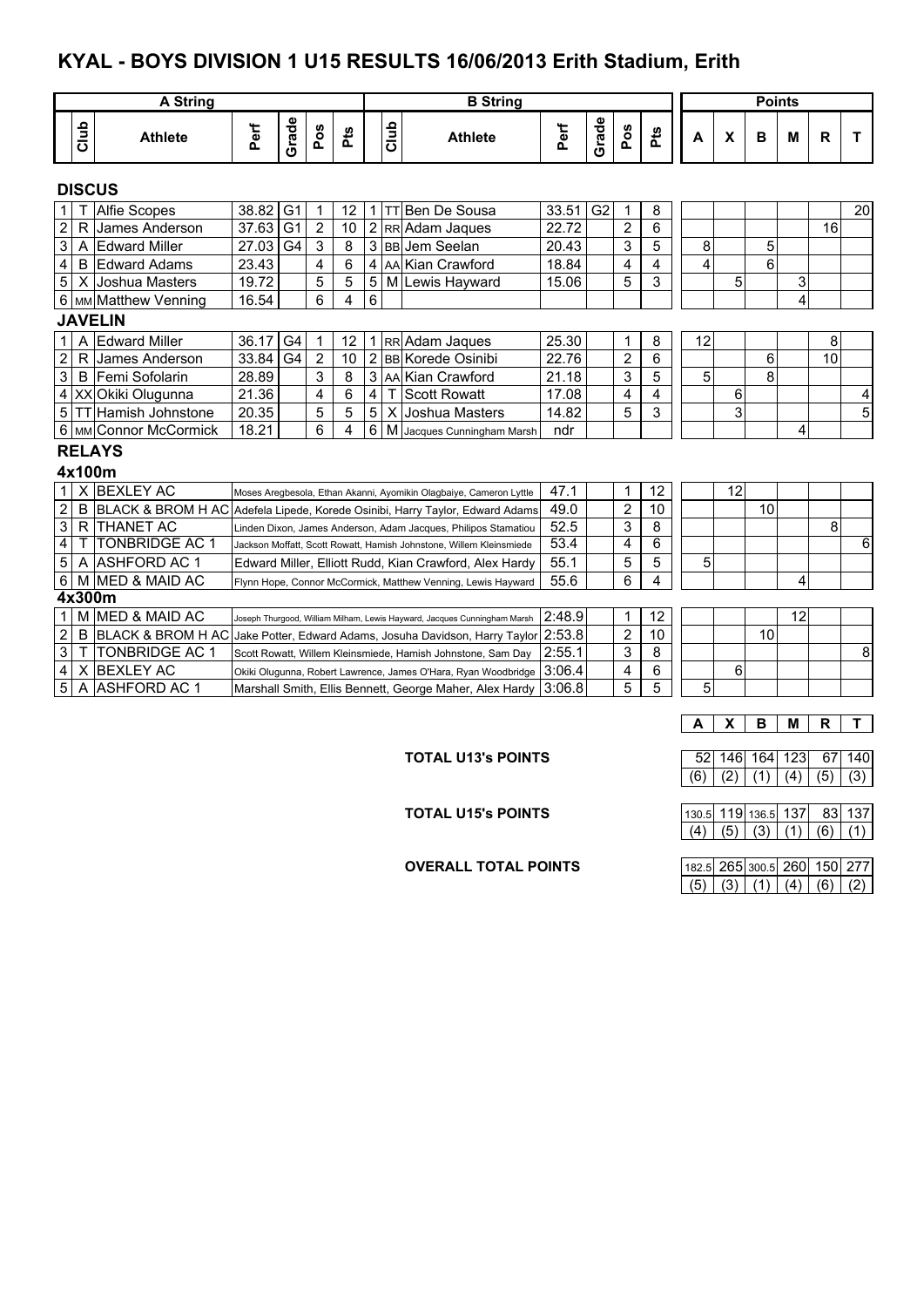## **KYAL - BOYS DIVISION 2 U13 RESULTS 16/06/2013 Erith Stadium, Erith**

|                |             | <b>A String</b>                            |               |                |                              |                 |                                  |      | <b>B</b> String                                                 |        |       |                |     |   |             |                 | <b>Points</b> |    |   |                  |
|----------------|-------------|--------------------------------------------|---------------|----------------|------------------------------|-----------------|----------------------------------|------|-----------------------------------------------------------------|--------|-------|----------------|-----|---|-------------|-----------------|---------------|----|---|------------------|
|                |             |                                            |               |                |                              |                 |                                  |      |                                                                 |        |       |                |     |   |             |                 |               |    |   |                  |
|                | Club        | <b>Athlete</b>                             | Perf          | Grade          | Pos                          | Pts             |                                  | Club | <b>Athlete</b>                                                  | Perf   | Grade | Pos            | Pts | Z | $\mathbf c$ | D               | Κ             | P  | Y | U                |
|                | 100m        |                                            |               |                |                              |                 |                                  |      |                                                                 |        |       |                |     |   |             |                 |               |    |   |                  |
|                |             | 1 D Mineh Orogun                           | 13.9          | G4             | 1                            | 12              | 1                                | 8    | Samuel Olubodun                                                 | 15.1   |       | 1              | 8   |   |             | 20              |               |    |   |                  |
| $\sqrt{2}$     |             | U Matt Horlock                             | 15.1          |                | $\boldsymbol{2}$             | 10              | $\overline{2}$                   |      | <b>UU</b> Christian Roberts                                     | 15.1   |       | $\overline{2}$ | 6   |   |             |                 |               |    |   | 16               |
|                |             | 3 10 Joshua Sneddon                        | 15.7          |                | $\ensuremath{\mathsf{3}}$    | 8               | $\overline{3}$                   |      | PP Toby West                                                    | 16.5   |       | 3              | 5   |   |             |                 |               | 13 |   |                  |
| $\overline{4}$ | K           |                                            | disg          |                |                              |                 | 4                                |      |                                                                 |        |       |                |     |   |             |                 |               |    |   |                  |
|                |             | 100m C String                              |               |                |                              |                 |                                  |      |                                                                 |        |       |                |     |   |             |                 |               |    |   |                  |
|                |             | 1 DD Maliek Mills                          | 15.2          |                |                              |                 |                                  |      |                                                                 |        |       |                |     |   |             |                 |               |    |   |                  |
|                |             | 2 15 Ben Williams                          | 15.6          |                |                              |                 |                                  |      |                                                                 |        |       |                |     |   |             |                 |               |    |   |                  |
|                | 200m        |                                            |               |                |                              |                 |                                  |      |                                                                 |        |       |                |     |   |             |                 |               |    |   |                  |
|                |             | 1 D Mineh Orogun                           | 29.2          |                | 1                            | 12              | 1                                |      | DD Maliek Mills                                                 | 31.6   |       | 1              | 8   |   |             | 20              |               |    |   |                  |
| $\overline{2}$ |             | U Matt Horlock                             | 31.9          |                | $\mathbf 2$                  | 10              | $\sqrt{2}$                       |      | UU Bradley Richards                                             | 32.4   |       | $\overline{2}$ | 6   |   |             |                 |               |    |   | 16               |
| $\overline{3}$ |             | P Joshua Sneddon                           | 32.9          |                | $\ensuremath{\mathsf{3}}$    | 8               | 3                                |      |                                                                 |        |       |                |     |   |             |                 |               | 8  |   |                  |
| $\overline{4}$ |             | C Lewis Hurst                              | 36.0          |                | $\overline{\mathbf{4}}$      | $\,6$           | 4                                |      |                                                                 |        |       |                |     |   | 6           |                 |               |    |   |                  |
| $\overline{5}$ | $\sf K$     |                                            | disq          |                |                              |                 | 5                                |      |                                                                 |        |       |                |     |   |             |                 |               |    |   |                  |
|                |             | 200m C String                              |               |                |                              |                 |                                  |      |                                                                 |        |       |                |     |   |             |                 |               |    |   |                  |
|                |             | 1 15 Ben Williams                          | 33.3          |                |                              |                 |                                  |      |                                                                 |        |       |                |     |   |             |                 |               |    |   |                  |
|                | 800m        |                                            |               |                |                              |                 |                                  |      |                                                                 |        |       |                |     |   |             |                 |               |    |   |                  |
|                |             | 1 U Oliver Plunkett                        | 2:37.2        |                | 1                            | 12              | 1                                |      | DD Cameron Sharp                                                | 2:45.8 |       | 1              | 8   |   |             | 8               |               |    |   | 12               |
|                |             | 2 D Ben McNally                            | 2:43.0        |                | $\overline{2}$               | 10              | $\overline{2}$                   |      |                                                                 |        |       |                |     |   |             | $\overline{10}$ |               |    |   |                  |
|                |             | <b>75m HURDLES</b>                         |               |                |                              |                 |                                  |      |                                                                 |        |       |                |     |   |             |                 |               |    |   |                  |
| $\mathbf 1$    | U           | <b>Oliver Plunkett</b>                     | 16.6          |                | 1                            | 12              | 1                                |      |                                                                 |        |       |                |     |   |             |                 |               |    |   | $\overline{12}$  |
| $\overline{2}$ |             | P Joshua Sneddon                           | 17.6          |                | $\boldsymbol{2}$             | $10$            | $\overline{2}$                   |      |                                                                 |        |       |                |     |   |             |                 |               | 10 |   |                  |
| 3              |             | D Jude Potter                              | 18.2          |                | 3                            | 8               | 3                                |      |                                                                 |        |       |                |     |   |             | 8               |               |    |   |                  |
|                |             | <b>HIGH JUMP</b>                           |               |                |                              |                 |                                  |      |                                                                 |        |       |                |     |   |             |                 |               |    |   |                  |
| 1              |             | U Tyler Green                              | 1.10          |                | 1                            | 12              | 1                                |      |                                                                 |        |       |                |     |   |             |                 |               |    |   | 12               |
|                |             | 2 D Jude Potter                            | nhr           |                |                              |                 | $\overline{2}$                   |      |                                                                 |        |       |                |     |   |             |                 |               |    |   |                  |
|                |             | <b>LONG JUMP</b>                           |               |                |                              |                 |                                  |      |                                                                 |        |       |                |     |   |             |                 |               |    |   |                  |
| 1              |             | U Matt Horlock                             | 3.89          |                | 1                            | 12              |                                  |      | 1 JUU Ben Williams                                              | 3.61   |       | $\mathbf 1$    | 8   |   |             |                 |               |    |   | 20               |
| $\overline{2}$ |             | P Toby West                                | 3.62          |                | $\overline{\mathbf{c}}$      | 10              |                                  |      | 2 PP Finley Hollyer                                             | 3.08   |       | $\overline{c}$ | 6   |   |             |                 |               | 16 |   |                  |
| $\overline{3}$ |             | D Samuel Olubodun                          | 3.60          |                | 3                            | 8               | $\ensuremath{\mathsf{3}}$        |      | DD Jude Potter                                                  | 2.88   |       | 3              | 5   |   |             | 13              |               |    |   |                  |
| $4\overline{}$ |             | C Lewis Hurst                              | 2.96          |                | 4                            | 6               | 4                                |      |                                                                 |        |       |                |     |   | 6           |                 |               |    |   |                  |
|                | <b>SHOT</b> |                                            |               |                |                              |                 |                                  |      |                                                                 |        |       |                |     |   |             |                 |               |    |   |                  |
|                |             | 1 P James O'Gorman                         | 8.99          | G <sub>2</sub> |                              | 12              |                                  |      |                                                                 |        |       |                |     |   |             |                 |               | 12 |   |                  |
|                |             | 2 DD Maliek Mills                          | 4.21          |                | 1<br>$\overline{\mathbf{c}}$ | 10 <sub>1</sub> | 1<br>$\overline{2}$              |      |                                                                 |        |       |                |     |   |             | 10              |               |    |   |                  |
|                |             | 3 U Tyler Green                            | 4.00          |                | $\mathsf 3$                  | $\bf8$          | $\mathfrak{S}$                   |      |                                                                 |        |       |                |     |   |             |                 |               |    |   | $\boldsymbol{8}$ |
|                |             | <b>DISCUS</b>                              |               |                |                              |                 |                                  |      |                                                                 |        |       |                |     |   |             |                 |               |    |   |                  |
|                |             |                                            |               |                |                              |                 |                                  |      |                                                                 |        |       |                |     |   |             |                 |               |    |   |                  |
|                |             | 1 P James O'Gorman                         | 22.60         | G <sub>2</sub> | 1                            | 12              | 1                                | U    | Logan Green                                                     | 8.36   |       | 1              | 8   |   |             |                 |               | 12 |   | 8                |
|                |             | 2 UU Oliver Plunkett<br>3 DD Cameron Sharp | 10.73<br>4.74 |                | $\sqrt{2}$<br>3              | $10$<br>$\bf 8$ | $\overline{2}$<br>$\mathfrak{S}$ |      |                                                                 |        |       |                |     |   |             |                 |               |    |   | 10               |
|                |             |                                            |               |                |                              |                 |                                  |      |                                                                 |        |       |                |     |   |             | 8               |               |    |   |                  |
|                |             | <b>JAVELIN</b>                             |               |                |                              |                 |                                  |      |                                                                 |        |       |                |     |   |             |                 |               |    |   |                  |
|                |             | 1 DD Joel Constant                         | 19.97         |                | 1                            | 12              |                                  | D    | Nathan King                                                     | 18.00  |       | 1              | 8   |   |             | 20              |               |    |   |                  |
|                |             | 2 UU Logan Green                           | 19.26         |                | $\boldsymbol{2}$             | $10$            | $\overline{2}$                   | U    | <b>Christian Roberts</b>                                        | 13.98  |       | 2              | 6   |   |             |                 |               |    |   | 16               |
|                |             | 3 C Lewis Hurst                            | 15.70         |                | 3                            | 8               | $\overline{3}$                   |      |                                                                 |        |       |                |     |   | 8           |                 |               |    |   |                  |
|                |             | 4x100m RELAYS                              |               |                |                              |                 |                                  |      |                                                                 |        |       |                |     |   |             |                 |               |    |   |                  |
|                |             | 1 D DARTFORD H AC                          |               |                |                              |                 |                                  |      | Maliek Mills, Mineh Orogun, Samuel Olubodun, Joel Constant      | 58.2   |       | 1              | 12  |   |             | 12              |               |    |   |                  |
|                |             | 2 U TONBRIDGE AC 2                         |               |                |                              |                 |                                  |      | Christian Roberts, Matt Horlock, Ben Williams, Bradley Richards | 60.0   |       | $\overline{2}$ | 10  |   |             |                 |               |    |   | 10               |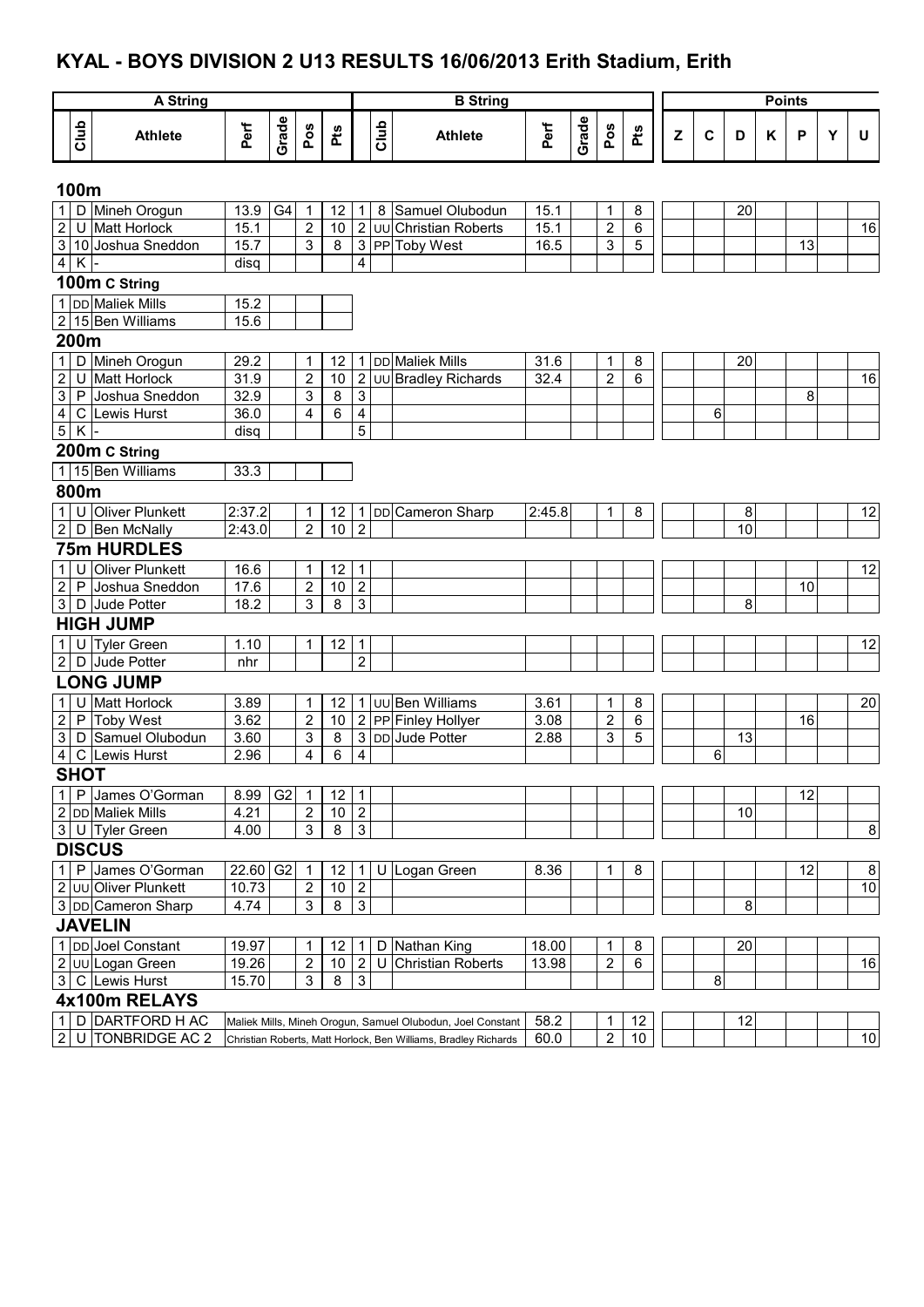### **KYAL - BOYS DIVISION 2 U15 RESULTS 16/06/2013 Erith Stadium, Erith**

| Grade<br>Grade<br>Club<br>Club<br>Perf<br>Perf<br>Pos<br>Pos<br>Pts<br>Pts<br>Z<br>$\mathbf c$<br><b>Athlete</b><br>D<br>Υ<br>U<br><b>Athlete</b><br>Κ<br>P<br>100m<br>Υ<br>Deontia Flavius-Griffith<br>cc Segun Dada<br>1<br>12.8<br>12<br>1<br>12<br>13.8<br>8<br>8<br>1<br>1<br>$\overline{2}$<br>$\overline{2}$<br>$\overline{c}$<br>10<br>12.8<br>$\overline{\mathbf{c}}$<br>$10$<br>6<br><b>Fabrice Baptiste</b><br>D Matt Varley<br>14.7<br>6<br>C<br>3 DD Jack Wilby<br>3<br>8<br>3<br>8<br>14.5<br>100m C String<br>1 7 Noah Linley-Adams<br>13.8<br>200m<br>$\mathsf C$<br>Fabrice Baptiste<br>1<br>25.5<br>G4<br>12<br>cc Segun Dada<br>28.3<br>1<br>8<br>20<br>1<br>1<br>$\overline{\mathbf{c}}$<br>$\overline{2}$<br>10<br>$\boldsymbol{2}$<br>U Calum Laing<br>$\mathsf{P}$<br>Jack Knight<br>29.3<br>30.0<br>$\overline{2}$<br>6<br>10<br>6<br>3<br>3 DD Matt Varley<br>8<br>29.5<br>3<br>8<br>UU Ben Brooks<br>31.0<br>3<br>5<br>5<br>4<br>4<br>D<br>Jack Wilby<br>29.9<br>4<br>6<br>6<br>200m C String<br>Noah Linley-Adams<br>1<br>$\overline{7}$<br>29.0<br>800m<br>$\mathbf{1}$<br>$\mathsf C$<br><b>Alex Elms</b><br>$2:14.2$ G4<br>U Bede Pitcairn Knowles 2:27.9<br>12<br>1<br>12<br>8<br>1<br>8<br>1<br>$\mathbf 2$<br>$\mathbf 2$<br>$\boldsymbol{2}$<br>10<br>UU Oliver Dunn<br>2:26.8<br>10<br>3<br>3<br><b>Robert Harris</b><br>3<br>8<br>2:28.2<br>8<br>Y<br>4<br>2:29.5<br>6<br>4<br>James Wilby<br>4<br>6<br>D<br>5<br>5<br>5<br>5<br>5<br><b>Harry Young</b><br>2:36.4<br>P<br>80m HURDLES<br>$\mathsf{C}$<br><b>William Glover</b><br>13.5<br>G4<br>12<br>$\mathbf{1}$<br>12<br>$\mathbf 1$<br>1<br>$\overline{2}$<br>$\overline{c}$<br>$\boldsymbol{2}$<br>15.6<br>10<br>10<br>U<br>Calum Laing<br><b>HIGH JUMP</b><br>$\overline{C}$ Kyle Lazarus<br>cc William Glover<br>$\mathbf{1}$<br>1.55<br>G4<br>$\mathbf{1}$<br>12<br>1.25<br>20<br>1<br>8<br>1<br>$\boldsymbol{2}$<br>James O'Brien<br>$\mathbf 2$<br>$\boldsymbol{2}$<br>1.35<br>10<br>D<br>10<br>3<br>8<br>3<br>3<br>U<br>Calum Laing<br>1.35<br>8<br>$\overline{4}$<br>4<br>Sam Dawson-Dale<br>K<br>nhr<br><b>LONG JUMP</b><br>Deontia Flavius-Griffith<br>4.72<br><b>DD</b> Matt Varley<br>8<br>12<br>1<br>12<br>3.99<br>8<br>1<br>1<br>1<br>2 cc Rory Hedges<br>$\boldsymbol{2}$<br>$\overline{\mathbf{c}}$<br>10<br>$\overline{2}$<br>10<br>D<br>4.14<br>3.42<br>6<br>6<br>James O'Brien<br>3<br>3.89<br>3<br>8<br>3<br>C Afeez Jacob<br>8<br>4<br>3.75<br><b>Bede Pitcairn Knowles</b><br>4<br>U<br>4<br>6<br>6<br>5<br>5<br>5<br>5<br>Matthew Holdsworth<br>5<br>P<br>3.09<br><b>SHOT</b><br>1 CC Luke Ndudin<br>11.53 G3<br>$\overline{1}$<br>12   1   C   Fabrice Baptiste<br>11.05 G3<br>8<br>20<br>1<br>2 U Curtis French<br>9.41<br>$\overline{2}$<br>10<br>$\overline{2}$<br>10<br>3 P Matthew Holdsworth<br>3<br>8<br>3<br>5.18<br>8<br><b>DISCUS</b><br>1 DD Harley Parsons<br>27.34 G4<br>12<br>$\mathbf{1}$<br>12<br>$\mathbf 1$<br>2 C Rory Hedges<br>$\overline{2}$<br>$\overline{c}$<br>10<br>12.85<br>10<br><b>JAVELIN</b><br>1 DD Harley Parsons<br>38.42 G3<br>1 C Alex Elms<br>12<br>2.21<br>8<br>8<br>1<br>12<br>1<br>2 P Matthew Holdsworth<br>2<br>$\sqrt{2}$<br>10<br>17.14<br>10<br>3 CC Afeez Jacob<br>$\ensuremath{\mathsf{3}}$<br>16.03<br>3<br>8<br>8<br><b>RELAYS</b><br>4x100m<br>1 C CAMBRIDGE H<br>12<br>12<br>63.0<br>1<br>Fabrice Baptiste, Afeez Jacob, William Glover, Rory Hedges<br>4x300m<br>1 C CAMBRIDGE H<br>Segun Dada, Alex Elms, William Glover, Rory Hedges<br>disq<br>Y<br>U<br>z<br>C<br>Κ<br>P<br>D<br><b>TOTAL U13's POINTS</b><br>20 129<br>0<br>71<br>$0$ 140<br>0<br>(2)<br>(5)<br>(3)<br>(5)<br>(4)<br>$\overline{(4)}$<br>(1)<br><b>TOTAL U15's POINTS</b><br>83<br>38<br>32<br>$0$ 154<br>0<br>66<br>(2)<br>(6)<br>(4)<br>(3)<br>(6)<br>(1)<br>(4) |  | <b>A String</b> |  |  |  | <b>B</b> String |  |  |  |  | <b>Points</b> |  |  |
|--------------------------------------------------------------------------------------------------------------------------------------------------------------------------------------------------------------------------------------------------------------------------------------------------------------------------------------------------------------------------------------------------------------------------------------------------------------------------------------------------------------------------------------------------------------------------------------------------------------------------------------------------------------------------------------------------------------------------------------------------------------------------------------------------------------------------------------------------------------------------------------------------------------------------------------------------------------------------------------------------------------------------------------------------------------------------------------------------------------------------------------------------------------------------------------------------------------------------------------------------------------------------------------------------------------------------------------------------------------------------------------------------------------------------------------------------------------------------------------------------------------------------------------------------------------------------------------------------------------------------------------------------------------------------------------------------------------------------------------------------------------------------------------------------------------------------------------------------------------------------------------------------------------------------------------------------------------------------------------------------------------------------------------------------------------------------------------------------------------------------------------------------------------------------------------------------------------------------------------------------------------------------------------------------------------------------------------------------------------------------------------------------------------------------------------------------------------------------------------------------------------------------------------------------------------------------------------------------------------------------------------------------------------------------------------------------------------------------------------------------------------------------------------------------------------------------------------------------------------------------------------------------------------------------------------------------------------------------------------------------------------------------------------------------------------------------------------------------------------------------------------------------------------------------------------------------------------------------------------------------------------------------------------------------------------------------------------------------------------------------------------------------------------------------------------------------------------------------------------------------------------------------------------------------------------------------------------------------------------------------------------------------------------------------------------------------------------------------------------------------------------------------------------------------------------|--|-----------------|--|--|--|-----------------|--|--|--|--|---------------|--|--|
|                                                                                                                                                                                                                                                                                                                                                                                                                                                                                                                                                                                                                                                                                                                                                                                                                                                                                                                                                                                                                                                                                                                                                                                                                                                                                                                                                                                                                                                                                                                                                                                                                                                                                                                                                                                                                                                                                                                                                                                                                                                                                                                                                                                                                                                                                                                                                                                                                                                                                                                                                                                                                                                                                                                                                                                                                                                                                                                                                                                                                                                                                                                                                                                                                                                                                                                                                                                                                                                                                                                                                                                                                                                                                                                                                                                                              |  |                 |  |  |  |                 |  |  |  |  |               |  |  |
|                                                                                                                                                                                                                                                                                                                                                                                                                                                                                                                                                                                                                                                                                                                                                                                                                                                                                                                                                                                                                                                                                                                                                                                                                                                                                                                                                                                                                                                                                                                                                                                                                                                                                                                                                                                                                                                                                                                                                                                                                                                                                                                                                                                                                                                                                                                                                                                                                                                                                                                                                                                                                                                                                                                                                                                                                                                                                                                                                                                                                                                                                                                                                                                                                                                                                                                                                                                                                                                                                                                                                                                                                                                                                                                                                                                                              |  |                 |  |  |  |                 |  |  |  |  |               |  |  |
|                                                                                                                                                                                                                                                                                                                                                                                                                                                                                                                                                                                                                                                                                                                                                                                                                                                                                                                                                                                                                                                                                                                                                                                                                                                                                                                                                                                                                                                                                                                                                                                                                                                                                                                                                                                                                                                                                                                                                                                                                                                                                                                                                                                                                                                                                                                                                                                                                                                                                                                                                                                                                                                                                                                                                                                                                                                                                                                                                                                                                                                                                                                                                                                                                                                                                                                                                                                                                                                                                                                                                                                                                                                                                                                                                                                                              |  |                 |  |  |  |                 |  |  |  |  |               |  |  |
|                                                                                                                                                                                                                                                                                                                                                                                                                                                                                                                                                                                                                                                                                                                                                                                                                                                                                                                                                                                                                                                                                                                                                                                                                                                                                                                                                                                                                                                                                                                                                                                                                                                                                                                                                                                                                                                                                                                                                                                                                                                                                                                                                                                                                                                                                                                                                                                                                                                                                                                                                                                                                                                                                                                                                                                                                                                                                                                                                                                                                                                                                                                                                                                                                                                                                                                                                                                                                                                                                                                                                                                                                                                                                                                                                                                                              |  |                 |  |  |  |                 |  |  |  |  |               |  |  |
|                                                                                                                                                                                                                                                                                                                                                                                                                                                                                                                                                                                                                                                                                                                                                                                                                                                                                                                                                                                                                                                                                                                                                                                                                                                                                                                                                                                                                                                                                                                                                                                                                                                                                                                                                                                                                                                                                                                                                                                                                                                                                                                                                                                                                                                                                                                                                                                                                                                                                                                                                                                                                                                                                                                                                                                                                                                                                                                                                                                                                                                                                                                                                                                                                                                                                                                                                                                                                                                                                                                                                                                                                                                                                                                                                                                                              |  |                 |  |  |  |                 |  |  |  |  |               |  |  |
|                                                                                                                                                                                                                                                                                                                                                                                                                                                                                                                                                                                                                                                                                                                                                                                                                                                                                                                                                                                                                                                                                                                                                                                                                                                                                                                                                                                                                                                                                                                                                                                                                                                                                                                                                                                                                                                                                                                                                                                                                                                                                                                                                                                                                                                                                                                                                                                                                                                                                                                                                                                                                                                                                                                                                                                                                                                                                                                                                                                                                                                                                                                                                                                                                                                                                                                                                                                                                                                                                                                                                                                                                                                                                                                                                                                                              |  |                 |  |  |  |                 |  |  |  |  |               |  |  |
|                                                                                                                                                                                                                                                                                                                                                                                                                                                                                                                                                                                                                                                                                                                                                                                                                                                                                                                                                                                                                                                                                                                                                                                                                                                                                                                                                                                                                                                                                                                                                                                                                                                                                                                                                                                                                                                                                                                                                                                                                                                                                                                                                                                                                                                                                                                                                                                                                                                                                                                                                                                                                                                                                                                                                                                                                                                                                                                                                                                                                                                                                                                                                                                                                                                                                                                                                                                                                                                                                                                                                                                                                                                                                                                                                                                                              |  |                 |  |  |  |                 |  |  |  |  |               |  |  |
|                                                                                                                                                                                                                                                                                                                                                                                                                                                                                                                                                                                                                                                                                                                                                                                                                                                                                                                                                                                                                                                                                                                                                                                                                                                                                                                                                                                                                                                                                                                                                                                                                                                                                                                                                                                                                                                                                                                                                                                                                                                                                                                                                                                                                                                                                                                                                                                                                                                                                                                                                                                                                                                                                                                                                                                                                                                                                                                                                                                                                                                                                                                                                                                                                                                                                                                                                                                                                                                                                                                                                                                                                                                                                                                                                                                                              |  |                 |  |  |  |                 |  |  |  |  |               |  |  |
|                                                                                                                                                                                                                                                                                                                                                                                                                                                                                                                                                                                                                                                                                                                                                                                                                                                                                                                                                                                                                                                                                                                                                                                                                                                                                                                                                                                                                                                                                                                                                                                                                                                                                                                                                                                                                                                                                                                                                                                                                                                                                                                                                                                                                                                                                                                                                                                                                                                                                                                                                                                                                                                                                                                                                                                                                                                                                                                                                                                                                                                                                                                                                                                                                                                                                                                                                                                                                                                                                                                                                                                                                                                                                                                                                                                                              |  |                 |  |  |  |                 |  |  |  |  |               |  |  |
|                                                                                                                                                                                                                                                                                                                                                                                                                                                                                                                                                                                                                                                                                                                                                                                                                                                                                                                                                                                                                                                                                                                                                                                                                                                                                                                                                                                                                                                                                                                                                                                                                                                                                                                                                                                                                                                                                                                                                                                                                                                                                                                                                                                                                                                                                                                                                                                                                                                                                                                                                                                                                                                                                                                                                                                                                                                                                                                                                                                                                                                                                                                                                                                                                                                                                                                                                                                                                                                                                                                                                                                                                                                                                                                                                                                                              |  |                 |  |  |  |                 |  |  |  |  |               |  |  |
|                                                                                                                                                                                                                                                                                                                                                                                                                                                                                                                                                                                                                                                                                                                                                                                                                                                                                                                                                                                                                                                                                                                                                                                                                                                                                                                                                                                                                                                                                                                                                                                                                                                                                                                                                                                                                                                                                                                                                                                                                                                                                                                                                                                                                                                                                                                                                                                                                                                                                                                                                                                                                                                                                                                                                                                                                                                                                                                                                                                                                                                                                                                                                                                                                                                                                                                                                                                                                                                                                                                                                                                                                                                                                                                                                                                                              |  |                 |  |  |  |                 |  |  |  |  |               |  |  |
|                                                                                                                                                                                                                                                                                                                                                                                                                                                                                                                                                                                                                                                                                                                                                                                                                                                                                                                                                                                                                                                                                                                                                                                                                                                                                                                                                                                                                                                                                                                                                                                                                                                                                                                                                                                                                                                                                                                                                                                                                                                                                                                                                                                                                                                                                                                                                                                                                                                                                                                                                                                                                                                                                                                                                                                                                                                                                                                                                                                                                                                                                                                                                                                                                                                                                                                                                                                                                                                                                                                                                                                                                                                                                                                                                                                                              |  |                 |  |  |  |                 |  |  |  |  |               |  |  |
|                                                                                                                                                                                                                                                                                                                                                                                                                                                                                                                                                                                                                                                                                                                                                                                                                                                                                                                                                                                                                                                                                                                                                                                                                                                                                                                                                                                                                                                                                                                                                                                                                                                                                                                                                                                                                                                                                                                                                                                                                                                                                                                                                                                                                                                                                                                                                                                                                                                                                                                                                                                                                                                                                                                                                                                                                                                                                                                                                                                                                                                                                                                                                                                                                                                                                                                                                                                                                                                                                                                                                                                                                                                                                                                                                                                                              |  |                 |  |  |  |                 |  |  |  |  |               |  |  |
|                                                                                                                                                                                                                                                                                                                                                                                                                                                                                                                                                                                                                                                                                                                                                                                                                                                                                                                                                                                                                                                                                                                                                                                                                                                                                                                                                                                                                                                                                                                                                                                                                                                                                                                                                                                                                                                                                                                                                                                                                                                                                                                                                                                                                                                                                                                                                                                                                                                                                                                                                                                                                                                                                                                                                                                                                                                                                                                                                                                                                                                                                                                                                                                                                                                                                                                                                                                                                                                                                                                                                                                                                                                                                                                                                                                                              |  |                 |  |  |  |                 |  |  |  |  |               |  |  |
|                                                                                                                                                                                                                                                                                                                                                                                                                                                                                                                                                                                                                                                                                                                                                                                                                                                                                                                                                                                                                                                                                                                                                                                                                                                                                                                                                                                                                                                                                                                                                                                                                                                                                                                                                                                                                                                                                                                                                                                                                                                                                                                                                                                                                                                                                                                                                                                                                                                                                                                                                                                                                                                                                                                                                                                                                                                                                                                                                                                                                                                                                                                                                                                                                                                                                                                                                                                                                                                                                                                                                                                                                                                                                                                                                                                                              |  |                 |  |  |  |                 |  |  |  |  |               |  |  |
|                                                                                                                                                                                                                                                                                                                                                                                                                                                                                                                                                                                                                                                                                                                                                                                                                                                                                                                                                                                                                                                                                                                                                                                                                                                                                                                                                                                                                                                                                                                                                                                                                                                                                                                                                                                                                                                                                                                                                                                                                                                                                                                                                                                                                                                                                                                                                                                                                                                                                                                                                                                                                                                                                                                                                                                                                                                                                                                                                                                                                                                                                                                                                                                                                                                                                                                                                                                                                                                                                                                                                                                                                                                                                                                                                                                                              |  |                 |  |  |  |                 |  |  |  |  |               |  |  |
|                                                                                                                                                                                                                                                                                                                                                                                                                                                                                                                                                                                                                                                                                                                                                                                                                                                                                                                                                                                                                                                                                                                                                                                                                                                                                                                                                                                                                                                                                                                                                                                                                                                                                                                                                                                                                                                                                                                                                                                                                                                                                                                                                                                                                                                                                                                                                                                                                                                                                                                                                                                                                                                                                                                                                                                                                                                                                                                                                                                                                                                                                                                                                                                                                                                                                                                                                                                                                                                                                                                                                                                                                                                                                                                                                                                                              |  |                 |  |  |  |                 |  |  |  |  |               |  |  |
|                                                                                                                                                                                                                                                                                                                                                                                                                                                                                                                                                                                                                                                                                                                                                                                                                                                                                                                                                                                                                                                                                                                                                                                                                                                                                                                                                                                                                                                                                                                                                                                                                                                                                                                                                                                                                                                                                                                                                                                                                                                                                                                                                                                                                                                                                                                                                                                                                                                                                                                                                                                                                                                                                                                                                                                                                                                                                                                                                                                                                                                                                                                                                                                                                                                                                                                                                                                                                                                                                                                                                                                                                                                                                                                                                                                                              |  |                 |  |  |  |                 |  |  |  |  |               |  |  |
|                                                                                                                                                                                                                                                                                                                                                                                                                                                                                                                                                                                                                                                                                                                                                                                                                                                                                                                                                                                                                                                                                                                                                                                                                                                                                                                                                                                                                                                                                                                                                                                                                                                                                                                                                                                                                                                                                                                                                                                                                                                                                                                                                                                                                                                                                                                                                                                                                                                                                                                                                                                                                                                                                                                                                                                                                                                                                                                                                                                                                                                                                                                                                                                                                                                                                                                                                                                                                                                                                                                                                                                                                                                                                                                                                                                                              |  |                 |  |  |  |                 |  |  |  |  |               |  |  |
|                                                                                                                                                                                                                                                                                                                                                                                                                                                                                                                                                                                                                                                                                                                                                                                                                                                                                                                                                                                                                                                                                                                                                                                                                                                                                                                                                                                                                                                                                                                                                                                                                                                                                                                                                                                                                                                                                                                                                                                                                                                                                                                                                                                                                                                                                                                                                                                                                                                                                                                                                                                                                                                                                                                                                                                                                                                                                                                                                                                                                                                                                                                                                                                                                                                                                                                                                                                                                                                                                                                                                                                                                                                                                                                                                                                                              |  |                 |  |  |  |                 |  |  |  |  |               |  |  |
|                                                                                                                                                                                                                                                                                                                                                                                                                                                                                                                                                                                                                                                                                                                                                                                                                                                                                                                                                                                                                                                                                                                                                                                                                                                                                                                                                                                                                                                                                                                                                                                                                                                                                                                                                                                                                                                                                                                                                                                                                                                                                                                                                                                                                                                                                                                                                                                                                                                                                                                                                                                                                                                                                                                                                                                                                                                                                                                                                                                                                                                                                                                                                                                                                                                                                                                                                                                                                                                                                                                                                                                                                                                                                                                                                                                                              |  |                 |  |  |  |                 |  |  |  |  |               |  |  |
|                                                                                                                                                                                                                                                                                                                                                                                                                                                                                                                                                                                                                                                                                                                                                                                                                                                                                                                                                                                                                                                                                                                                                                                                                                                                                                                                                                                                                                                                                                                                                                                                                                                                                                                                                                                                                                                                                                                                                                                                                                                                                                                                                                                                                                                                                                                                                                                                                                                                                                                                                                                                                                                                                                                                                                                                                                                                                                                                                                                                                                                                                                                                                                                                                                                                                                                                                                                                                                                                                                                                                                                                                                                                                                                                                                                                              |  |                 |  |  |  |                 |  |  |  |  |               |  |  |
|                                                                                                                                                                                                                                                                                                                                                                                                                                                                                                                                                                                                                                                                                                                                                                                                                                                                                                                                                                                                                                                                                                                                                                                                                                                                                                                                                                                                                                                                                                                                                                                                                                                                                                                                                                                                                                                                                                                                                                                                                                                                                                                                                                                                                                                                                                                                                                                                                                                                                                                                                                                                                                                                                                                                                                                                                                                                                                                                                                                                                                                                                                                                                                                                                                                                                                                                                                                                                                                                                                                                                                                                                                                                                                                                                                                                              |  |                 |  |  |  |                 |  |  |  |  |               |  |  |
|                                                                                                                                                                                                                                                                                                                                                                                                                                                                                                                                                                                                                                                                                                                                                                                                                                                                                                                                                                                                                                                                                                                                                                                                                                                                                                                                                                                                                                                                                                                                                                                                                                                                                                                                                                                                                                                                                                                                                                                                                                                                                                                                                                                                                                                                                                                                                                                                                                                                                                                                                                                                                                                                                                                                                                                                                                                                                                                                                                                                                                                                                                                                                                                                                                                                                                                                                                                                                                                                                                                                                                                                                                                                                                                                                                                                              |  |                 |  |  |  |                 |  |  |  |  |               |  |  |
|                                                                                                                                                                                                                                                                                                                                                                                                                                                                                                                                                                                                                                                                                                                                                                                                                                                                                                                                                                                                                                                                                                                                                                                                                                                                                                                                                                                                                                                                                                                                                                                                                                                                                                                                                                                                                                                                                                                                                                                                                                                                                                                                                                                                                                                                                                                                                                                                                                                                                                                                                                                                                                                                                                                                                                                                                                                                                                                                                                                                                                                                                                                                                                                                                                                                                                                                                                                                                                                                                                                                                                                                                                                                                                                                                                                                              |  |                 |  |  |  |                 |  |  |  |  |               |  |  |
|                                                                                                                                                                                                                                                                                                                                                                                                                                                                                                                                                                                                                                                                                                                                                                                                                                                                                                                                                                                                                                                                                                                                                                                                                                                                                                                                                                                                                                                                                                                                                                                                                                                                                                                                                                                                                                                                                                                                                                                                                                                                                                                                                                                                                                                                                                                                                                                                                                                                                                                                                                                                                                                                                                                                                                                                                                                                                                                                                                                                                                                                                                                                                                                                                                                                                                                                                                                                                                                                                                                                                                                                                                                                                                                                                                                                              |  |                 |  |  |  |                 |  |  |  |  |               |  |  |
|                                                                                                                                                                                                                                                                                                                                                                                                                                                                                                                                                                                                                                                                                                                                                                                                                                                                                                                                                                                                                                                                                                                                                                                                                                                                                                                                                                                                                                                                                                                                                                                                                                                                                                                                                                                                                                                                                                                                                                                                                                                                                                                                                                                                                                                                                                                                                                                                                                                                                                                                                                                                                                                                                                                                                                                                                                                                                                                                                                                                                                                                                                                                                                                                                                                                                                                                                                                                                                                                                                                                                                                                                                                                                                                                                                                                              |  |                 |  |  |  |                 |  |  |  |  |               |  |  |
|                                                                                                                                                                                                                                                                                                                                                                                                                                                                                                                                                                                                                                                                                                                                                                                                                                                                                                                                                                                                                                                                                                                                                                                                                                                                                                                                                                                                                                                                                                                                                                                                                                                                                                                                                                                                                                                                                                                                                                                                                                                                                                                                                                                                                                                                                                                                                                                                                                                                                                                                                                                                                                                                                                                                                                                                                                                                                                                                                                                                                                                                                                                                                                                                                                                                                                                                                                                                                                                                                                                                                                                                                                                                                                                                                                                                              |  |                 |  |  |  |                 |  |  |  |  |               |  |  |
|                                                                                                                                                                                                                                                                                                                                                                                                                                                                                                                                                                                                                                                                                                                                                                                                                                                                                                                                                                                                                                                                                                                                                                                                                                                                                                                                                                                                                                                                                                                                                                                                                                                                                                                                                                                                                                                                                                                                                                                                                                                                                                                                                                                                                                                                                                                                                                                                                                                                                                                                                                                                                                                                                                                                                                                                                                                                                                                                                                                                                                                                                                                                                                                                                                                                                                                                                                                                                                                                                                                                                                                                                                                                                                                                                                                                              |  |                 |  |  |  |                 |  |  |  |  |               |  |  |
|                                                                                                                                                                                                                                                                                                                                                                                                                                                                                                                                                                                                                                                                                                                                                                                                                                                                                                                                                                                                                                                                                                                                                                                                                                                                                                                                                                                                                                                                                                                                                                                                                                                                                                                                                                                                                                                                                                                                                                                                                                                                                                                                                                                                                                                                                                                                                                                                                                                                                                                                                                                                                                                                                                                                                                                                                                                                                                                                                                                                                                                                                                                                                                                                                                                                                                                                                                                                                                                                                                                                                                                                                                                                                                                                                                                                              |  |                 |  |  |  |                 |  |  |  |  |               |  |  |
|                                                                                                                                                                                                                                                                                                                                                                                                                                                                                                                                                                                                                                                                                                                                                                                                                                                                                                                                                                                                                                                                                                                                                                                                                                                                                                                                                                                                                                                                                                                                                                                                                                                                                                                                                                                                                                                                                                                                                                                                                                                                                                                                                                                                                                                                                                                                                                                                                                                                                                                                                                                                                                                                                                                                                                                                                                                                                                                                                                                                                                                                                                                                                                                                                                                                                                                                                                                                                                                                                                                                                                                                                                                                                                                                                                                                              |  |                 |  |  |  |                 |  |  |  |  |               |  |  |
|                                                                                                                                                                                                                                                                                                                                                                                                                                                                                                                                                                                                                                                                                                                                                                                                                                                                                                                                                                                                                                                                                                                                                                                                                                                                                                                                                                                                                                                                                                                                                                                                                                                                                                                                                                                                                                                                                                                                                                                                                                                                                                                                                                                                                                                                                                                                                                                                                                                                                                                                                                                                                                                                                                                                                                                                                                                                                                                                                                                                                                                                                                                                                                                                                                                                                                                                                                                                                                                                                                                                                                                                                                                                                                                                                                                                              |  |                 |  |  |  |                 |  |  |  |  |               |  |  |
|                                                                                                                                                                                                                                                                                                                                                                                                                                                                                                                                                                                                                                                                                                                                                                                                                                                                                                                                                                                                                                                                                                                                                                                                                                                                                                                                                                                                                                                                                                                                                                                                                                                                                                                                                                                                                                                                                                                                                                                                                                                                                                                                                                                                                                                                                                                                                                                                                                                                                                                                                                                                                                                                                                                                                                                                                                                                                                                                                                                                                                                                                                                                                                                                                                                                                                                                                                                                                                                                                                                                                                                                                                                                                                                                                                                                              |  |                 |  |  |  |                 |  |  |  |  |               |  |  |
|                                                                                                                                                                                                                                                                                                                                                                                                                                                                                                                                                                                                                                                                                                                                                                                                                                                                                                                                                                                                                                                                                                                                                                                                                                                                                                                                                                                                                                                                                                                                                                                                                                                                                                                                                                                                                                                                                                                                                                                                                                                                                                                                                                                                                                                                                                                                                                                                                                                                                                                                                                                                                                                                                                                                                                                                                                                                                                                                                                                                                                                                                                                                                                                                                                                                                                                                                                                                                                                                                                                                                                                                                                                                                                                                                                                                              |  |                 |  |  |  |                 |  |  |  |  |               |  |  |
|                                                                                                                                                                                                                                                                                                                                                                                                                                                                                                                                                                                                                                                                                                                                                                                                                                                                                                                                                                                                                                                                                                                                                                                                                                                                                                                                                                                                                                                                                                                                                                                                                                                                                                                                                                                                                                                                                                                                                                                                                                                                                                                                                                                                                                                                                                                                                                                                                                                                                                                                                                                                                                                                                                                                                                                                                                                                                                                                                                                                                                                                                                                                                                                                                                                                                                                                                                                                                                                                                                                                                                                                                                                                                                                                                                                                              |  |                 |  |  |  |                 |  |  |  |  |               |  |  |
|                                                                                                                                                                                                                                                                                                                                                                                                                                                                                                                                                                                                                                                                                                                                                                                                                                                                                                                                                                                                                                                                                                                                                                                                                                                                                                                                                                                                                                                                                                                                                                                                                                                                                                                                                                                                                                                                                                                                                                                                                                                                                                                                                                                                                                                                                                                                                                                                                                                                                                                                                                                                                                                                                                                                                                                                                                                                                                                                                                                                                                                                                                                                                                                                                                                                                                                                                                                                                                                                                                                                                                                                                                                                                                                                                                                                              |  |                 |  |  |  |                 |  |  |  |  |               |  |  |
|                                                                                                                                                                                                                                                                                                                                                                                                                                                                                                                                                                                                                                                                                                                                                                                                                                                                                                                                                                                                                                                                                                                                                                                                                                                                                                                                                                                                                                                                                                                                                                                                                                                                                                                                                                                                                                                                                                                                                                                                                                                                                                                                                                                                                                                                                                                                                                                                                                                                                                                                                                                                                                                                                                                                                                                                                                                                                                                                                                                                                                                                                                                                                                                                                                                                                                                                                                                                                                                                                                                                                                                                                                                                                                                                                                                                              |  |                 |  |  |  |                 |  |  |  |  |               |  |  |
|                                                                                                                                                                                                                                                                                                                                                                                                                                                                                                                                                                                                                                                                                                                                                                                                                                                                                                                                                                                                                                                                                                                                                                                                                                                                                                                                                                                                                                                                                                                                                                                                                                                                                                                                                                                                                                                                                                                                                                                                                                                                                                                                                                                                                                                                                                                                                                                                                                                                                                                                                                                                                                                                                                                                                                                                                                                                                                                                                                                                                                                                                                                                                                                                                                                                                                                                                                                                                                                                                                                                                                                                                                                                                                                                                                                                              |  |                 |  |  |  |                 |  |  |  |  |               |  |  |
|                                                                                                                                                                                                                                                                                                                                                                                                                                                                                                                                                                                                                                                                                                                                                                                                                                                                                                                                                                                                                                                                                                                                                                                                                                                                                                                                                                                                                                                                                                                                                                                                                                                                                                                                                                                                                                                                                                                                                                                                                                                                                                                                                                                                                                                                                                                                                                                                                                                                                                                                                                                                                                                                                                                                                                                                                                                                                                                                                                                                                                                                                                                                                                                                                                                                                                                                                                                                                                                                                                                                                                                                                                                                                                                                                                                                              |  |                 |  |  |  |                 |  |  |  |  |               |  |  |
|                                                                                                                                                                                                                                                                                                                                                                                                                                                                                                                                                                                                                                                                                                                                                                                                                                                                                                                                                                                                                                                                                                                                                                                                                                                                                                                                                                                                                                                                                                                                                                                                                                                                                                                                                                                                                                                                                                                                                                                                                                                                                                                                                                                                                                                                                                                                                                                                                                                                                                                                                                                                                                                                                                                                                                                                                                                                                                                                                                                                                                                                                                                                                                                                                                                                                                                                                                                                                                                                                                                                                                                                                                                                                                                                                                                                              |  |                 |  |  |  |                 |  |  |  |  |               |  |  |
|                                                                                                                                                                                                                                                                                                                                                                                                                                                                                                                                                                                                                                                                                                                                                                                                                                                                                                                                                                                                                                                                                                                                                                                                                                                                                                                                                                                                                                                                                                                                                                                                                                                                                                                                                                                                                                                                                                                                                                                                                                                                                                                                                                                                                                                                                                                                                                                                                                                                                                                                                                                                                                                                                                                                                                                                                                                                                                                                                                                                                                                                                                                                                                                                                                                                                                                                                                                                                                                                                                                                                                                                                                                                                                                                                                                                              |  |                 |  |  |  |                 |  |  |  |  |               |  |  |
|                                                                                                                                                                                                                                                                                                                                                                                                                                                                                                                                                                                                                                                                                                                                                                                                                                                                                                                                                                                                                                                                                                                                                                                                                                                                                                                                                                                                                                                                                                                                                                                                                                                                                                                                                                                                                                                                                                                                                                                                                                                                                                                                                                                                                                                                                                                                                                                                                                                                                                                                                                                                                                                                                                                                                                                                                                                                                                                                                                                                                                                                                                                                                                                                                                                                                                                                                                                                                                                                                                                                                                                                                                                                                                                                                                                                              |  |                 |  |  |  |                 |  |  |  |  |               |  |  |
|                                                                                                                                                                                                                                                                                                                                                                                                                                                                                                                                                                                                                                                                                                                                                                                                                                                                                                                                                                                                                                                                                                                                                                                                                                                                                                                                                                                                                                                                                                                                                                                                                                                                                                                                                                                                                                                                                                                                                                                                                                                                                                                                                                                                                                                                                                                                                                                                                                                                                                                                                                                                                                                                                                                                                                                                                                                                                                                                                                                                                                                                                                                                                                                                                                                                                                                                                                                                                                                                                                                                                                                                                                                                                                                                                                                                              |  |                 |  |  |  |                 |  |  |  |  |               |  |  |
|                                                                                                                                                                                                                                                                                                                                                                                                                                                                                                                                                                                                                                                                                                                                                                                                                                                                                                                                                                                                                                                                                                                                                                                                                                                                                                                                                                                                                                                                                                                                                                                                                                                                                                                                                                                                                                                                                                                                                                                                                                                                                                                                                                                                                                                                                                                                                                                                                                                                                                                                                                                                                                                                                                                                                                                                                                                                                                                                                                                                                                                                                                                                                                                                                                                                                                                                                                                                                                                                                                                                                                                                                                                                                                                                                                                                              |  |                 |  |  |  |                 |  |  |  |  |               |  |  |
|                                                                                                                                                                                                                                                                                                                                                                                                                                                                                                                                                                                                                                                                                                                                                                                                                                                                                                                                                                                                                                                                                                                                                                                                                                                                                                                                                                                                                                                                                                                                                                                                                                                                                                                                                                                                                                                                                                                                                                                                                                                                                                                                                                                                                                                                                                                                                                                                                                                                                                                                                                                                                                                                                                                                                                                                                                                                                                                                                                                                                                                                                                                                                                                                                                                                                                                                                                                                                                                                                                                                                                                                                                                                                                                                                                                                              |  |                 |  |  |  |                 |  |  |  |  |               |  |  |
|                                                                                                                                                                                                                                                                                                                                                                                                                                                                                                                                                                                                                                                                                                                                                                                                                                                                                                                                                                                                                                                                                                                                                                                                                                                                                                                                                                                                                                                                                                                                                                                                                                                                                                                                                                                                                                                                                                                                                                                                                                                                                                                                                                                                                                                                                                                                                                                                                                                                                                                                                                                                                                                                                                                                                                                                                                                                                                                                                                                                                                                                                                                                                                                                                                                                                                                                                                                                                                                                                                                                                                                                                                                                                                                                                                                                              |  |                 |  |  |  |                 |  |  |  |  |               |  |  |
|                                                                                                                                                                                                                                                                                                                                                                                                                                                                                                                                                                                                                                                                                                                                                                                                                                                                                                                                                                                                                                                                                                                                                                                                                                                                                                                                                                                                                                                                                                                                                                                                                                                                                                                                                                                                                                                                                                                                                                                                                                                                                                                                                                                                                                                                                                                                                                                                                                                                                                                                                                                                                                                                                                                                                                                                                                                                                                                                                                                                                                                                                                                                                                                                                                                                                                                                                                                                                                                                                                                                                                                                                                                                                                                                                                                                              |  |                 |  |  |  |                 |  |  |  |  |               |  |  |
|                                                                                                                                                                                                                                                                                                                                                                                                                                                                                                                                                                                                                                                                                                                                                                                                                                                                                                                                                                                                                                                                                                                                                                                                                                                                                                                                                                                                                                                                                                                                                                                                                                                                                                                                                                                                                                                                                                                                                                                                                                                                                                                                                                                                                                                                                                                                                                                                                                                                                                                                                                                                                                                                                                                                                                                                                                                                                                                                                                                                                                                                                                                                                                                                                                                                                                                                                                                                                                                                                                                                                                                                                                                                                                                                                                                                              |  |                 |  |  |  |                 |  |  |  |  |               |  |  |
|                                                                                                                                                                                                                                                                                                                                                                                                                                                                                                                                                                                                                                                                                                                                                                                                                                                                                                                                                                                                                                                                                                                                                                                                                                                                                                                                                                                                                                                                                                                                                                                                                                                                                                                                                                                                                                                                                                                                                                                                                                                                                                                                                                                                                                                                                                                                                                                                                                                                                                                                                                                                                                                                                                                                                                                                                                                                                                                                                                                                                                                                                                                                                                                                                                                                                                                                                                                                                                                                                                                                                                                                                                                                                                                                                                                                              |  |                 |  |  |  |                 |  |  |  |  |               |  |  |
|                                                                                                                                                                                                                                                                                                                                                                                                                                                                                                                                                                                                                                                                                                                                                                                                                                                                                                                                                                                                                                                                                                                                                                                                                                                                                                                                                                                                                                                                                                                                                                                                                                                                                                                                                                                                                                                                                                                                                                                                                                                                                                                                                                                                                                                                                                                                                                                                                                                                                                                                                                                                                                                                                                                                                                                                                                                                                                                                                                                                                                                                                                                                                                                                                                                                                                                                                                                                                                                                                                                                                                                                                                                                                                                                                                                                              |  |                 |  |  |  |                 |  |  |  |  |               |  |  |
|                                                                                                                                                                                                                                                                                                                                                                                                                                                                                                                                                                                                                                                                                                                                                                                                                                                                                                                                                                                                                                                                                                                                                                                                                                                                                                                                                                                                                                                                                                                                                                                                                                                                                                                                                                                                                                                                                                                                                                                                                                                                                                                                                                                                                                                                                                                                                                                                                                                                                                                                                                                                                                                                                                                                                                                                                                                                                                                                                                                                                                                                                                                                                                                                                                                                                                                                                                                                                                                                                                                                                                                                                                                                                                                                                                                                              |  |                 |  |  |  |                 |  |  |  |  |               |  |  |
|                                                                                                                                                                                                                                                                                                                                                                                                                                                                                                                                                                                                                                                                                                                                                                                                                                                                                                                                                                                                                                                                                                                                                                                                                                                                                                                                                                                                                                                                                                                                                                                                                                                                                                                                                                                                                                                                                                                                                                                                                                                                                                                                                                                                                                                                                                                                                                                                                                                                                                                                                                                                                                                                                                                                                                                                                                                                                                                                                                                                                                                                                                                                                                                                                                                                                                                                                                                                                                                                                                                                                                                                                                                                                                                                                                                                              |  |                 |  |  |  |                 |  |  |  |  |               |  |  |
|                                                                                                                                                                                                                                                                                                                                                                                                                                                                                                                                                                                                                                                                                                                                                                                                                                                                                                                                                                                                                                                                                                                                                                                                                                                                                                                                                                                                                                                                                                                                                                                                                                                                                                                                                                                                                                                                                                                                                                                                                                                                                                                                                                                                                                                                                                                                                                                                                                                                                                                                                                                                                                                                                                                                                                                                                                                                                                                                                                                                                                                                                                                                                                                                                                                                                                                                                                                                                                                                                                                                                                                                                                                                                                                                                                                                              |  |                 |  |  |  |                 |  |  |  |  |               |  |  |
| 0 174 212<br><b>OVERALL TOTAL POINTS</b><br>$0$ 109<br>32<br>206<br>(3)<br>(6)<br>(1)<br>(6)<br>(4)<br>(4)<br>(2)                                                                                                                                                                                                                                                                                                                                                                                                                                                                                                                                                                                                                                                                                                                                                                                                                                                                                                                                                                                                                                                                                                                                                                                                                                                                                                                                                                                                                                                                                                                                                                                                                                                                                                                                                                                                                                                                                                                                                                                                                                                                                                                                                                                                                                                                                                                                                                                                                                                                                                                                                                                                                                                                                                                                                                                                                                                                                                                                                                                                                                                                                                                                                                                                                                                                                                                                                                                                                                                                                                                                                                                                                                                                                            |  |                 |  |  |  |                 |  |  |  |  |               |  |  |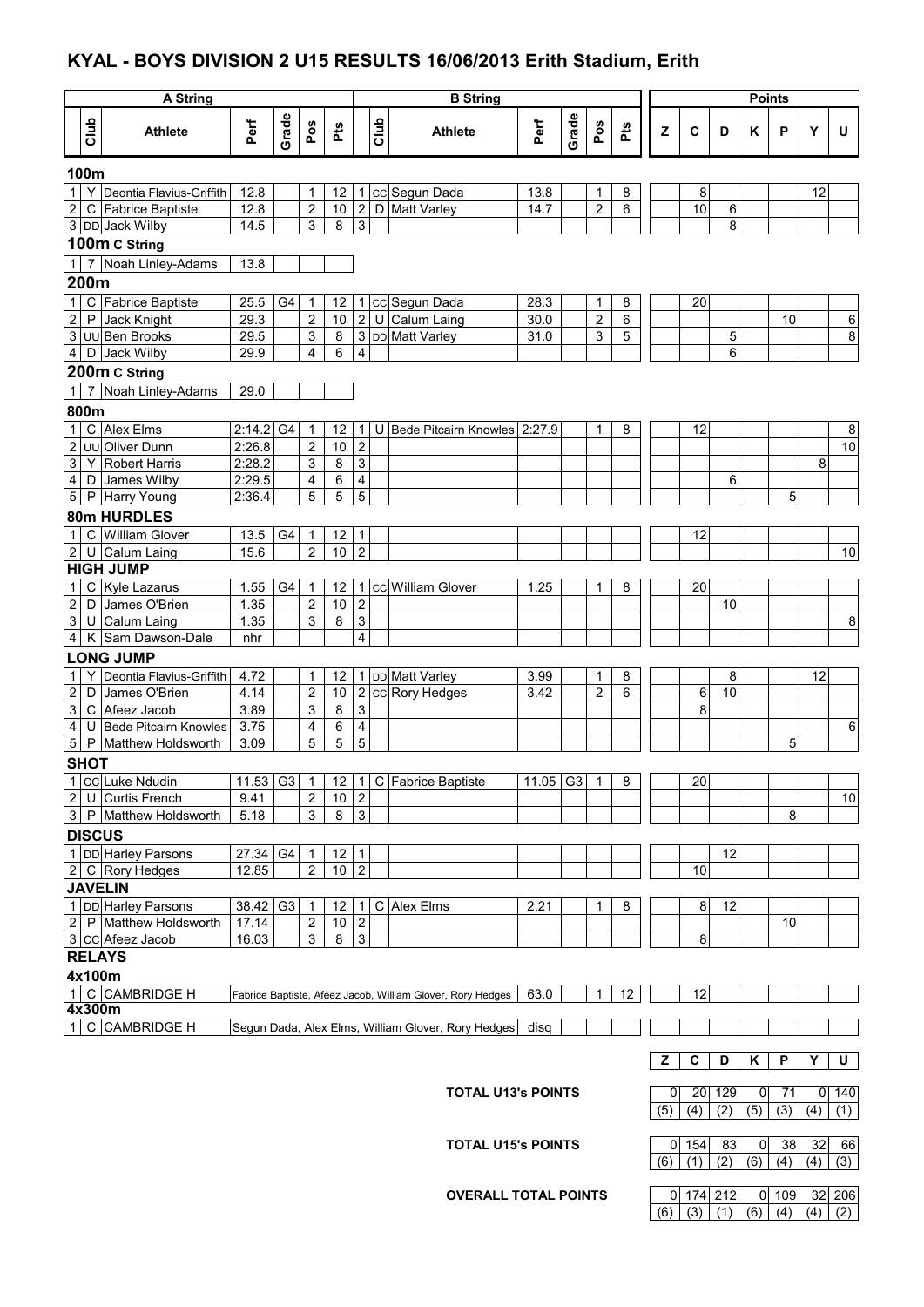| NON-SCORING RESULTS 16/06/2013 Erith Stadium, Erith |  |  |
|-----------------------------------------------------|--|--|
|-----------------------------------------------------|--|--|

|                | <b>Athlete</b>         | <b>Club</b>                     | Perf   | Grade          |
|----------------|------------------------|---------------------------------|--------|----------------|
|                | U13 Boys               |                                 |        |                |
| 800m           |                        |                                 |        |                |
| 1              | <b>Ben Gardiner</b>    | <b>Blackheath &amp; Bromley</b> | 2:41.3 |                |
| 2              | <b>Cameron Swatton</b> | Blackheath & Bromley            | 2:51.4 |                |
| 3 <sup>1</sup> | George Slack           | Tonbridge                       | 2:40.2 |                |
| 4              | Logan Green            | Tonbridge                       | 2:59.7 |                |
|                | <b>HIGH JUMP</b>       |                                 |        |                |
| 1              | Jacob O'Brien          | <b>Bexley</b>                   | 1.00   |                |
|                | 2 Lewis Stickings      | <b>Blackheath &amp; Bromley</b> | 1.20   |                |
|                | <b>LONG JUMP</b>       |                                 |        |                |
| 1              | <b>Robert Suckling</b> | <b>Blackheath &amp; Bromley</b> | 3.36   |                |
| $\overline{2}$ | Jacob O'Brien          | <b>Bexley</b>                   | 2.93   |                |
| 3              | Henri James Cowie      | <b>Blackheath &amp; Bromley</b> | 3.80   |                |
| 4              | <b>Samuel Masters</b>  | <b>Bexley</b>                   | 3.76   |                |
| 5              | <b>Sam Theaker</b>     | Blackheath & Bromley            | 3.46   |                |
| 6              | <b>Felix Brooks</b>    | Tonbridge                       | 3.41   |                |
| SHOT           |                        |                                 |        |                |
| 1              | <b>James Lancaster</b> | <b>Blackheath &amp; Bromley</b> | 6.54   |                |
| 2              | Sam Theaker            | <b>Blackheath &amp; Bromley</b> | 5.23   |                |
|                | <b>DISCUS</b>          |                                 |        |                |
| 1              | <b>James Lancaster</b> | Blackheath & Bromley            | 21.82  | G <sub>3</sub> |
| 2 <sup>1</sup> | Henri James Cowie      | Blackheath & Bromley            | 18.80  | G4             |
|                | IAVFI IN               |                                 |        |                |
|                | Henri James Cowie      | Blackheath & Bromley   19.22    |        |                |
|                | U15 Boys               |                                 |        |                |
| 800m           |                        |                                 |        |                |
|                | <b>Flynn Hope</b>      | Medway & Maidstone              | 2:41.6 |                |
| $\overline{2}$ | <b>Ben Brooks</b>      | Tonbridge                       | 2:31.8 |                |
|                | <b>LONG JUMP</b>       |                                 |        |                |
| 1              | <b>Ethan Ross</b>      | Dartford                        | 4.52   |                |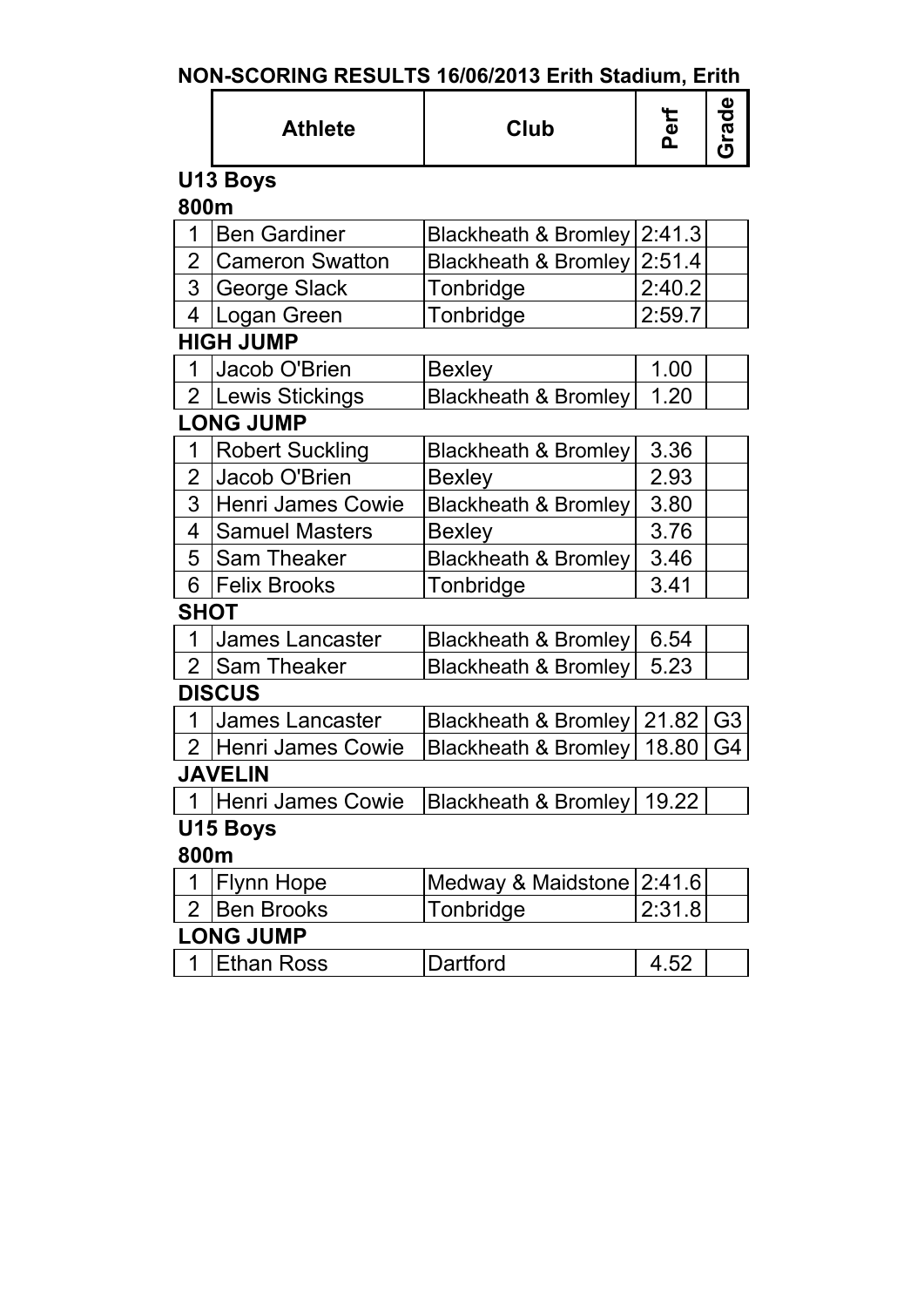# **KYAL - GIRLS DIVISION 1 U13 RESULTS 16/06/2013 Erith Stadium, Erith**

|                           |              | <b>A String</b>          |             |                |                         |         |                |      | <b>B</b> String                             |        |                |                         |                         |                 |                |    | <b>Points</b> |                |    |                         |
|---------------------------|--------------|--------------------------|-------------|----------------|-------------------------|---------|----------------|------|---------------------------------------------|--------|----------------|-------------------------|-------------------------|-----------------|----------------|----|---------------|----------------|----|-------------------------|
|                           | Club         | <b>Athlete</b>           | Perf        | Grade          | Pos                     | Pts     |                | Club | <b>Athlete</b>                              | Perf   | Grade          | Pos                     | Pts                     | A               | В              | Κ  | M             | F              | R  | T.                      |
|                           | 75m          |                          |             |                |                         |         |                |      |                                             |        |                |                         |                         |                 |                |    |               |                |    |                         |
| 1                         | B            | <b>Mhairi Brooks</b>     | 10.7        | G <sub>3</sub> | 1                       | 12      |                |      | 1 BB Gabrielle Dalson                       | 11.0   | G4             | 1                       | 8                       |                 | 20             |    |               |                |    |                         |
| $\overline{\mathbf{c}}$   | ${\sf R}$    | Omega Skeen              | 11.0        | G <sub>4</sub> | $\boldsymbol{2}$        | 10      |                |      | 2 AA Ella Hindle                            | 11.2   | G4             | $\overline{2}$          | 5.5                     | 5.5             |                |    |               |                | 10 |                         |
| $\overline{3}$            | т            | Ayesha White             | 11.1        | G4             | 3                       | 8       | 3 <sup>1</sup> |      | 6 Natasha Brooks                            | 11.2   | G4             | $\overline{\mathbf{c}}$ | 5.5                     |                 |                |    |               |                |    | 13.5                    |
| 4                         | A            | Lauren Chambers          | 11.1        | G4             | 4                       | 6       |                |      | 4 RR Ria Downes                             | 11.7   |                | 4                       | 4                       | 6               |                |    |               |                | 4  |                         |
| 5                         | F            | <b>Elle Wastell</b>      | 11.3        | G4             | 5                       | 5       |                |      | 5 FF Eleanor Lewis                          | 12.4   |                | 5                       | 3                       |                 |                |    |               | 8              |    |                         |
| $\,6\,$                   |              | M Lauren Farley          | 12.1        |                | 6                       | 4       | 6              |      |                                             |        |                |                         |                         |                 |                |    | 4             |                |    |                         |
|                           |              | 75m C String             |             |                |                         |         |                |      |                                             |        |                |                         |                         |                 |                |    |               |                |    |                         |
| $\mathbf{1}$              |              | Jade Curtis              | 11.3        | G <sub>4</sub> |                         |         |                |      |                                             |        |                |                         |                         |                 |                |    |               |                |    |                         |
| 2                         | TТ           | Eleanor Mcgrath          | 11.6        |                |                         |         |                |      |                                             |        |                |                         |                         |                 |                |    |               |                |    |                         |
| $\ensuremath{\mathsf{3}}$ | 5            | <b>Erin Moses</b>        | 12.0        |                |                         |         |                |      |                                             |        |                |                         |                         |                 |                |    |               |                |    |                         |
| $\overline{\mathbf{4}}$   |              | 3 Isobelle Bridge        | 12.1        |                |                         |         |                |      |                                             |        |                |                         |                         |                 |                |    |               |                |    |                         |
|                           | 150m         |                          |             |                |                         |         |                |      |                                             |        |                |                         |                         |                 |                |    |               |                |    |                         |
| $\mathbf{1}$              | R            | Omega Skeen              | 21.4        | G3             | 1                       | 12      | 1.             | 6    | Natasha Brooks                              | 22.3   | G4             | 1                       | 8                       |                 |                |    |               |                | 12 | $\overline{\mathbf{8}}$ |
| 2                         | B            | Antonia Alapafuja        | 21.6        | G <sub>3</sub> | $\overline{\mathbf{c}}$ | 10      | $\overline{c}$ | 3    | Tajera Baldie                               | 22.5   |                | $\mathbf 2$             | 6                       |                 | 16             |    |               |                |    |                         |
| 3                         | $\mathsf{F}$ | <b>Elle Wastell</b>      | 22.2        | G4             | 3                       | $\bf 8$ |                |      | 3 AA Faith Etokowo                          | 23.2   |                | 3                       | 5                       | 5               |                |    |               | 8              |    |                         |
| 4                         |              | Ayesha White             | 22.2        | G4             | $\overline{\mathbf{4}}$ | 6       |                |      | 4 RR Mia Hillyard                           | 23.7   |                | 4                       | $\overline{\mathbf{4}}$ |                 |                |    |               |                | 4  | $\,6\,$                 |
| 5                         | A            | Ella Hindle              | 22.3        | G4             | $\mathbf 5$             | 5       |                |      | 5 MM Emily Smith                            | 24.1   |                | 5                       | 3                       | 5               |                |    | 3             |                |    |                         |
| 6                         |              | M Emily Featherstone     | 22.4        | G <sub>4</sub> | 6                       | 4       |                |      | 6 FF Lauren Colwell                         | 24.9   |                | 6                       | $\overline{2}$          |                 |                |    | 4             | $\overline{2}$ |    |                         |
|                           |              | 150m C String            |             |                |                         |         |                |      |                                             |        |                |                         |                         |                 |                |    |               |                |    |                         |
|                           | $1$ TT       | Asha Root                | 22.5        |                |                         |         |                |      |                                             |        |                |                         |                         |                 |                |    |               |                |    |                         |
| $\overline{c}$            |              | <b>BB</b> Lauren Goddard | 23.4        |                |                         |         |                |      |                                             |        |                |                         |                         |                 |                |    |               |                |    |                         |
| 3                         | 5            | <b>Ria Downes</b>        | 23.8        |                |                         |         |                |      |                                             |        |                |                         |                         |                 |                |    |               |                |    |                         |
| $\overline{\mathbf{4}}$   | 1            | Hannah Rose Graham       | 24.6        |                |                         |         |                |      |                                             |        |                |                         |                         |                 |                |    |               |                |    |                         |
|                           | 600m         |                          |             |                |                         |         |                |      |                                             |        |                |                         |                         |                 |                |    |               |                |    |                         |
| $\mathbf{1}$              |              | M Emily Featherstone     | 1:49.8 G3   |                | 1                       | 12      |                |      | 1 MM Lauren Vinten                          | 1:53.5 |                | 1                       | 8                       |                 |                |    | 20            |                |    |                         |
| $\overline{2}$            | A            | <b>Faith Cox</b>         | 1:50.7      | G <sub>4</sub> | $\overline{2}$          | 10      |                |      | 2 BB Imogen Meers                           | 1:55.4 |                | 2                       | $\overline{6}$          | 10              | 6              |    |               |                |    |                         |
| 3                         | B            | Lauren Goddard           | $1:51.8$ G4 |                | 3                       | 8       |                |      | 3 RR Mia Hillyard                           | 2:00.6 |                | 3                       | 5                       |                 | 8              |    |               |                | 5  |                         |
| $\overline{\mathbf{4}}$   | T            | Sally Palmer             | 1:56.6      |                | 4                       | 6       |                |      | 4 AA Grace Paine                            | 2:05.5 |                | 4                       | $\overline{\mathbf{4}}$ | 4               |                |    |               |                |    | $\,6\,$                 |
| $\sqrt{5}$                |              | R Anousca De Moubray     | 1:57.1      |                | 5                       | 5       |                |      | 5 TT Stephanie Puxty                        | 2:07.3 |                | 5                       | 3                       |                 |                |    |               |                | 5  | $\overline{3}$          |
|                           |              | 6   FF   Lauren Colwell  | 2:07.7      |                | 6                       | 4       | 6              | F    | Ellie Bolton                                | 2:17.7 |                | 6                       | $\overline{2}$          |                 |                |    |               | 6              |    |                         |
|                           |              | 70m HURDLES              |             |                |                         |         |                |      |                                             |        |                |                         |                         |                 |                |    |               |                |    |                         |
|                           |              | 1 A Jade Curtis          |             |                |                         |         |                |      | 12.8   G4   1   12   1   BB   Karina Harris | 13.8   |                | $\mathbf 1$             | 8                       | $\overline{12}$ | $\overline{8}$ |    |               |                |    |                         |
|                           |              | 2 T Eleanor Mcgrath      | 13.0        | G4             | $\overline{2}$          | 10      |                |      | 2 TT Asha Root                              | 14.6   |                | 2                       | 6                       |                 |                |    |               |                |    | 16                      |
|                           |              | 3 M Jade Oni             | 13.0        | G4             | $\mathbf{3}$            | 8       |                |      | 3 RR Emily Giardina                         | 15.2   |                | 3                       | 5                       |                 |                |    | 8             |                | 5  |                         |
| $\overline{4}$            |              | B Antonia Alapafuja      | 13.6        |                | 4                       | 6       |                |      | 4 AA Hannah Rose Graham                     | 16.1   |                | 4                       | $\overline{4}$          | 4               | 6              |    |               |                |    |                         |
|                           |              | 5 K Emily Higham         | 13.7        |                | 5                       | 5       | 5              |      |                                             |        |                |                         |                         |                 |                | 5  |               |                |    |                         |
|                           |              | 6   R Anousca De Moubray | 16.2        |                | 6                       | 4       | 6              |      |                                             |        |                |                         |                         |                 |                |    |               |                | 4  |                         |
|                           |              | 1000m WALK               |             |                |                         |         |                |      |                                             |        |                |                         |                         |                 |                |    |               |                |    |                         |
| 1 <sup>1</sup>            |              | A Jacqueline Benson      | 6:06.6      |                |                         | 12      | 1.             |      |                                             |        |                |                         |                         | 12              |                |    |               |                |    |                         |
|                           |              | 2 RR Cara Payne          | 6:14.2      |                | 2                       | 10      | $\overline{c}$ |      |                                             |        |                |                         |                         |                 |                |    |               |                | 10 |                         |
|                           |              | 3 B Isobelle Bridge      | 6:37.8      |                | 3                       | 8       | $\mathfrak{S}$ |      |                                             |        |                |                         |                         |                 | 8              |    |               |                |    |                         |
|                           |              | <b>HIGH JUMP</b>         |             |                |                         |         |                |      |                                             |        |                |                         |                         |                 |                |    |               |                |    |                         |
| $\mathbf{1}$              |              | K Emily Higham           | 1.35        | G <sub>2</sub> | 1                       | 11      | 1              |      | B Antonia Alapafuja                         | 1.30   | G <sub>3</sub> | $\mathbf 1$             | 8                       |                 | 8              | 11 |               |                |    |                         |
| 2                         |              | A Faith Etokowo          | 1.35        | G <sub>2</sub> | 1                       | 11      | 2              |      | R Anousca De Moubray                        | 1.15   |                | 2                       | 6                       | 11              |                |    |               |                | 6  |                         |
| $\mathbf{3}$              |              | M Jade Oni               | 1.35        | G <sub>2</sub> | 3                       | 8       |                |      | 3 MM Lauren Vinten                          | 1.15   |                | 3                       | 5                       |                 |                |    | 13            |                |    |                         |
|                           |              | 4 BB Karina Harris       | 1.30        | G <sub>3</sub> | 4                       | 6       |                |      | 4 AA Faith Cox                              | 1.05   |                | 4                       | 4                       | 4               | 6              |    |               |                |    |                         |
| $\,$ 5 $\,$               |              | T Stephanie Puxty        | 1.25        | G <sub>4</sub> | 5                       | 5       | $\sqrt{5}$     |      |                                             |        |                |                         |                         |                 |                |    |               |                |    | 5                       |
|                           |              | 6 RR Leah Henniker       | 1.20        |                | 6                       | 4       | $\,6\,$        |      |                                             |        |                |                         |                         |                 |                |    |               |                | 4  |                         |
| 7                         |              | F Ellie Bolton           | 1.05        |                | $\overline{7}$          | 3       | $\overline{7}$ |      |                                             |        |                |                         |                         |                 |                |    |               | 3              |    |                         |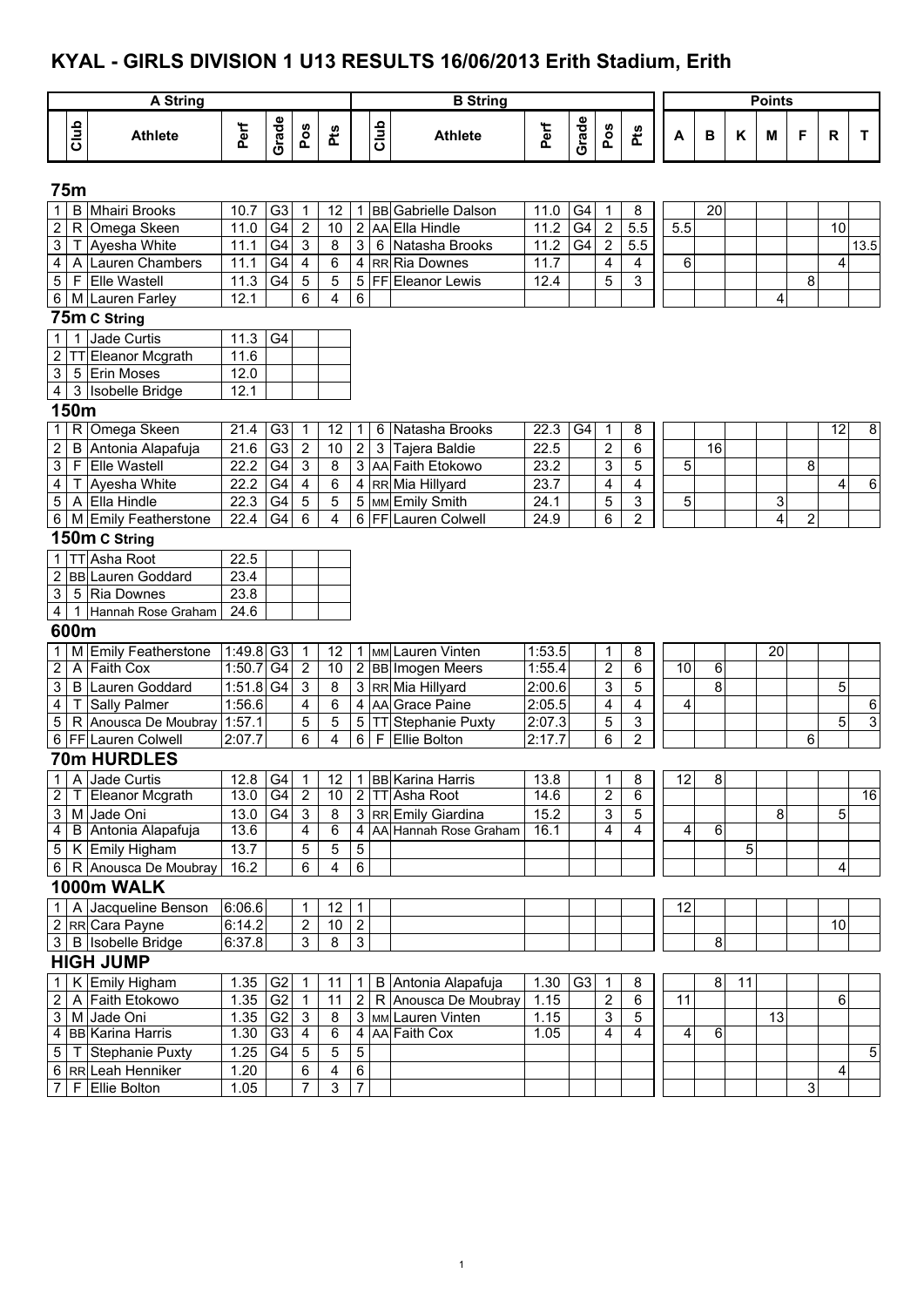# **KYAL - GIRLS DIVISION 1 U13 RESULTS 16/06/2013 Erith Stadium, Erith**

|                  |              | <b>A String</b>                                                              |       |                 |                         |                 |                |           | <b>B</b> String                                                   |       |       |                |                |    |    |   | <b>Points</b> |                |                |    |
|------------------|--------------|------------------------------------------------------------------------------|-------|-----------------|-------------------------|-----------------|----------------|-----------|-------------------------------------------------------------------|-------|-------|----------------|----------------|----|----|---|---------------|----------------|----------------|----|
|                  |              |                                                                              |       |                 |                         |                 |                |           |                                                                   |       |       |                |                |    |    |   |               |                |                |    |
|                  | Club         | <b>Athlete</b>                                                               | Perf  | Grade           | Pos                     | å               |                | Club      | <b>Athlete</b>                                                    | Perf  | Grade | Pos            | å              | A  | B  | Κ | M             | F              | R              | T  |
|                  |              | <b>LONG JUMP</b>                                                             |       |                 |                         |                 |                |           |                                                                   |       |       |                |                |    |    |   |               |                |                |    |
| $\mathbf{1}$     |              | A Jade Curtis                                                                | 4.17  | G4              | $\mathbf 1$             | 12              | 1              |           | MM Lauren Farley                                                  | 3.42  |       | 1              | 8              | 12 |    |   | 8             |                |                |    |
| $\boldsymbol{2}$ | B            | Gabrielle Dalson                                                             | 4.00  | G4              | $\overline{2}$          | $\overline{10}$ | $\overline{2}$ |           | <b>BB</b> Mhairi Brooks                                           | 3.41  |       | $\overline{2}$ | 6              |    | 16 |   |               |                |                |    |
| $\overline{3}$   |              | K Emily Higham                                                               | 3.74  |                 | 3                       | 8               | 3              | Т         | Natasha Brooks                                                    | 3.33  |       | 3              | 5              |    |    | 8 |               |                |                | 5  |
| 4                |              | M Emily Featherstone                                                         | 3.67  |                 | $\overline{\mathbf{4}}$ | 6               | 4              |           | AA Hannah Rose Graham                                             | 3.30  |       | 4              | 4              | 4  |    |   | 6             |                |                |    |
| $\overline{5}$   |              | R Leah Henniker                                                              | 3.54  |                 | $\overline{5}$          | 5               | 5              |           | <b>RR</b> Erin Moses                                              | 3.21  |       | 5              | 3              |    |    |   |               |                | 8              |    |
| $\sigma$         |              | <b>TT Eleanor Mcgrath</b>                                                    | 3.39  |                 | 6                       | 4               | 6              |           | F Eleanor Lewis                                                   | 2.89  |       | 6              | $\overline{2}$ |    |    |   |               | $\overline{2}$ |                | 4  |
|                  |              | 7 FF Ellie Bolton                                                            | 2.93  |                 | $\overline{7}$          | 3               | 7              |           |                                                                   |       |       |                |                |    |    |   |               | 3              |                |    |
|                  | <b>SHOT</b>  |                                                                              |       |                 |                         |                 |                |           |                                                                   |       |       |                |                |    |    |   |               |                |                |    |
| $\overline{1}$   |              | <b>B</b> Eloise Locke                                                        | 9.07  | $\overline{G1}$ | $\mathbf 1$             | 12              | 1              |           | <b>BB</b> Daisy Dowling                                           | 5.50  |       | 1              | 8              |    | 20 |   |               |                |                |    |
| $\overline{2}$   | <b>TT</b>    | Catie Kohler                                                                 | 6.16  |                 | $\overline{c}$          | 10              | $\overline{2}$ |           | Hana Yun Stevens                                                  | 4.96  |       | $\overline{2}$ | 6              |    |    |   |               |                |                | 16 |
| 3                |              | A Jacqueline Benson                                                          | 5.49  |                 | 3                       | 8               | 3              |           |                                                                   |       |       |                |                | 8  |    |   |               |                |                |    |
|                  |              | 4 RR Isobel Smith                                                            | 4.91  |                 | $\overline{\mathbf{4}}$ | 6               | 4              |           |                                                                   |       |       |                |                |    |    |   |               |                | 6              |    |
| $\overline{5}$   |              | F Keeley Hodge                                                               | 4.72  |                 | 5                       | 5               | 5              |           |                                                                   |       |       |                |                |    |    |   |               | 5              |                |    |
|                  |              | <b>HAMMER</b>                                                                |       |                 |                         |                 |                |           |                                                                   |       |       |                |                |    |    |   |               |                |                |    |
| $\mathbf{1}$     |              | F Keeley Hodge                                                               | 18.11 |                 | 1                       | 12              | 1              |           | R Megan Williams                                                  | 11.48 |       | 1              | 8              |    |    |   |               | 12             | 8              |    |
| $\overline{2}$   |              | <b>B</b> Eloise Locke                                                        | 16.33 |                 | $\overline{2}$          | 10              |                |           | 2 FF Elle Wastell                                                 | 10.46 |       | $\overline{2}$ | 6              |    | 10 |   |               | 6              |                |    |
|                  |              | 3 AA Jacqueline Benson                                                       | 13.14 |                 | 3                       | $\overline{8}$  |                |           | 3 BB Daisy Dowling                                                | 6.98  |       | 3              | 5              | 8  | 5  |   |               |                |                |    |
|                  |              | 4 RR Cara Payne                                                              | 12.93 |                 | $\overline{\mathbf{4}}$ | 6               | 4              |           |                                                                   |       |       |                |                |    |    |   |               |                | 6              |    |
|                  |              | <b>JAVELIN</b>                                                               |       |                 |                         |                 |                |           |                                                                   |       |       |                |                |    |    |   |               |                |                |    |
| $\mathbf{1}$     |              | <b>B</b> Elosie Locke                                                        | 25.97 | $\overline{G}$  | 1                       | 12              | 1              |           | <b>BB Daisy Dowling</b>                                           | 21.59 | G3    | 1              | 8              |    | 20 |   |               |                |                |    |
| $\overline{2}$   |              | M Lauren Farley                                                              | 19.15 | G <sub>3</sub>  | $\overline{2}$          | 10              | $\overline{2}$ |           | RR Megan Williams                                                 | 12.69 |       | $\overline{2}$ | 6              |    |    |   | 10            |                | 6              |    |
| $\overline{3}$   |              | R Emily Giardina                                                             | 18.09 | G4              | $\overline{3}$          | 8               | 3              | <b>TT</b> | Catie Kohler                                                      | 12.07 |       | 3              | 5              |    |    |   |               |                | $\overline{8}$ | 5  |
| $\overline{4}$   |              | T Hana Yun Stevens                                                           | 18.01 | G4              | $\overline{4}$          | 6               | 4              |           | <b>FF</b> Lauren Colwell                                          | 7.53  |       | 4              | 4              |    |    |   |               | 4              |                | 6  |
| 5 <sup>1</sup>   |              | F Keeley Hodge                                                               | 9.61  |                 | 5                       | 5               |                |           | 5 MM Emily Smith                                                  | 6.60  |       | 5              | 3              |    |    |   | 3             | 5              |                |    |
|                  |              | 4x100m RELAYS                                                                |       |                 |                         |                 |                |           |                                                                   |       |       |                |                |    |    |   |               |                |                |    |
| $\mathbf{1}$     | B            | <b>BLACK &amp; BROM H AC 1</b>                                               |       |                 |                         |                 |                |           | Antonia Alapafuia, Karina Harris, Gabrielle Dalson, Mhairi Brooks | 56.2  |       | 1              | 12             |    | 12 |   |               |                |                |    |
| $\overline{2}$   | A            | <b>ASHFORD AC 1</b>                                                          |       |                 |                         |                 |                |           | Faith Cox, Lauren Chambers, Ella Hindle, Faith Etokowo            | 57.1  |       | $\overline{2}$ | 10             | 10 |    |   |               |                |                |    |
| 3                | $\mathbf{I}$ | <b>TONBRIDGE AC 1</b>                                                        |       |                 |                         |                 |                |           | Ayesha White, Asha Root, Eleanor Mcgrath, Natasha Brooks          | 57.4  |       | 3              | 8              |    |    |   |               |                |                | 8  |
| 4                |              | R THANET AC                                                                  |       |                 |                         |                 |                |           | Ria Downes, Mia Hillyard, Emily Giardina, Omega Skeen             | 58.1  |       | 4              | 6              |    |    |   |               |                | 6              |    |
| 5                |              | M MED & MAID AC                                                              |       |                 |                         |                 |                |           | Emily Featherstone, Lauren Farley, Emily Smith, Jade Oni          | 59.7  |       | 5              | 5              |    |    |   | 5             |                |                |    |
| $6 \overline{}$  |              | F MEDWAY PARK PH'X Eleanor Lewis, Lauren Colwell, Ellie Bolton, Elle Wastell |       |                 |                         |                 |                |           |                                                                   | 62.6  |       | 6              | 4              |    |    |   |               | 4              |                |    |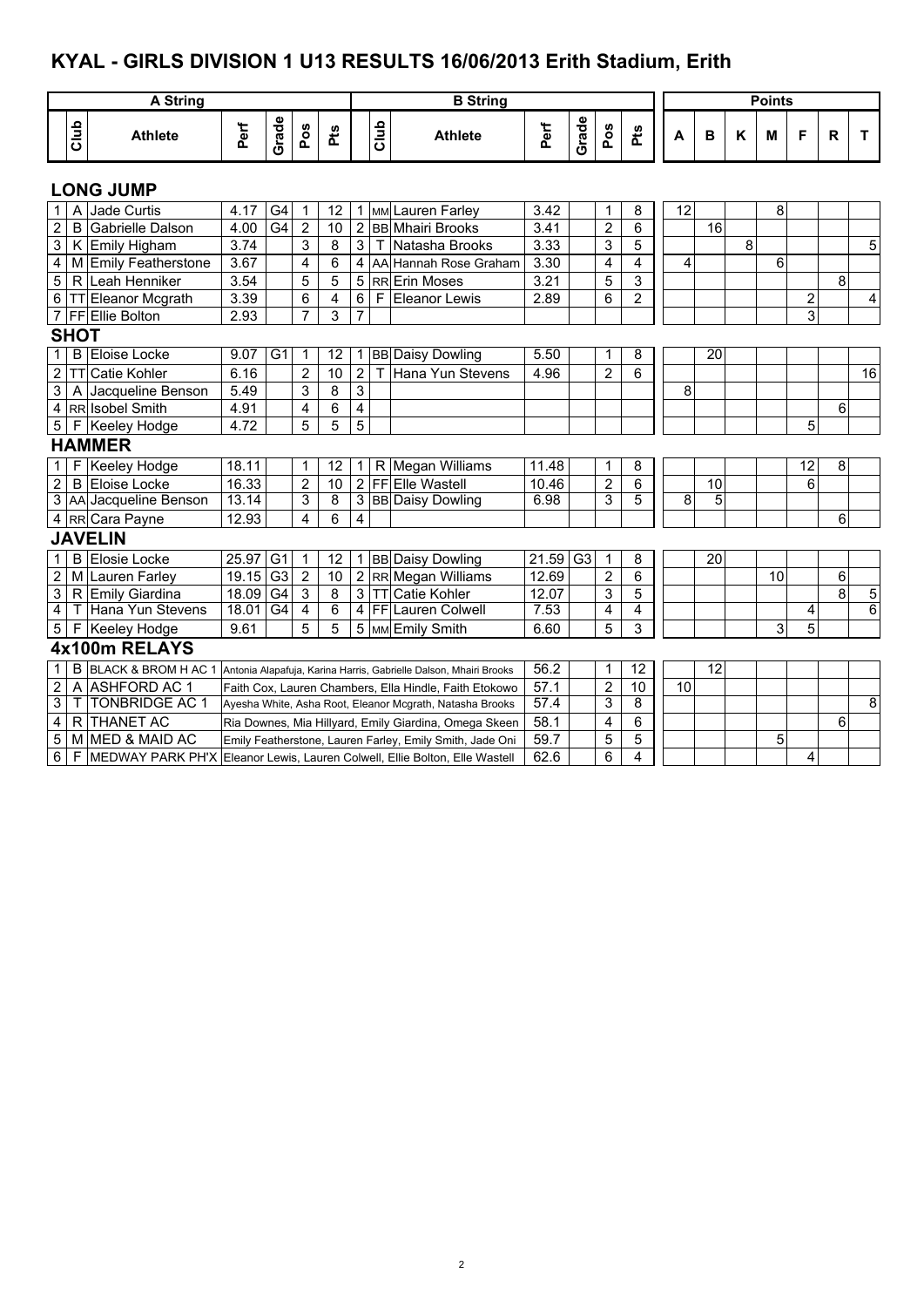## **KYAL - GIRLS DIVISION 1 U15 RESULTS 16/06/2013 Erith Stadium, Erith**

|                                                      |              | <b>A String</b>                                |                           |                 |                                             |                 |                           |              | <b>B</b> String                                    |              |                |                     |                                        |    |    |   | <b>Points</b> |                         |                              |      |
|------------------------------------------------------|--------------|------------------------------------------------|---------------------------|-----------------|---------------------------------------------|-----------------|---------------------------|--------------|----------------------------------------------------|--------------|----------------|---------------------|----------------------------------------|----|----|---|---------------|-------------------------|------------------------------|------|
|                                                      | Club         | <b>Athlete</b>                                 | Perf                      | Grade           | Pos                                         | Pts             |                           | Club         | <b>Athlete</b>                                     | Perf         | Grade          | Pos                 | Pts                                    | A  | B  | K | M             | F                       | R                            | T    |
|                                                      |              |                                                |                           |                 |                                             |                 |                           |              |                                                    |              |                |                     |                                        |    |    |   |               |                         |                              |      |
|                                                      | 100m         |                                                |                           |                 |                                             |                 |                           |              |                                                    |              |                |                     |                                        |    |    |   |               |                         |                              |      |
| $\mathbf 1$                                          |              | B Magda Cienciala                              | 13.3                      | G4              | 1                                           | 12              |                           |              | 1 BB Olivia Richer                                 | 13.7         |                | 1                   | 8                                      |    | 20 |   |               |                         |                              |      |
| $\overline{2}$                                       | Τ            | Becky O'Hara<br>R Alice Fox                    | $\overline{13.4}$<br>13.7 | $\overline{G4}$ | $\overline{2}$<br>$\ensuremath{\mathsf{3}}$ | 10<br>8         |                           |              | 2 TT Lucy Rust                                     | 13.7<br>14.1 |                | $\overline{2}$<br>3 | 6<br>$\overline{5}$                    |    |    |   |               |                         |                              | 16   |
| $\ensuremath{\mathsf{3}}$<br>$\overline{\mathbf{4}}$ |              | F Leah Ball                                    | 13.7                      |                 | 4                                           | 6               |                           |              | 3 FF Maddie Cooper-Wallis<br>4 RR Chantelle Bailey | 14.2         |                | 4                   | 4                                      |    |    |   |               | 5<br>6                  | 8<br>$\overline{\mathbf{4}}$ |      |
|                                                      |              | 5 AA Chloe Foord                               | 14.1                      |                 | 5                                           | $\overline{5}$  | $5\overline{)}$           | $\mathbf{1}$ | Alexandra Prickett                                 | 14.5         |                | 5                   | $\overline{3}$                         | 8  |    |   |               |                         |                              |      |
|                                                      |              | 6 MM Danielle Astirbadi                        | 14.5                      |                 | 6                                           | 4               | 6                         |              |                                                    |              |                |                     |                                        |    |    |   | 4             |                         |                              |      |
|                                                      |              | 100m C String                                  |                           |                 |                                             |                 |                           |              |                                                    |              |                |                     |                                        |    |    |   |               |                         |                              |      |
| $\mathbf{1}$                                         | A            | Eve Graham                                     | 14.6                      |                 |                                             |                 |                           |              |                                                    |              |                |                     |                                        |    |    |   |               |                         |                              |      |
| $\overline{2}$                                       |              | 6 Lia Sutherland                               | 14.6                      |                 |                                             |                 |                           |              |                                                    |              |                |                     |                                        |    |    |   |               |                         |                              |      |
|                                                      | 200m         |                                                |                           |                 |                                             |                 |                           |              |                                                    |              |                |                     |                                        |    |    |   |               |                         |                              |      |
| $\mathbf{1}$                                         |              | Becky O'Hara                                   | 27.0                      | G <sub>3</sub>  | 1                                           | 12 <sub>2</sub> |                           |              | 1 TT Lucy Rust                                     | 28.4         |                | 1                   | 8                                      |    |    |   |               |                         |                              | 20   |
| $\overline{2}$                                       | F            | Leah Ball                                      | 27.5                      | G4              | $\overline{2}$                              | 10 <sup>1</sup> |                           |              | 2 BB Emily Sheppard                                | 28.6         |                | $\overline{2}$      | 6                                      |    | 6  |   |               | 10                      |                              |      |
| 3                                                    |              | M Imogen Munday                                | 27.8                      | G <sub>4</sub>  | $\sqrt{3}$                                  | 8               |                           |              | 3 AA Alexandra Prickett                            | 29.8         |                | 3                   | 5                                      | 5  |    |   | 8             |                         |                              |      |
| $\overline{\mathbf{4}}$                              |              | R Alice Fox                                    | 28.1                      |                 | 4                                           | 6               |                           |              | 4 RR Chantelle Bailey                              | 30.1         |                | 4                   | 4                                      |    |    |   |               |                         | 10                           |      |
| $\overline{5}$                                       |              | <b>B</b> Olivia Richer                         | 28.5                      |                 | 5                                           | 5               |                           |              | 5 MM Danielle Astirbadi                            | 30.5         |                | 5                   | 3                                      |    | 5  |   | 3             |                         |                              |      |
| 6                                                    |              | A Eve Graham                                   | 29.0                      |                 | 6                                           | 4               |                           |              | 6 FF Aspen Cumming                                 | 31.7         |                | 6                   | $\overline{2}$                         | 4  |    |   |               | $\overline{\mathbf{c}}$ |                              |      |
|                                                      |              | 200m C String                                  |                           |                 |                                             |                 |                           |              |                                                    |              |                |                     |                                        |    |    |   |               |                         |                              |      |
| $\mathbf{1}$                                         |              | 6 Becky Wick                                   | 30.3                      |                 |                                             |                 |                           |              |                                                    |              |                |                     |                                        |    |    |   |               |                         |                              |      |
| $\overline{2}$                                       |              | 12 Maddie Cooper-Wallis                        | 32.4                      |                 |                                             |                 |                           |              |                                                    |              |                |                     |                                        |    |    |   |               |                         |                              |      |
| $\ensuremath{\mathsf{3}}$                            | $\mathbf{1}$ | <b>Ellie Atkins</b>                            | 34.1                      |                 |                                             |                 |                           |              |                                                    |              |                |                     |                                        |    |    |   |               |                         |                              |      |
|                                                      | 800m         |                                                |                           |                 |                                             |                 |                           |              |                                                    |              |                |                     |                                        |    |    |   |               |                         |                              |      |
| $\mathbf{1}$                                         |              | Alice Ralph                                    | 2:22.6                    | G <sub>3</sub>  | $\mathbf 1$                                 | 12 <sup>°</sup> | $\mathbf{1}$              |              | <b>TT</b> Alessia Russo                            | 2:27.9       | G4             | 1                   | 8                                      |    |    |   |               |                         |                              | 20   |
| $\boldsymbol{2}$                                     |              | B Naomi Kingston                               | 2:25.9                    | G <sub>3</sub>  | $\overline{2}$                              | 10              |                           |              | 2 BB Yasmin Austridge                              | 2:30.1       | G <sub>4</sub> | $\overline{2}$      | 6                                      |    | 16 |   |               |                         |                              |      |
| $\mathbf{3}$                                         |              | M Darcey Barham                                | 2:29.8                    | G4              | $\overline{3}$                              | 8               |                           |              | 3 FF Shannon Elvy                                  | 2:41.0       |                | 3                   | 5                                      |    |    |   | 8             | 5                       |                              |      |
| 4                                                    |              | F Anna Altenau Smith                           | 2:32.9                    |                 | 4                                           | 6               |                           |              | 4 MM Megan Warner                                  | 3:00.1       |                | 4                   | 4                                      |    |    |   | 4             | 6                       |                              |      |
| 5                                                    |              | R Beatrice Lever                               | 2:51.8                    |                 | 5                                           | $\overline{5}$  |                           |              | 5 RR Amy Clayton                                   | 3:07.2       |                | 5                   | 3                                      |    |    |   |               |                         | 8                            |      |
| 6                                                    |              | A Ellie Atkins                                 | 2:53.9                    |                 | 6                                           | 4               | 6                         |              |                                                    |              |                |                     |                                        | 4  |    |   |               |                         |                              |      |
|                                                      |              | 75m HURDLES                                    |                           |                 |                                             |                 |                           |              |                                                    |              |                |                     |                                        |    |    |   |               |                         |                              |      |
| $\mathbf{1}$                                         | В            | Akina Gondwe Onobrauche                        | 12.7                      | G <sub>3</sub>  | $\mathbf 1$                                 | 12              |                           |              | 1 BB Megan Beauman-Browne                          | 12.3         | G <sub>2</sub> | 1                   | 8                                      |    | 20 |   |               |                         |                              |      |
| $\mathbf 2$                                          | Т            | Chanda Lamb                                    | 12.9                      | G4              | $\overline{2}$                              | 10              |                           |              | 2 AA Alexandra Prickett                            | 13.6         |                | $\overline{2}$      | 6                                      | 6  |    |   |               |                         |                              | $10$ |
| 3                                                    |              | M Natasha Scott                                | 13.0                      | G4              | 3                                           | 8               | $\mathbf{3}$              |              | TT Alessia Russo                                   | 14.5         |                | 3                   | 5                                      |    |    |   | 8             |                         |                              | 5    |
|                                                      |              | 4 A Chloe Foord                                | 13.4                      | G4              | 4                                           | 6               | 4                         |              |                                                    |              |                |                     |                                        | 6  |    |   |               |                         |                              |      |
|                                                      |              | 5 R Amy Clayton                                | 16.6                      |                 | $\overline{5}$                              | $\overline{5}$  | $\overline{5}$            |              |                                                    |              |                |                     |                                        |    |    |   |               |                         | 5                            |      |
|                                                      |              | <b>HIGH JUMP</b>                               |                           |                 |                                             |                 |                           |              |                                                    |              |                |                     |                                        |    |    |   |               |                         |                              |      |
|                                                      |              | BB Jamiyla Robinson-Pascal                     | 1.56                      | G1              | 1                                           | 12 <sub>2</sub> | <u>1 l</u>                |              | B Toyin Orelaja                                    | 1.53         | G <sub>2</sub> | 1                   | 8                                      |    | 20 |   |               |                         |                              |      |
| $\overline{c}$                                       |              | M Natasha Scott                                | 1.45                      | G4              | $\sqrt{2}$                                  | 10              |                           |              | 2 AA Jaimee-Ann Heyes                              | 1.25         |                | $\overline{2}$      | 6                                      | 6  |    |   | 10            |                         |                              |      |
| $\mathbf{3}$                                         |              | R Madilyn Johnson                              | 1.45                      | G4              | $\mathbf{3}$                                | $\bf 8$         | $\ensuremath{\mathsf{3}}$ |              |                                                    |              |                |                     |                                        |    |    |   |               |                         | 8                            |      |
| $\overline{4}$                                       |              | A Hannah Owen                                  | 1.40                      | G4              | 4                                           | 6               | $\overline{\mathbf{4}}$   |              |                                                    |              |                |                     |                                        | 6  |    |   |               |                         |                              |      |
| $5\phantom{.0}$                                      |              | T Una Laquertabua                              | 1.35                      |                 | 5                                           | 5               | $\overline{5}$            |              |                                                    |              |                |                     |                                        |    |    |   |               |                         |                              | 5    |
| 6                                                    |              | F Anna Altenau Smith                           | 1.25                      |                 | 6                                           | 4               | $\,6\,$                   |              |                                                    |              |                |                     |                                        |    |    |   |               | 4                       |                              |      |
|                                                      |              | <b>LONG JUMP</b>                               |                           |                 |                                             |                 |                           |              |                                                    |              |                |                     |                                        |    |    |   |               |                         |                              |      |
| 1                                                    | Α            | Grace Sullivan                                 | 4.91                      | G <sub>2</sub>  | -1                                          | 12 <sub>2</sub> |                           |              | 1 BB Olivia Richer                                 | 3.97         |                | 1                   | 8                                      | 12 | 8  |   |               |                         |                              |      |
| $\overline{2}$                                       |              | B Magda Cienciala                              | 4.40                      |                 | $\mathbf 2$                                 | 10 <sub>1</sub> | $\overline{2}$            |              | T Lucy Rust                                        | 3.88         |                | 2                   | 6                                      |    | 10 |   |               |                         |                              | 6    |
|                                                      |              | 3 TT Una Laquertabua                           | 4.39                      |                 | 3                                           | 8               |                           |              | 3 MM Alexandra Ferdinando                          | 3.72         |                | 3                   | 5                                      |    |    |   | 5             |                         |                              | 8    |
| 4                                                    |              | M Natasha Scott                                | 4.24                      |                 | 4                                           | 6               |                           |              | 4 AA Eve Graham                                    | 3.70         |                | 4                   | 4                                      | 4  |    |   | 6             |                         |                              |      |
| 5 <sub>5</sub>                                       |              | R Madilyn Johnson                              | 3.97                      |                 | 5                                           | 5               |                           |              | 5 RR Beatrice Lever                                | 3.51         |                | 5                   | $\mathsf 3$                            |    |    |   |               |                         | 8                            |      |
| $6 \overline{6}$                                     |              | F Aspen Cumming                                | 3.96                      |                 | 6                                           | 4               | 6                         |              |                                                    |              |                |                     |                                        |    |    |   |               | 4                       |                              |      |
|                                                      | <b>SHOT</b>  |                                                |                           |                 |                                             |                 |                           |              |                                                    |              |                |                     |                                        |    |    |   |               |                         |                              |      |
| $\mathbf 1$                                          |              | A Hannah Owen                                  | 8.55                      | G4              | $\mathbf 1$                                 | 12              | 1 <sup>1</sup>            | T            | Chanda Lamb                                        | 6.48         |                | 1                   | 8                                      | 12 |    |   |               |                         |                              | 8    |
| $\overline{2}$                                       |              | R Alice Fox                                    | 7.92                      | G4              | $\overline{2}$                              | 10              |                           |              | 2 RR Chantelle Bailey                              | 6.40         |                | $\boldsymbol{2}$    | 6                                      |    |    |   |               |                         | 16                           |      |
| 4                                                    |              | 3 TT Una Laquertabua<br>F Maddie Cooper-Wallis | 6.69<br>6.59              |                 | $\ensuremath{\mathsf{3}}$<br>4              | $\bf 8$<br>6    |                           |              | 3 MM Rachel Midwinter<br>4 FF Shannon Elvy         | 6.18<br>5.18 |                | 3<br>4              | $\,$ 5 $\,$<br>$\overline{\mathbf{4}}$ |    |    |   | 5             | 10                      |                              | 8    |
| 5                                                    |              | M Danielle Astirbadi                           | 6.45                      |                 | 5                                           | 5               |                           |              | 5 AA Ellie Atkins                                  | 4.64         |                | 5                   | $\mathsf 3$                            | 3  |    |   | 5             |                         |                              |      |
|                                                      |              | 6 B Temi Awodiya                               | 6.00                      |                 | 6                                           | 4               |                           |              | 6 BB Yasmin Austridge                              | 4.60         |                | 6                   | $\overline{2}$                         |    | 6  |   |               |                         |                              |      |
|                                                      |              |                                                |                           |                 |                                             |                 |                           |              |                                                    |              |                |                     |                                        |    |    |   |               |                         |                              |      |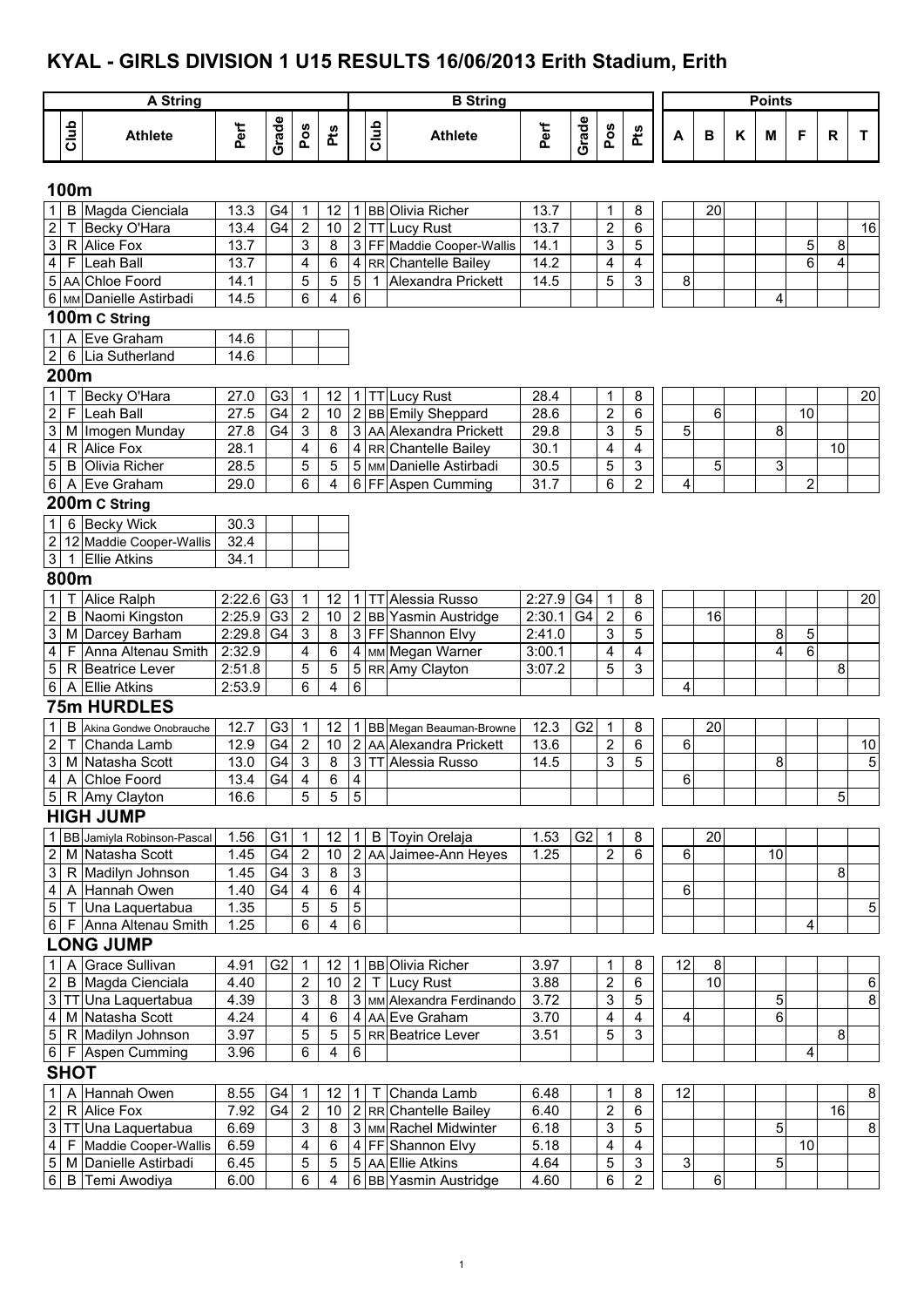#### **KYAL - GIRLS DIVISION 1 U15 RESULTS 16/06/2013 Erith Stadium, Erith**

|                         |                | <b>A String</b>                                                                                  |       |                |                |     |                |        | <b>B</b> String                                                                |        |       |                |     |    |    |   | <b>Points</b> |   |              |    |
|-------------------------|----------------|--------------------------------------------------------------------------------------------------|-------|----------------|----------------|-----|----------------|--------|--------------------------------------------------------------------------------|--------|-------|----------------|-----|----|----|---|---------------|---|--------------|----|
|                         | Club           | <b>Athlete</b>                                                                                   | Perf  | Grade          | Pos            | Pts |                | Club   | <b>Athlete</b>                                                                 | Perf   | Grade | Pos            | Pts | A  | B  | K | M             | F | $\mathsf{R}$ | т  |
|                         |                | <b>DISCUS</b>                                                                                    |       |                |                |     |                |        |                                                                                |        |       |                |     |    |    |   |               |   |              |    |
| $\mathbf{1}$            | A              | Jaimee-Ann Heyes                                                                                 | 21.86 | G <sub>4</sub> | 1              | 12  |                |        | 1 BB Temi Awodiya                                                              | 19.43  |       | 1              | 8   | 12 | 8  |   |               |   |              |    |
| $\overline{2}$          | $\overline{B}$ | Akina Gondwe Onobrauche                                                                          | 19.54 |                | $\overline{2}$ | 10  |                |        | 2 MM Rachel Midwinter                                                          | 14.69  |       | $\overline{2}$ | 6   |    | 10 |   | 6             |   |              |    |
| $\overline{3}$          |                | Chanda Lamb                                                                                      | 18.28 |                | 3              | 8   |                |        | 3 RR Amy Clayton                                                               | 10.56  |       | 3              | 5   |    |    |   |               |   | 5            | 8  |
| $\overline{\mathbf{4}}$ | R              | <b>Chloe Williams</b>                                                                            | 16.99 |                | 4              | 6   | 4              |        |                                                                                |        |       |                |     |    |    |   |               |   | 6            |    |
| $\sqrt{5}$              |                | M Lola Wheeler                                                                                   | 16.16 |                | 5              | 5   | $\overline{5}$ |        |                                                                                |        |       |                |     |    |    |   | 5             |   |              |    |
|                         |                | <b>HAMMER</b>                                                                                    |       |                |                |     |                |        |                                                                                |        |       |                |     |    |    |   |               |   |              |    |
| $\mathbf{1}$            | $\overline{A}$ | Hannah Owen                                                                                      | 28.26 | G <sub>4</sub> | 1              | 12  | 1.             |        | AA Jaimee-Ann Heyes                                                            | 20.59  |       | 1              | 8   | 20 |    |   |               |   |              |    |
| $\overline{2}$          | $\mathsf{R}$   | <b>Chloe Williams</b>                                                                            | 18.95 |                | $\overline{2}$ | 10  |                | $2$ TT | Ellie Cohen                                                                    | 10.32  |       | $\overline{2}$ | 6   |    |    |   |               |   | 10           | 6  |
| $\sqrt{3}$              |                | T Alice Ralph                                                                                    | 14.74 |                | 3              | 8   |                |        | 3 MM Patience Abereniye-Anga                                                   | ndr    |       |                |     |    |    |   |               |   |              | 8  |
| $\overline{4}$          |                | M Darcey Barham                                                                                  | 7.22  |                | 4              | 6   | 4              |        |                                                                                |        |       |                |     |    |    |   | 6             |   |              |    |
|                         |                | <b>RELAYS</b>                                                                                    |       |                |                |     |                |        |                                                                                |        |       |                |     |    |    |   |               |   |              |    |
|                         |                | 4x100m                                                                                           |       |                |                |     |                |        |                                                                                |        |       |                |     |    |    |   |               |   |              |    |
| $\mathbf{1}$            | B              | BLACK & BROM H AC 1 Megan Beauman-Browne, Olivia Richer, Emily Sheppard, Jamiyla Robinson-Pascal |       |                |                |     |                |        |                                                                                | 52.7   |       | 1              | 12  |    | 12 |   |               |   |              |    |
| $\overline{2}$          |                | R THANET AC                                                                                      |       |                |                |     |                |        | Madilyn Johnson, Alice Fox, Amber De Moubray, Chantelle Bailey                 | 53.6   |       | $\overline{2}$ | 10  |    |    |   |               |   | 10           |    |
| 3                       | A              | IASHFORD AC 1                                                                                    |       |                |                |     |                |        | Chloe Foord, Eve Graham, Grace Sullivan, Jaimee-Ann Heyes                      | 54.9   |       | 3              | 8   | 8  |    |   |               |   |              |    |
| $\overline{\mathbf{4}}$ |                | M IMED & MAID AC                                                                                 |       |                |                |     |                |        | Imogen Munday, Megan Wsrner, Darcey Barham, Natasha Scott                      | 54.9   |       | 4              | 6   |    |    |   | 6             |   |              |    |
| $\overline{5}$          |                | <b>TONBRIDGE AC 1</b>                                                                            |       |                |                |     |                |        | Becky Wick, Lucy Rust, Chanda Lamb, Lia Sutherland                             | 54.9   |       | 5              | 5   |    |    |   |               |   |              | 5  |
| $6\phantom{.}6$         |                | MEDWAY PARK PH'X Maddie Cooper-Wallis, Anna Altenau Smith, Aspen Cumming, Leah Ball              |       |                |                |     |                |        |                                                                                | 56.7   |       | 6              | 4   |    |    |   |               | 4 |              |    |
|                         |                | 4x300m                                                                                           |       |                |                |     |                |        |                                                                                |        |       |                |     |    |    |   |               |   |              |    |
| $\mathbf{1}$            |                | <b>TONBRIDGE AC 1</b>                                                                            |       |                |                |     |                |        | Becky O'Hara, Genny Allan, Alice Ralph, Alessia Russo                          | 3:00.8 |       | $\mathbf 1$    | 12  |    |    |   |               |   |              | 12 |
| $\overline{2}$          |                | M MED & MAID AC                                                                                  |       |                |                |     |                |        | Imogen Munday, Megan Warner, Danielle Astirbadi, Darcey Barham                 | 3:02.3 |       | $\overline{2}$ | 10  |    |    |   | 10            |   |              |    |
| $\overline{3}$          | B              | <b>BLACK &amp; BROM H AC 1</b>                                                                   |       |                |                |     |                |        | Yasmin Austridge, Roisin Atkins-Dykes, Naomi Kingston, Akina Gondwe Onobrauche | 3:09.1 |       | 3              | 8   |    | 8  |   |               |   |              |    |
| $\overline{\mathbf{4}}$ | F              | MEDWAY PARK PH'X Aspen Cumming, Shannon Elvy, Anna Altenau Smith, Leah Ball                      |       |                |                |     |                |        |                                                                                | 3:10.1 |       | 4              | 6   |    |    |   |               | 6 |              |    |
| 5                       |                | A ASHFORD AC 1                                                                                   |       |                |                |     |                |        | Alexandra Prickett, Ellie Atkins, Grace Sullivan, Chloe Foord                  | 3:24.9 |       | 5              | 5   | 5  |    |   |               |   |              |    |

**TOTAL U13's POINTS** 120.5 169 24 84 68 117 101.5  $(2)$   $(1)$   $(7)$   $(5)$   $(6)$   $(3)$   $(4)$ 

**A B K M F R T**

**TOTAL U15's POINTS**<br>
(3) (1) (7) (4) (6) (5) (2)

**OVERALL TOTAL POINTS** 

| 241.5 318 24 183 130 215 246.5 |  |  |  |
|--------------------------------|--|--|--|
| (3) (1) (7) (5) (6) (4) (2)    |  |  |  |

 $(3)$   $(1)$   $(7)$   $(4)$   $(6)$   $(5)$   $(2)$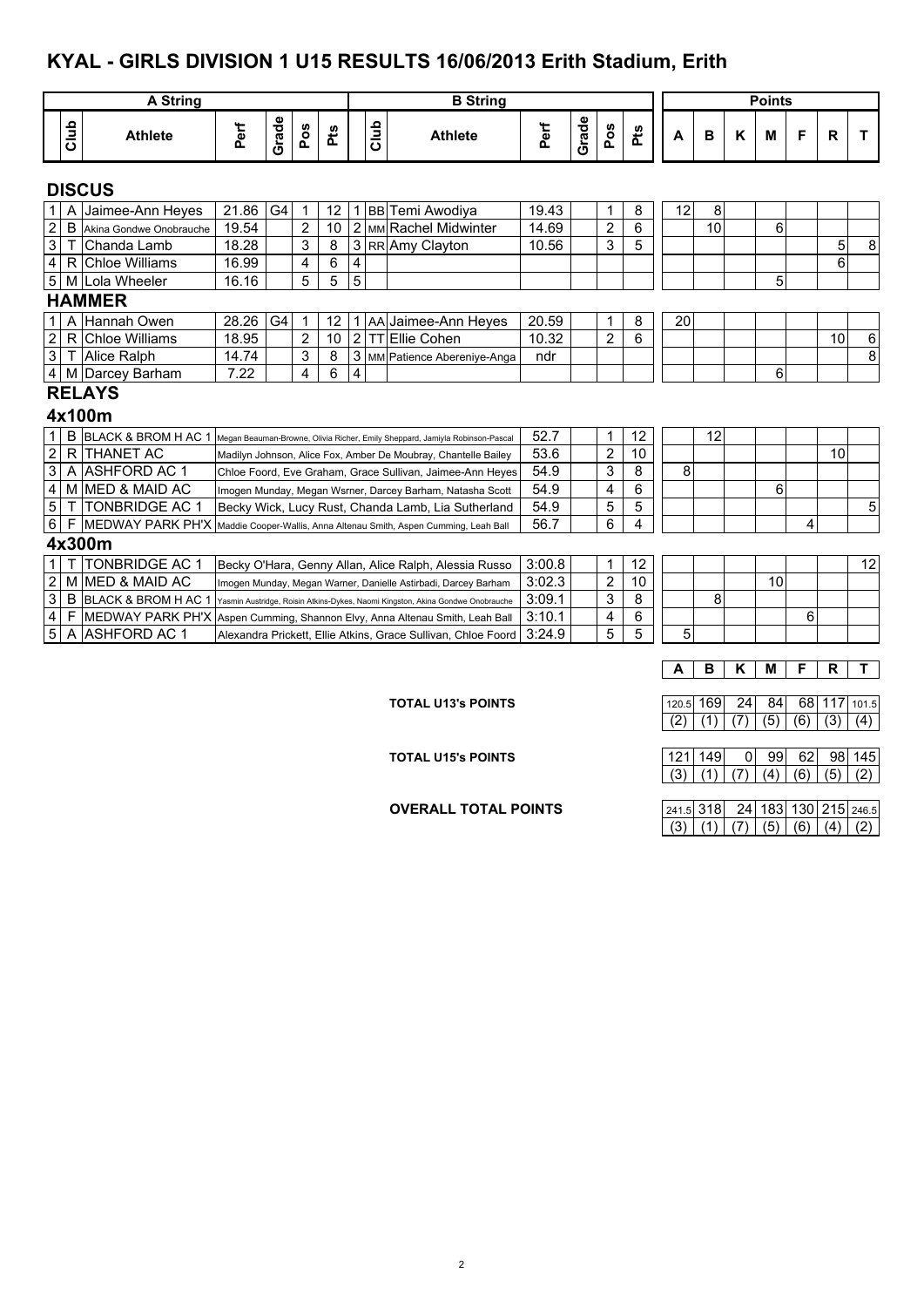#### **KYAL - GIRLS DIVISION 2 U13 RESULTS 16/06/2013 Erith Stadium, Erith**

|                |             | A String                                  |                  |                |                         |                |                |      | <b>B</b> String                                 |                  |       |                                                      |                           |    |                     |    | <b>Points</b> |              |   |   |                      |
|----------------|-------------|-------------------------------------------|------------------|----------------|-------------------------|----------------|----------------|------|-------------------------------------------------|------------------|-------|------------------------------------------------------|---------------------------|----|---------------------|----|---------------|--------------|---|---|----------------------|
|                | Club        | <b>Athlete</b>                            | Perf             | Grade          | Pos                     | Pts            |                | Club | <b>Athlete</b>                                  | Perf             | Grade | Pos                                                  | Pts                       | Z  | X                   | G  | C             | D            | P | Υ | U                    |
|                | <b>75m</b>  |                                           |                  |                |                         |                |                |      |                                                 |                  |       |                                                      |                           |    |                     |    |               |              |   |   |                      |
|                |             | 1 C Michelina Ashong                      | 10.4             | G <sub>1</sub> | $\overline{1}$          | 14             |                |      | 1 CC Hannah Barham                              | 11.6             |       | 1                                                    | 10                        |    |                     |    | 24            |              |   |   |                      |
| $\sqrt{2}$     |             | D Rebekah Bell                            | 11.4             |                | $\overline{c}$          | 12             |                |      | 2 UU Maisie Gibb                                | 11.8             |       | $\overline{2}$                                       | $\,8\,$                   |    |                     |    |               | 12           |   |   | 8                    |
| $\overline{3}$ |             | Z Alice Rose Bussey                       | 11.4             |                | 3                       | $10$           | 3 <sup>1</sup> |      | 8 Cerys Fishwick                                | 11.9             |       | 3                                                    | 6                         | 10 |                     |    |               | 6            |   |   |                      |
| $\overline{4}$ |             | U Ella Goddard                            | 11.6             |                | 4                       | 7              |                |      | 4 10 Kathryn Wilkins                            | 12.0             |       | 4                                                    | 5                         |    |                     |    |               |              | 5 |   | $\overline{7}$       |
|                |             | 5 GG Emily Swan                           | 11.6             |                | 4                       | $\overline{7}$ | 5              |      | G Kareena Galley                                | 12.1             |       | 5                                                    | $\overline{4}$            |    |                     | 11 |               |              |   |   |                      |
|                |             | 6 XX Emily Johnson                        | 11.9             |                | 6                       | 5              | 6              |      | X Brooke Rumbrol                                | 12.3             |       | 6                                                    | 3                         |    | 8                   |    |               |              |   |   |                      |
|                |             | 7 PP Jasmine Etheridge                    | 12.0             |                | 7                       | 4              | 7              |      |                                                 |                  |       |                                                      |                           |    |                     |    |               |              | 4 |   |                      |
|                |             | 8 Y Elise Hinde                           | 12.3             |                | 8                       | 3              | 8              |      |                                                 |                  |       |                                                      |                           |    |                     |    |               |              |   | 3 |                      |
|                |             | 75m C String                              |                  |                |                         |                |                |      |                                                 |                  |       |                                                      |                           |    |                     |    |               |              |   |   |                      |
|                |             | 1 P Samantha Hockey                       | 12.9             |                |                         |                |                |      |                                                 |                  |       |                                                      |                           |    |                     |    |               |              |   |   |                      |
|                |             | 2 15 Issie Smith                          | 13.0             |                |                         |                |                |      |                                                 |                  |       |                                                      |                           |    |                     |    |               |              |   |   |                      |
|                | 150m        |                                           |                  |                |                         |                |                |      |                                                 |                  |       |                                                      |                           |    |                     |    |               |              |   |   |                      |
| $\mathbf{1}$   |             | D Rebekah Bell                            | 22.7             |                | 1                       | 14             | 1              | 8    | Precious Otuyalo                                | 22.7             |       | 1                                                    | 10                        |    |                     |    |               | 24           |   |   |                      |
| $\overline{2}$ |             | ZZ Hannah Brooks                          | 23.2             |                | $\overline{c}$          | 12             | 2 <sup>1</sup> | Z    | Alice Rose Bussey                               | 23.7             |       | $\overline{2}$                                       | 8                         | 20 |                     |    |               |              |   |   |                      |
|                |             | 3 GG Alice Prentice                       | 23.5             |                | 3                       | 10             |                |      | 3 G Sophia Harper                               | 25.0             |       | 3                                                    | 6                         |    |                     | 16 |               |              |   |   |                      |
|                |             | 4 15 Imogen Smith                         | 24.4             |                | 4                       | 8              |                |      | 4 JUU Elisabeth Truscott                        | 25.2             |       | 4                                                    | 5                         |    |                     |    |               |              |   |   | 13                   |
|                |             | 5 P Kathryn Wilkins<br>6 X Brooke Rumbrol | 24.7             |                | 5                       | 6              | $\,6\,$        |      | 5 XX Erin Thomas                                | 25.8             |       | 5                                                    | 4                         |    | 4<br>5              |    |               |              | 6 |   |                      |
|                |             | 7 Y Erin Foot                             | 24.9<br>26.5     |                | 6<br>7                  | 5<br>4         | $\overline{7}$ |      |                                                 |                  |       |                                                      |                           |    |                     |    |               |              |   | 4 |                      |
|                |             | 150m C String                             |                  |                |                         |                |                |      |                                                 |                  |       |                                                      |                           |    |                     |    |               |              |   |   |                      |
|                |             | 1 DD Shannon Payne                        | 23.9             |                |                         |                |                |      |                                                 |                  |       |                                                      |                           |    |                     |    |               |              |   |   |                      |
|                |             | 2 U Grace Lancaster                       | 25.5             |                |                         |                |                |      |                                                 |                  |       |                                                      |                           |    |                     |    |               |              |   |   |                      |
|                |             |                                           |                  |                |                         |                |                |      |                                                 |                  |       |                                                      |                           |    |                     |    |               |              |   |   |                      |
|                | 600m        |                                           |                  |                |                         |                |                |      |                                                 |                  |       |                                                      |                           |    |                     |    |               |              |   |   |                      |
| $\mathbf{1}$   |             | D Jessica Sellar                          | $1.52.6$ G4      |                | $\mathbf 1$             | 14             |                |      | 1 DD Claudia Bates                              | 1:53.1           |       | 1                                                    | 10                        |    |                     |    |               | 24           |   |   |                      |
| $\overline{2}$ |             | G Millie Smith                            | 1:53.6           |                | $\sqrt{2}$              | 12             |                |      | 2 Z Alice Rose Bussey                           | 2.01.4           |       | $\overline{2}$                                       | $\,8\,$                   | 8  |                     | 12 |               |              |   |   |                      |
|                |             | 3 U Clara Tyler                           | 1:53.6           |                | 3                       | 10             |                |      | 3   X Eliza Lawrence                            | 2:07.1           |       | 3                                                    | 6                         |    | 6<br>$\overline{8}$ |    |               |              |   |   | 10                   |
|                |             | 4 XX Imogen Allen<br>5 ZZ Hannah Brooks   | 1:57.1<br>1.59.0 |                | 4<br>5                  | 8<br>6         |                |      | 4 JUU Maisie Gibb<br>5 GG Kareena Galley        | 2:14.7<br>2:17.1 |       | 4<br>5                                               | 5<br>4                    | 6  |                     | 4  |               |              |   |   | 5                    |
|                |             | 70m HURDLES                               |                  |                |                         |                |                |      |                                                 |                  |       |                                                      |                           |    |                     |    |               |              |   |   |                      |
|                |             |                                           |                  |                |                         |                |                |      |                                                 |                  |       |                                                      |                           |    |                     |    |               |              |   |   |                      |
| $\mathbf{1}$   | $\mathbf C$ | Madeleine Cooper                          | 13.0             | G <sub>4</sub> | $\mathbf 1$             | 14             |                |      | 1 CC Michelina Ashong                           | 13.1             | G4    | $\mathbf 1$                                          | 10                        |    |                     |    | 24            |              |   |   |                      |
| $\sqrt{2}$     |             | G Grace Fullerton<br>3 U Alicia Ryan      | 14.5             |                | 2                       | 12             |                |      | 2 DD Precious Otuyalo                           | 15.0             |       | 2                                                    | $\bf 8$                   |    |                     | 12 |               | 8            |   |   |                      |
|                |             | 4 D Charlotte Crockford                   | 14.7<br>14.8     |                | 3<br>4                  | 8              |                |      | 10 3 GG Imogen Duke<br>4 JUU Elisabeth Truscott | 16.0<br>16.4     |       | $\ensuremath{\mathsf{3}}$<br>$\overline{\mathbf{r}}$ | $\,6\,$<br>$\overline{5}$ |    |                     | 6  |               | $\mathbf{8}$ |   |   | 10<br>$\overline{5}$ |
|                |             | 5 X Emily Johnson                         | 15.0             |                | 5                       | 6              |                |      | 5 XX Erin Thomas                                | 17.4             |       | 5                                                    | 4                         |    | 10                  |    |               |              |   |   |                      |
|                |             | 6 P Jasmine Etheridge                     | 17.0             |                | 6                       | 5              | 6              |      |                                                 |                  |       |                                                      |                           |    |                     |    |               |              | 5 |   |                      |
|                |             | 7 Y Erin Foot                             | 17.7             |                | 7                       | $\overline{4}$ | $\overline{7}$ |      |                                                 |                  |       |                                                      |                           |    |                     |    |               |              |   | 4 |                      |
|                |             | 1000m Walk                                |                  |                |                         |                |                |      |                                                 |                  |       |                                                      |                           |    |                     |    |               |              |   |   |                      |
|                |             | 1 C Evie Butcher                          | 5:01.7           |                | 1                       | 14             |                |      | 1 CC Lucy Lewis-Ward                            | 5:34.2           |       | 1                                                    | 10                        |    |                     |    | 24            |              |   |   |                      |
| $\overline{2}$ |             | G Lily Tappenden                          | 6:01.7           |                | 2                       | 12             |                |      | 2 GG Alice Prentice                             | 6:30.6           |       | 2                                                    | 8                         |    |                     | 20 |               |              |   |   |                      |
|                |             | 3 U Anneka Kleinsmiede                    | 6:30.9           |                | 3                       |                |                |      | 10 3 UU Abigail Johnstone                       | 6:48.9           |       | 3                                                    | $\,6\,$                   |    |                     |    |               |              |   |   | 16                   |
|                |             | $4 \times$ Mia John                       | 6.50.8           |                | 4                       | 8              | $\overline{4}$ |      |                                                 |                  |       |                                                      |                           |    | 8                   |    |               |              |   |   |                      |
|                |             | <b>HIGH JUMP</b>                          |                  |                |                         |                |                |      |                                                 |                  |       |                                                      |                           |    |                     |    |               |              |   |   |                      |
|                |             | 1 GG Imogen Duke                          | 1.25             | G4             | -1                      | 14             |                |      | 1 G Grace Fullerton                             | 1.10             |       | 1                                                    | 10                        |    |                     | 24 |               |              |   |   |                      |
| $\overline{2}$ |             | D Eloise Harvey                           | 1.15             |                | $\overline{\mathbf{c}}$ | 12             |                |      | 2 XX Imogen Allen                               | 1.05             |       | $\overline{2}$                                       | 8                         |    | 8                   |    |               | 12           |   |   |                      |
|                |             | 3 U Grace Lancaster                       | 1.05             |                | 3                       | 9              | $\mathbf{3}$   |      |                                                 |                  |       |                                                      |                           |    |                     |    |               |              |   |   | 9                    |
|                |             | 4 X Eliza Lawrence                        | 1.05             |                | 3                       | 9              | $\overline{4}$ |      |                                                 |                  |       |                                                      |                           |    | $\overline{9}$      |    |               |              |   |   |                      |
|                |             | 5 Y Erin Foot                             | 1.00             |                | 5                       | 6              | $\overline{5}$ |      |                                                 |                  |       |                                                      |                           |    |                     |    |               |              |   | 6 |                      |
|                |             | <b>LONG JUMP</b>                          |                  |                |                         |                |                |      |                                                 |                  |       |                                                      |                           |    |                     |    |               |              |   |   |                      |
| 1              |             | C Madeleine Cooper                        | 3.63             |                | 1                       | 14             |                |      | 1 CC Hannah Barham                              | 3.51             |       | 1                                                    | 10                        |    |                     |    | 24            |              |   |   |                      |
| $\mathbf{2}$   |             | D Eloise Harvey                           | 3.62             |                | $\boldsymbol{2}$        | 12             |                |      | 2 DD Charlotte Crockford                        | 3.48             |       | $\overline{2}$                                       | 8                         |    |                     |    |               | 20           |   |   |                      |
| دى             |             | Z Hannah Brooks                           | 3.42             |                | 3                       | $10\,$         |                |      | 3 UU Alicia Ryan                                | 2.93             |       | 3                                                    | 6                         | 10 |                     |    |               |              |   |   | 6                    |
| $\overline{4}$ |             | GG Zoe Austridge                          | 3.20             |                | 4                       | 8              | 4 <sup>1</sup> |      | G Rachel Yeldham                                | 2.88             |       | 4                                                    | 5                         |    |                     | 13 |               |              |   |   |                      |
| $\sqrt{5}$     |             | U Ella Goddard                            | 3.20             |                | 5                       | 6              |                |      | 5 XX Erin Thomas                                | 2.68             |       | 5                                                    | $\overline{4}$            |    | $\overline{4}$      |    |               |              |   |   | 6                    |
|                |             | 6 X Eliza Lawrence                        | 3.16             |                | 6                       | 5              | 6              |      |                                                 |                  |       |                                                      |                           |    | 5                   |    |               |              |   |   |                      |
| $\overline{7}$ |             | P Jasmine Etheridge                       | 3.13             |                | 7                       | 4              | $\overline{7}$ |      |                                                 |                  |       |                                                      |                           |    |                     |    |               |              | 4 |   |                      |
| $\infty$       |             | Y Elise Hinde                             | 2.65             |                | 8                       | 3              | 8              |      |                                                 |                  |       |                                                      |                           |    |                     |    |               |              |   | 3 |                      |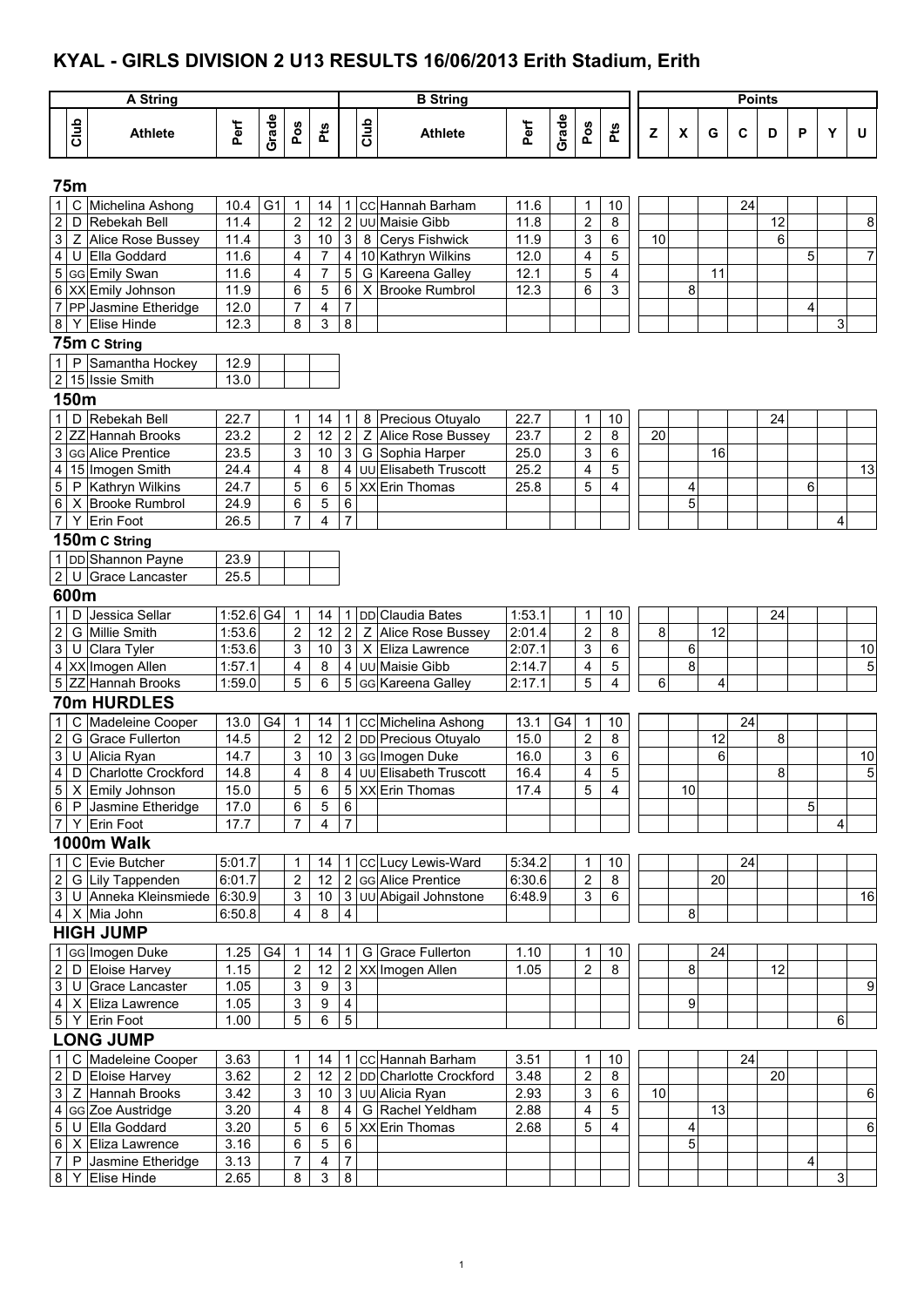#### **KYAL - GIRLS DIVISION 2 U13 RESULTS 16/06/2013 Erith Stadium, Erith**

4 G BLACK & BROM H AC 2 66.0 4 8 8

Imogen Duke, Alice Prentice, Lily Tappenden, Grace Fullerton

|                         | <b>A</b> String                  |          |                |                |     |                |      | <b>B</b> String                                                 |       |       |                |     |   |    |    | <b>Points</b> |    |   |   |    |
|-------------------------|----------------------------------|----------|----------------|----------------|-----|----------------|------|-----------------------------------------------------------------|-------|-------|----------------|-----|---|----|----|---------------|----|---|---|----|
|                         |                                  |          |                |                |     |                |      |                                                                 |       |       |                |     |   |    |    |               |    |   |   |    |
| Club                    | <b>Athlete</b>                   | Perf     | Grade          | Pos            | Pts |                | Club | <b>Athlete</b>                                                  | Perf  | Grade | Pos            | Pts | z | X  | G  | C             | D  | P | Υ | U  |
| <b>SHOT</b>             |                                  |          |                |                |     |                |      |                                                                 |       |       |                |     |   |    |    |               |    |   |   |    |
|                         | 1 UU Imogen Smith                | 6.79     | G <sub>4</sub> | $\mathbf{1}$   | 14  |                | U    | Anneka Kleinsmiede                                              | 5.38  |       | 1              | 10  |   |    |    |               |    |   |   | 24 |
| $\overline{\mathbf{c}}$ | C Madeleine Cooper               | 6.12     |                | $\overline{2}$ | 12  | $\overline{c}$ | D    | Louise Manley                                                   | 4.29  |       | $\overline{2}$ | 8   |   |    |    | 12            | 8  |   |   |    |
| $\overline{3}$          | G Emily Swan                     | 5.76     |                | 3              | 10  | $\mathsf 3$    |      |                                                                 |       |       |                |     |   |    | 10 |               |    |   |   |    |
| $\overline{4}$          | X Samantha Rushbrook             | 5.41     |                | 4              | 8   | 4              |      |                                                                 |       |       |                |     |   | 8  |    |               |    |   |   |    |
|                         | 5 DD Claudia Bates               | 4.86     |                | 5              | 6   | 5              |      |                                                                 |       |       |                |     |   |    |    |               | 6  |   |   |    |
|                         | <b>HAMMER</b>                    |          |                |                |     |                |      |                                                                 |       |       |                |     |   |    |    |               |    |   |   |    |
|                         | 1   X Samantha Rushbrook   25.24 |          |                | 1              | 14  |                | D    | Louise Manley                                                   | 9.36  |       | 1              | 10  |   | 14 |    |               | 10 |   |   |    |
|                         | 2 DD Charlotte Crockford         | 11.77    |                | $\overline{2}$ | 12  | $\overline{2}$ |      |                                                                 |       |       |                |     |   |    |    |               | 12 |   |   |    |
|                         | <b>JAVELIN</b>                   |          |                |                |     |                |      |                                                                 |       |       |                |     |   |    |    |               |    |   |   |    |
| 1 <sup>1</sup>          | C Hannah Barham                  | 15.75 G4 |                | $\mathbf{1}$   | 14  | 1              |      | cc Michelina Ashong                                             | 14.71 |       | 1              | 10  |   |    |    | 24            |    |   |   |    |
|                         | 2 UU Imogen Smith                | 12.87    |                | 2              | 12  | $\overline{2}$ | G    | Zoe Austridge                                                   | 10.66 |       | $\overline{2}$ | 8   |   |    | 8  |               |    |   |   | 12 |
|                         | 3 GG Imogen Duke                 | 12.33    |                | 3              | 10  | 3              | U    | Anneka Kleinsmiede                                              | 8.17  |       | 3              | 6   |   |    | 10 |               |    |   |   | 6  |
|                         | 4 XX Emily Johnson               | 9.48     |                | 4              | 8   | 4              | X    | Samantha Rushbrook                                              | 7.70  |       | 4              | 5   |   | 13 |    |               |    |   |   |    |
|                         | 5 DD Cerys Fishwick              | 8.86     |                | 5              | 6   | 5              | D    | Rebekah Bell                                                    | ndr   |       |                |     |   |    |    |               | 6  |   |   |    |
| 6 <sup>1</sup>          | Y Elise Hinde                    | 7.76     |                | 6              | 5   | 6              |      |                                                                 |       |       |                |     |   |    |    |               |    |   | 5 |    |
|                         | 4x100m RELAYS                    |          |                |                |     |                |      |                                                                 |       |       |                |     |   |    |    |               |    |   |   |    |
| 1 <sup>1</sup>          | D DARTFORD H AC                  |          |                |                |     |                |      | Rebekah Bell, Claudia Bates, Eloise Harvey, Charlotte Crockford | 59.0  |       | 1              | 14  |   |    |    |               | 14 |   |   |    |
| $\sqrt{2}$              | X BEXLEY AC                      |          |                |                |     |                |      | Mia John, Imogen Allen, Brooke Rumbrol, Eliza Lawrence          | 61.0  |       | $\overline{2}$ | 12  |   | 12 |    |               |    |   |   |    |
| $\overline{3}$          | U TONBRIDGE AC 2                 |          |                |                |     |                |      | Ella Goddard, Alicia Ryan, Imogen Smith, Issie Smith            | 63.5  |       | 3              | 10  |   |    |    |               |    |   |   | 10 |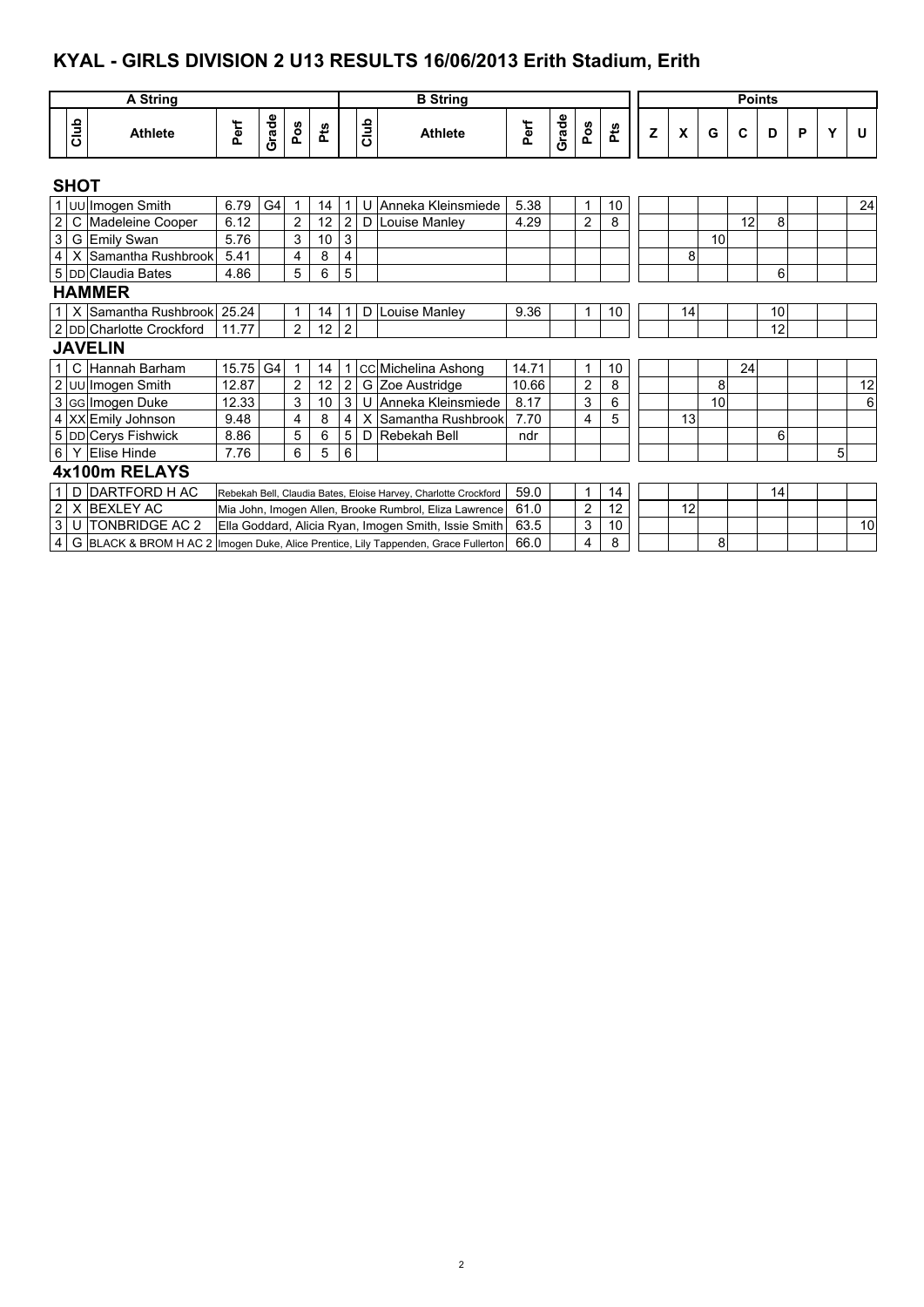#### **KYAL - GIRLS DIVISION 2 U15 RESULTS 16/06/2013 Erith Stadium, Erith**

|                                 |                | A String                        |              |                      |                         |             |                |                | <b>B</b> String                               |              |        |                              |                 |                |                    |    |             | <b>Points</b> |   |    |                         |
|---------------------------------|----------------|---------------------------------|--------------|----------------------|-------------------------|-------------|----------------|----------------|-----------------------------------------------|--------------|--------|------------------------------|-----------------|----------------|--------------------|----|-------------|---------------|---|----|-------------------------|
|                                 | Club           | <b>Athlete</b>                  | Perf         | Grade                | Pos                     | Pts         |                | Club           | <b>Athlete</b>                                | Perf         | Grade  | Pos                          | Pts             | $\mathsf z$    | $\pmb{\mathsf{x}}$ | G  | $\mathbf c$ | D             | P | Y  | U                       |
|                                 | 100m           |                                 |              |                      |                         |             |                |                |                                               |              |        |                              |                 |                |                    |    |             |               |   |    |                         |
|                                 |                |                                 |              |                      |                         |             |                |                |                                               |              |        |                              |                 |                |                    |    |             |               |   |    |                         |
| $\mathbf{1}$                    |                | C Mia Rodney                    | 12.7         | G <sub>1</sub>       | $\mathbf{1}$            | 14          |                |                | 1 cc Ambra Onyiliagha                         | 13.6         |        | $\mathbf{1}$                 | 10              |                |                    |    | 24          |               |   |    |                         |
| $\boldsymbol{2}$<br>$\mathsf 3$ | X<br>U         | Deyo Adetosoye<br>Martha Kent   | 13.5<br>14.6 | G4                   | 2<br>3                  | 12<br>10    |                |                | 2 ZZ Jessica Box<br>3 Juu Daniella Morris     | 15.4<br>15.5 |        | $\overline{\mathbf{c}}$<br>3 | 8<br>6          | 8              | 12                 |    |             |               |   |    | 16                      |
| $\overline{\mathbf{4}}$         | Z              | Emilie Knights-Toomer           | 14.8         |                      | $\overline{\mathbf{4}}$ | 8           | 4 <sup>1</sup> | $\overline{2}$ | <b>Leah Smith</b>                             | 15.7         |        | 4                            | $\overline{5}$  | 8              | 5                  |    |             |               |   |    |                         |
| 5                               |                | D Amy Reynolds                  | 15.3         |                      | 5                       | 6           |                |                | 5 YY Zuzanna Antczack                         | 18.8         |        | 5                            | $\overline{4}$  |                |                    |    |             | 6             |   | 4  |                         |
| $\,6\,$                         |                | G Andi Desborough               | 15.4         |                      | 6                       | 5           | $\,6\,$        |                |                                               |              |        |                              |                 |                |                    |    |             |               |   |    |                         |
| $\overline{7}$                  | Y              | Rachel Cox                      | 15.8         |                      | $\overline{7}$          | 4           | $\overline{7}$ |                |                                               |              |        |                              |                 |                |                    | 5  |             |               |   | 4  |                         |
|                                 |                |                                 |              |                      |                         |             |                |                |                                               |              |        |                              |                 |                |                    |    |             |               |   |    |                         |
|                                 |                | 100m C String                   |              |                      |                         |             |                |                |                                               |              |        |                              |                 |                |                    |    |             |               |   |    |                         |
| $\mathbf{1}$                    | $\overline{7}$ | Godgift Nnadozie                | 13.9         |                      |                         |             |                |                |                                               |              |        |                              |                 |                |                    |    |             |               |   |    |                         |
|                                 |                | 2 15 Imi Tait                   | 15.8         |                      |                         |             |                |                |                                               |              |        |                              |                 |                |                    |    |             |               |   |    |                         |
|                                 |                | 3 XX Ellie White                | 16.0         |                      |                         |             |                |                |                                               |              |        |                              |                 |                |                    |    |             |               |   |    |                         |
|                                 | 200m           |                                 |              |                      |                         |             |                |                |                                               |              |        |                              |                 |                |                    |    |             |               |   |    |                         |
| $\mathbf{1}$                    | X              | Shania Dodd                     | 28.2         |                      | 1                       | 14          |                |                | 1 XX Jasmine Okaye                            | 28.4         |        | 1                            | 10              |                | 24                 |    |             |               |   |    |                         |
| $\sqrt{2}$                      | C              | Divine Oladipo                  | 29.1         |                      | $\overline{c}$          | 12          |                |                | 2 cc Daberechi Njoku                          | 29.5         |        | $\overline{2}$               | 8               |                |                    |    | 20          |               |   |    |                         |
| $\ensuremath{\mathsf{3}}$       |                | G Kate Purser                   | 29.8         |                      | 3                       | 10          |                |                | 3 15 Martha Kent                              | 31.2         |        | 3                            | 6               |                |                    | 10 |             |               |   |    | 6                       |
| 4                               |                | Z Emilie Knights-Toomer         | 30.8         |                      | 4                       | 8           | 4 <sup>1</sup> |                | 13 Leia Desseaux                              | 31.6         |        | 4                            | $\overline{5}$  | 13             |                    |    |             |               |   |    |                         |
| $\mathbf 5$                     |                | <b>UURosie Fenton</b>           | 31.1         |                      | 5                       | 6           |                |                | 5 DD Jasmine Anderson                         | 34.0         |        | 5                            | 4               |                |                    |    |             | 4             |   |    | 6                       |
| $\,6\,$                         |                | D Amy Reynolds                  | 31.8         |                      | 6                       | 5           | 6              |                |                                               |              |        |                              |                 |                |                    |    |             | 5             |   |    |                         |
| $\overline{7}$                  | Y              | <b>Alice English</b>            | 33.8         |                      | $\overline{7}$          | 4           | $\overline{7}$ |                |                                               |              |        |                              |                 |                |                    |    |             |               |   | 4  |                         |
|                                 |                | 200m C String                   |              |                      |                         |             |                |                |                                               |              |        |                              |                 |                |                    |    |             |               |   |    |                         |
| $\mathbf{1}$                    | 7              | Ambra Onyiliagha                | 30.8         |                      |                         |             |                |                |                                               |              |        |                              |                 |                |                    |    |             |               |   |    |                         |
| $\overline{2}$                  |                | U Alice Tyler                   | 31.8         |                      |                         |             |                |                |                                               |              |        |                              |                 |                |                    |    |             |               |   |    |                         |
| $\sqrt{3}$                      | ZZ             | Jessica Box                     | 32.5         |                      |                         |             |                |                |                                               |              |        |                              |                 |                |                    |    |             |               |   |    |                         |
| $\overline{\mathbf{4}}$         | $\overline{2}$ | Lois Medley                     | 43.8         |                      |                         |             |                |                |                                               |              |        |                              |                 |                |                    |    |             |               |   |    |                         |
|                                 | 800m           |                                 |              |                      |                         |             |                |                |                                               |              |        |                              |                 |                |                    |    |             |               |   |    |                         |
| $\mathbf{1}$                    | $\mathsf{C}$   | Sabrina Sinha                   | $2:12.8$ G1  |                      | $\overline{1}$          | 14          |                |                | 1 cc Molly Hawkins                            | $2:30.2$ G4  |        | $\overline{1}$               | 10              |                |                    |    | 24          |               |   |    |                         |
| $\boldsymbol{2}$                | D              | <b>Chloe Sharp</b>              | 2:23.6       | G <sub>3</sub>       | $\overline{c}$          | 12          |                |                | 2 UU Alice Tyler                              | 2:36.3       |        | $\overline{2}$               | 8               |                |                    |    |             | 12            |   |    | 8                       |
| 3                               |                | G Francesca Pickup              | 2:31.8       |                      | 3                       | 10          |                |                | 3 DD Rebecca Burford                          | 2:48.3       |        | 3                            | 6               |                |                    | 10 |             | 6             |   |    |                         |
| 4                               |                | U Polly Pitcairn Knowles 2:35.2 |              |                      | 4                       | 8           |                |                | 4 GG Mary Guy                                 | 2:52.5       |        | 4                            | 5               |                |                    | 5  |             |               |   |    | $\bf 8$                 |
| $\overline{5}$                  |                | $X$ Leticia de Melo             | 2:51.1       |                      | 5                       | 6           |                |                | 5 X Leticia de Melo                           | dnf          |        |                              |                 |                | 6                  |    |             |               |   |    |                         |
| $\,6\,$                         | Y              | <b>Alice English</b>            | 2:52.0       |                      | 6                       | 5           | 6              |                |                                               |              |        |                              |                 |                |                    |    |             |               |   | 5  |                         |
|                                 |                | <b>75m HURDLES</b>              |              |                      |                         |             |                |                |                                               |              |        |                              |                 |                |                    |    |             |               |   |    |                         |
|                                 |                | 1 Z Millie Isaac                |              |                      |                         |             |                |                | 12.6 G3 1 14 1 GG Safiya Atkins-Dykes         | 13.2         | $G4$ 1 |                              | 10 <sup>1</sup> | 14             |                    | 10 |             |               |   |    |                         |
|                                 |                | 2 C Sabrina Sinha               |              |                      |                         |             |                |                |                                               |              |        | $\sqrt{2}$                   |                 |                |                    |    | 12          |               |   |    |                         |
|                                 |                | 3 G Catrin Murphy               | 13.1<br>13.3 | G4<br>G <sub>4</sub> | $\overline{2}$          | 12          |                |                | 2 ZZ Leia Desseaux<br>10 3 cc Daberechi Njoku | 13.6<br>14.0 |        |                              | 8<br>6          | 8              |                    | 10 | 6           |               |   |    |                         |
|                                 |                | $4 \mid X \mid$ Lois Medley     | 16.1         |                      | 3 <sup>5</sup><br>4     | 8           |                |                | 4 XX Rebecca Hawkins                          | dnf          |        | 3<br>4                       |                 |                | 8                  |    |             |               |   |    |                         |
|                                 |                |                                 |              |                      |                         |             |                |                |                                               |              |        |                              |                 |                |                    |    |             |               |   |    |                         |
|                                 |                | 2000m WALK                      |              |                      |                         |             |                |                |                                               |              |        |                              |                 |                |                    |    |             |               |   |    |                         |
|                                 |                | 1 C Sophie Lewis Ward           | 9:53.8       |                      | 1                       | 14          |                |                | 1 cc Indigo Allen                             | 9:55.3       |        | 1                            | 10              |                |                    |    | 24          |               |   |    |                         |
|                                 |                | 2 Y Zuzanna Antczack            | 15:57.3      |                      | $\overline{2}$          | $12$ 2      |                |                |                                               |              |        |                              |                 |                |                    |    |             |               |   | 12 |                         |
|                                 |                | <b>HIGH JUMP</b>                |              |                      |                         |             |                |                |                                               |              |        |                              |                 |                |                    |    |             |               |   |    |                         |
| 1                               |                | X Rebecca Hawkins               | 1.59         | G1                   | $\overline{1}$          | 14          |                |                | 1 CC Molly Hawkins                            | 1.35         |        | 1                            | 10              |                | 14                 |    | 10          |               |   |    |                         |
| $\mathbf{2}$                    |                | C Godgift Nnadozie              | 1.45         | G4                   | $\overline{2}$          | $12 \mid 2$ |                |                |                                               |              |        |                              |                 |                |                    |    | 12          |               |   |    |                         |
|                                 |                | 3 GG Mary Guy                   | 1.40         | G4                   | $\mathbf{3}$            | 10 3        |                |                |                                               |              |        |                              |                 |                |                    | 10 |             |               |   |    |                         |
| $\overline{4}$                  |                | U Rosie Fenton                  | 1.30         |                      | 4                       | 8           | $\overline{4}$ |                |                                               |              |        |                              |                 |                |                    |    |             |               |   |    | $\bf 8$                 |
|                                 |                | 5 Z Ffion Platt                 | 1.20         |                      | 5                       | $\,6\,$     | $\overline{5}$ |                |                                               |              |        |                              |                 | 6              |                    |    |             |               |   |    |                         |
|                                 |                | 6 D Holly Page                  | 1.05         |                      | 6                       | 5           | $\overline{6}$ |                |                                               |              |        |                              |                 |                |                    |    |             | 5             |   |    |                         |
|                                 |                | <b>LONG JUMP</b>                |              |                      |                         |             |                |                |                                               |              |        |                              |                 |                |                    |    |             |               |   |    |                         |
| $\mathbf{1}$                    |                | C Daberechi Njoku               | 4.31         |                      | 1                       | 14          |                |                | 1 CC Sabrina Sinha                            | 3.86         |        | $\mathbf{1}$                 | $10$            |                |                    |    | 24          |               |   |    |                         |
|                                 |                | 2 G Catrin Murphy               | 3.93         |                      | $\overline{\mathbf{c}}$ | 12          |                |                | 2 X Deyo Adetosoye                            | 3.62         |        | $\overline{c}$               | 8               |                | 8                  | 12 |             |               |   |    |                         |
|                                 |                | 3 ZZ Ffion Platt                | 3.73         |                      | 3                       | $10\,$      |                |                | 3 DD Amy Reynolds                             | 3.43         |        | 3                            | 6               | 10             |                    |    |             | 6             |   |    |                         |
| $\overline{\mathbf{4}}$         |                | D Holly Page                    | 3.69         |                      | 4                       | 8           |                |                | 4 Z Jemma Coales                              | 3.16         |        | 4                            | 5               | 5 <sup>1</sup> |                    |    |             | 8             |   |    |                         |
|                                 |                | 5 XX Lois Medley                | 3.63         |                      | 5                       | 6           |                |                | 5 U Polly Pitcairn Knowles                    | 3.13         |        | $\sqrt{5}$                   | $\overline{4}$  |                | 6                  |    |             |               |   |    | $\overline{\mathbf{r}}$ |
|                                 |                | 6 UU Alice Tyler                | 3.23         |                      | 6                       | 5           | $\,6\,$        |                |                                               |              |        |                              |                 |                |                    |    |             |               |   |    | 5                       |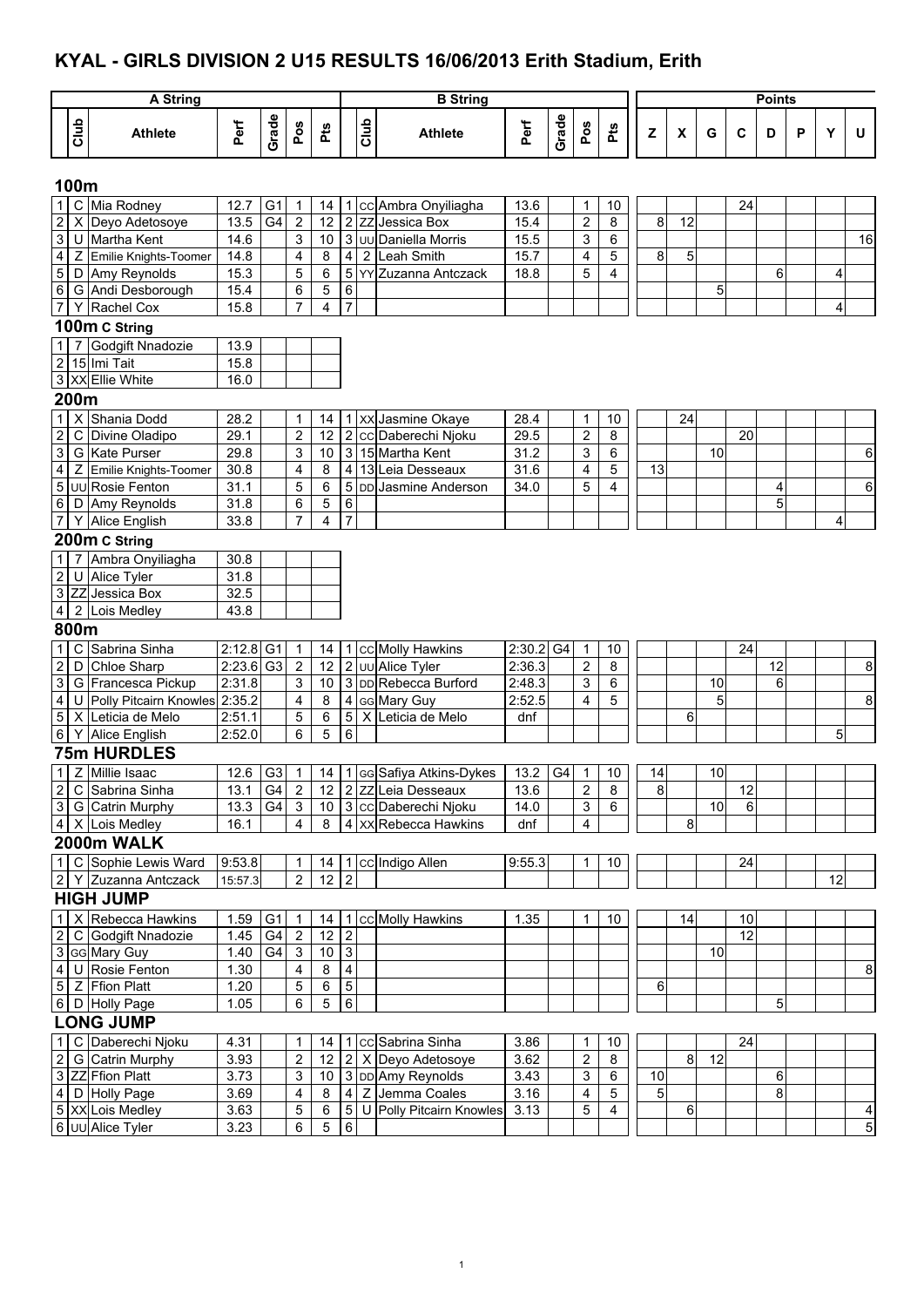#### **KYAL - GIRLS DIVISION 2 U15 RESULTS 16/06/2013 Erith Stadium, Erith**

|                  |             | <b>A String</b><br><b>B</b> String                                               |          |                |                |     |                           |      |                                                                                        |        |       |                  |                 |     |                    |     |     | <b>Points</b> |     |     |                 |
|------------------|-------------|----------------------------------------------------------------------------------|----------|----------------|----------------|-----|---------------------------|------|----------------------------------------------------------------------------------------|--------|-------|------------------|-----------------|-----|--------------------|-----|-----|---------------|-----|-----|-----------------|
|                  | Club        | <b>Athlete</b>                                                                   | Perf     | Grade          | Pos            | Pts |                           | Club | <b>Athlete</b>                                                                         | Perf   | Grade | Pos              | Pts             | z   | $\pmb{\mathsf{X}}$ | G   | C   | D             | P   | Y   | U               |
|                  | <b>SHOT</b> |                                                                                  |          |                |                |     |                           |      |                                                                                        |        |       |                  |                 |     |                    |     |     |               |     |     |                 |
| $\mathbf{1}$     |             | C Divine Oladipo                                                                 | 9.35     | G <sub>2</sub> | 1              | 14  | -1                        |      | X Deyo Adetosoye                                                                       | 5.60   |       | $\mathbf{1}$     | 10              |     | 10                 |     | 14  |               |     |     |                 |
| $\sqrt{2}$       |             | D Carys Tennant                                                                  | 7.24     |                | $\overline{c}$ | 12  | $\sqrt{2}$                |      | cc Paige Macheath                                                                      | 5.53   |       | $\overline{c}$   | 8               |     |                    |     | 8   | 12            |     |     |                 |
| $\overline{3}$   |             | XX Grace Thomas                                                                  | 6.09     |                | 3              | 10  |                           |      | 3 ZZ Jessica Box                                                                       | 5.21   |       | 3                | 6               | 6   | 10                 |     |     |               |     |     |                 |
| $\overline{4}$   |             | Z Ffion Platt                                                                    | 5.56     |                | 4              | 8   |                           |      | 4 DD Chloe Sharp                                                                       | 5.00   |       | 4                | 5               | 8   |                    |     |     | 5             |     |     |                 |
| $\overline{5}$   |             | Y Rachel Cox                                                                     | 4.77     |                | 5              | 6   | 5                         |      | YY Zuzanna Antczack                                                                    | 4.08   |       | 5                | 4               |     |                    |     |     |               |     | 10  |                 |
| $\overline{6}$   |             | U Imi Tait                                                                       | 4.55     |                | 6              | 5   | 6                         |      |                                                                                        |        |       |                  |                 |     |                    |     |     |               |     |     | 5               |
|                  |             | 7 G Andi Desborough                                                              | 3.88     |                | $\overline{7}$ | 4   | $\overline{7}$            |      |                                                                                        |        |       |                  |                 |     |                    | 4   |     |               |     |     |                 |
|                  |             | <b>DISCUS</b>                                                                    |          |                |                |     |                           |      |                                                                                        |        |       |                  |                 |     |                    |     |     |               |     |     |                 |
| $\mathbf{1}$     |             | C Divine Oladipo                                                                 | 26.20 G2 |                | $\mathbf{1}$   | 14  | 1                         |      | cc Paige Macheath                                                                      | 14.17  |       | 1                | 10              |     |                    |     | 24  |               |     |     |                 |
| $\overline{2}$   |             | U Martha Kent                                                                    | 20.55    | G <sub>4</sub> | $\overline{2}$ | 12  | $\overline{2}$            |      | <b>XX</b> Leah Smith                                                                   | 11.09  |       | $\overline{2}$   | 8               |     | 8                  |     |     |               |     |     | $\overline{12}$ |
| $\mathbf{3}$     |             | D Carys Tennant                                                                  | 17.94    |                | 3              | 10  | $\ensuremath{\mathsf{3}}$ |      |                                                                                        |        |       |                  |                 |     |                    |     |     | 10            |     |     |                 |
| $\overline{4}$   |             | X Grace Thomas                                                                   | 15.94    |                | $\overline{4}$ | 8   | $\overline{\mathbf{4}}$   |      |                                                                                        |        |       |                  |                 |     | 8                  |     |     |               |     |     |                 |
| $\overline{5}$   |             | Z Jemma Coales                                                                   | 12.50    |                | 5              | 6   | $\overline{5}$            |      |                                                                                        |        |       |                  |                 | 6   |                    |     |     |               |     |     |                 |
|                  |             | 6 G Kate Purser                                                                  | 10.89    |                | 6              | 5   | $\overline{6}$            |      |                                                                                        |        |       |                  |                 |     |                    | 5   |     |               |     |     |                 |
|                  |             | <b>HAMMER</b>                                                                    |          |                |                |     |                           |      |                                                                                        |        |       |                  |                 |     |                    |     |     |               |     |     |                 |
| $\mathbf{1}$     |             | D Carys Tennant                                                                  | 27.33 G4 |                | $\mathbf{1}$   | 14  | $\mathbf{1}$              |      | DD Holly Page                                                                          | 15.49  |       | 1                | 10              |     |                    |     |     | 24            |     |     |                 |
| $\overline{2}$   |             | X Grace Thomas                                                                   | 24.99 G4 |                | $\overline{2}$ | 12  | $\overline{2}$            |      | C Mia Rodney                                                                           | ndr    |       |                  |                 |     | 12                 |     |     |               |     |     |                 |
|                  |             | 3 CC Paige Macheath                                                              | 14.58    |                | 3              | 10  | $\overline{3}$            |      |                                                                                        |        |       |                  |                 |     |                    |     | 10  |               |     |     |                 |
|                  |             | <b>RELAYS</b>                                                                    |          |                |                |     |                           |      |                                                                                        |        |       |                  |                 |     |                    |     |     |               |     |     |                 |
|                  |             | 4x100m                                                                           |          |                |                |     |                           |      |                                                                                        |        |       |                  |                 |     |                    |     |     |               |     |     |                 |
| $\mathbf{1}$     |             | C CAMBRIDGE H                                                                    |          |                |                |     |                           |      | Divine Oladipo, Ambra Onyiliagha, Godgift Nnadozie, Mia Rodney                         | 53.1   |       | 1                | 14              |     |                    |     | 14  |               |     |     |                 |
| $\boldsymbol{2}$ |             | X BEXLEY AC                                                                      |          |                |                |     |                           |      | Deyo Adetosoye, Jasmine Okaye, Leah Smith, Lois Medley                                 | 54.8   |       | $\overline{2}$   | 12              |     | 12                 |     |     |               |     |     |                 |
| $\overline{3}$   |             |                                                                                  |          |                |                |     |                           |      | G BLACK & BROM H AC 2 Andi Desborough, Kate Purser, Catrin Murphy, Safiya Atkins-Dykes | 56.1   |       | 3                | 10              |     |                    | 10  |     |               |     |     |                 |
| $\overline{4}$   |             | U TONBRIDGE AC 2                                                                 |          |                |                |     |                           |      | Rosie Fenton, Imi Tait, Daniella Morris, Martha Kent                                   | 59.6   |       | 4                | 8               |     |                    |     |     |               |     |     | 8               |
| $\overline{5}$   | Ζ           | <b>ASHFORD AC 2</b>                                                              |          |                |                |     |                           |      | Leia Desseaux, Emilie Knights-Toomer, Jessica Box, Jemma Coales                        | 60.1   |       | 5                | 6               | 6   |                    |     |     |               |     |     |                 |
| $\overline{6}$   |             | D DARTFORD H AC                                                                  |          |                |                |     |                           |      | Chloe Sharp, Jasmine Anderson, Carys Tennant, Amy Hart                                 | 62.6   |       | 6                | 5               |     |                    |     |     | 5             |     |     |                 |
|                  |             | 4x300m                                                                           |          |                |                |     |                           |      |                                                                                        |        |       |                  |                 |     |                    |     |     |               |     |     |                 |
| $\overline{1}$   |             | X BEXLEY AC                                                                      |          |                |                |     |                           |      | Shania Dodd, -, Leticia de Melo, Rebecca Hawkins                                       | 3:10.2 |       | $\mathbf{1}$     | 14              |     | 14                 |     |     |               |     |     |                 |
| $\overline{2}$   |             | C CAMBRIDGE H                                                                    |          |                |                |     |                           |      | Molly Hawkins, Sophie Lewis Ward, Paige Macheath, Sabrina Sinha                        | 3:12.5 |       | $\boldsymbol{2}$ | $\overline{12}$ |     |                    |     | 12  |               |     |     |                 |
| $\overline{3}$   |             | U TONBRIDGE AC 2                                                                 |          |                |                |     |                           |      | Daniella Morris, Alice Tyler, Rosie Fenton, Polly Pitcairn Knowles                     | 3:16.4 |       | 3                | 10              |     |                    |     |     |               |     |     | 10              |
| $\overline{4}$   |             | D DARTFORD H AC<br>3.25.1<br>Chloe Sharp, Holly Page, Amy Hart, Jasmine Anderson |          |                |                |     |                           |      |                                                                                        |        |       |                  |                 |     |                    |     |     | 8             |     |     |                 |
|                  |             |                                                                                  |          |                |                |     |                           |      |                                                                                        |        |       | z                | x               | G   | С                  | D   | P   | Y             | U   |     |                 |
|                  |             |                                                                                  |          |                |                |     |                           |      |                                                                                        |        |       |                  |                 |     |                    |     |     |               |     |     |                 |
|                  |             |                                                                                  |          |                |                |     |                           |      | <b>TOTAL U13's POINTS</b>                                                              |        |       |                  |                 | 54  | 122                | 154 | 132 | 170           | 24  | 25  | 147             |
|                  |             |                                                                                  |          |                |                |     |                           |      |                                                                                        |        |       |                  |                 | (6) | (5)                | (2) | (4) | (1)           | (8) | (7) | (3)             |

**TOTAL U15's POINTS** 

|  | 98 157 91 238 116                               |  | 0 39 |  |
|--|-------------------------------------------------|--|------|--|
|  | $(4)$ $(2)$ $(6)$ $(1)$ $(3)$ $(8)$ $(7)$ $(5)$ |  |      |  |

**OVERALL TOTAL POINTS** 

|  |  |  | 152 279 245 370 286 24 64 243                   |
|--|--|--|-------------------------------------------------|
|  |  |  | $(6)$ $(3)$ $(4)$ $(1)$ $(2)$ $(8)$ $(7)$ $(5)$ |